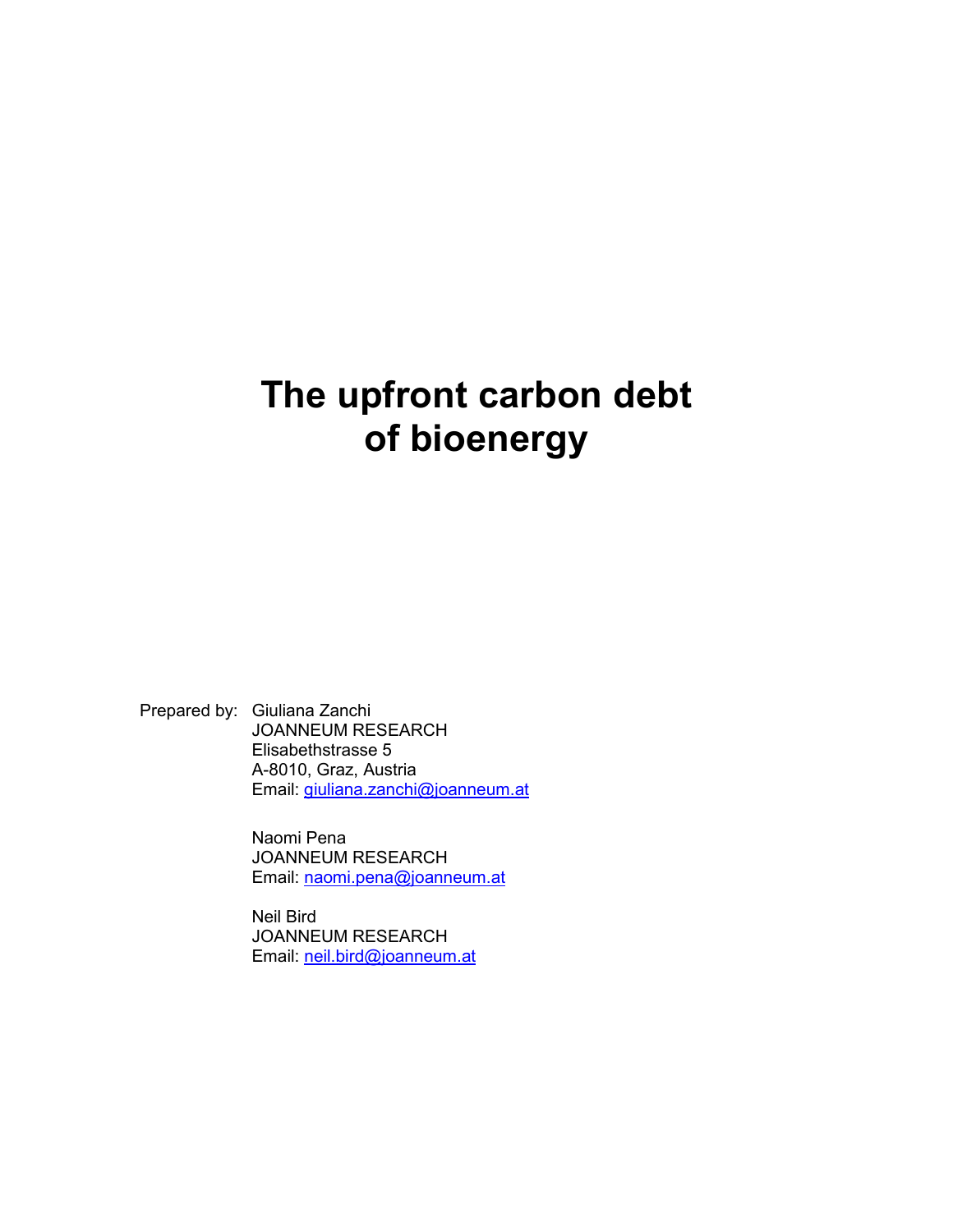*This page is intentionally blank*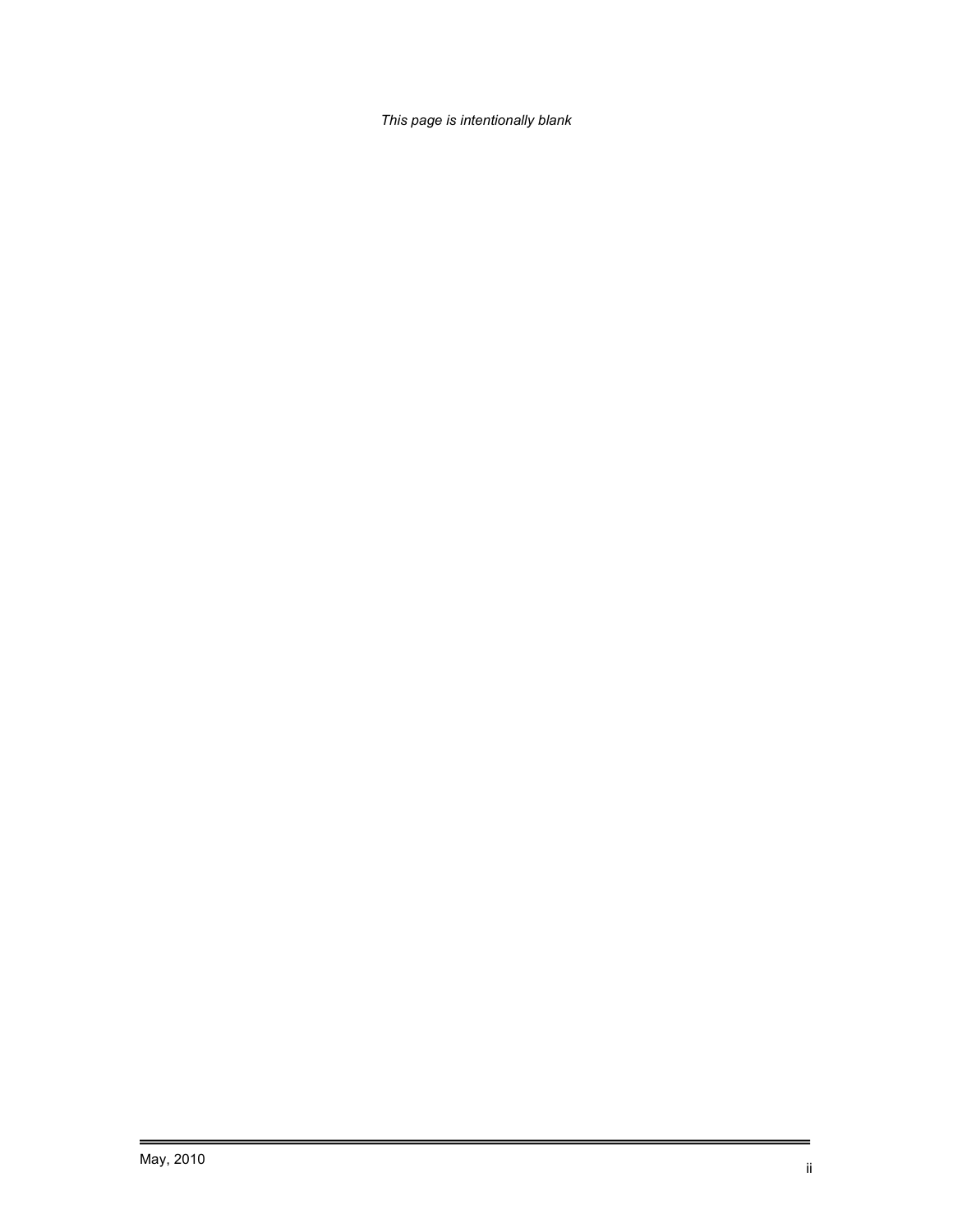## **Contents**

| 1              |       |                                                                           |  |
|----------------|-------|---------------------------------------------------------------------------|--|
| $\overline{2}$ |       |                                                                           |  |
|                | 2.1   |                                                                           |  |
| 3              |       |                                                                           |  |
| 4              |       |                                                                           |  |
|                | 4.1   |                                                                           |  |
|                | 4.1.1 |                                                                           |  |
|                | 4.1.2 |                                                                           |  |
|                | 4.1.3 |                                                                           |  |
|                | 4.1.4 | Summary of the mitigation effect of different sources of wood bioenergy32 |  |
| 5              |       |                                                                           |  |
|                | 5.1   |                                                                           |  |
|                | 5.1.1 | Widen mandatory accounting of land-sector activities35                    |  |
|                | 5.1.2 | REDD+ (Reduced Emissions from Deforestation, Degradation, and other       |  |
|                | 5.1.3 |                                                                           |  |
|                | 5.2   |                                                                           |  |
|                | 5.2.1 |                                                                           |  |
|                | 5.2.2 |                                                                           |  |
|                | 5.3   |                                                                           |  |
|                | 5.3.1 |                                                                           |  |
|                | 5.3.2 |                                                                           |  |
|                | 5.3.3 |                                                                           |  |
| 6              |       |                                                                           |  |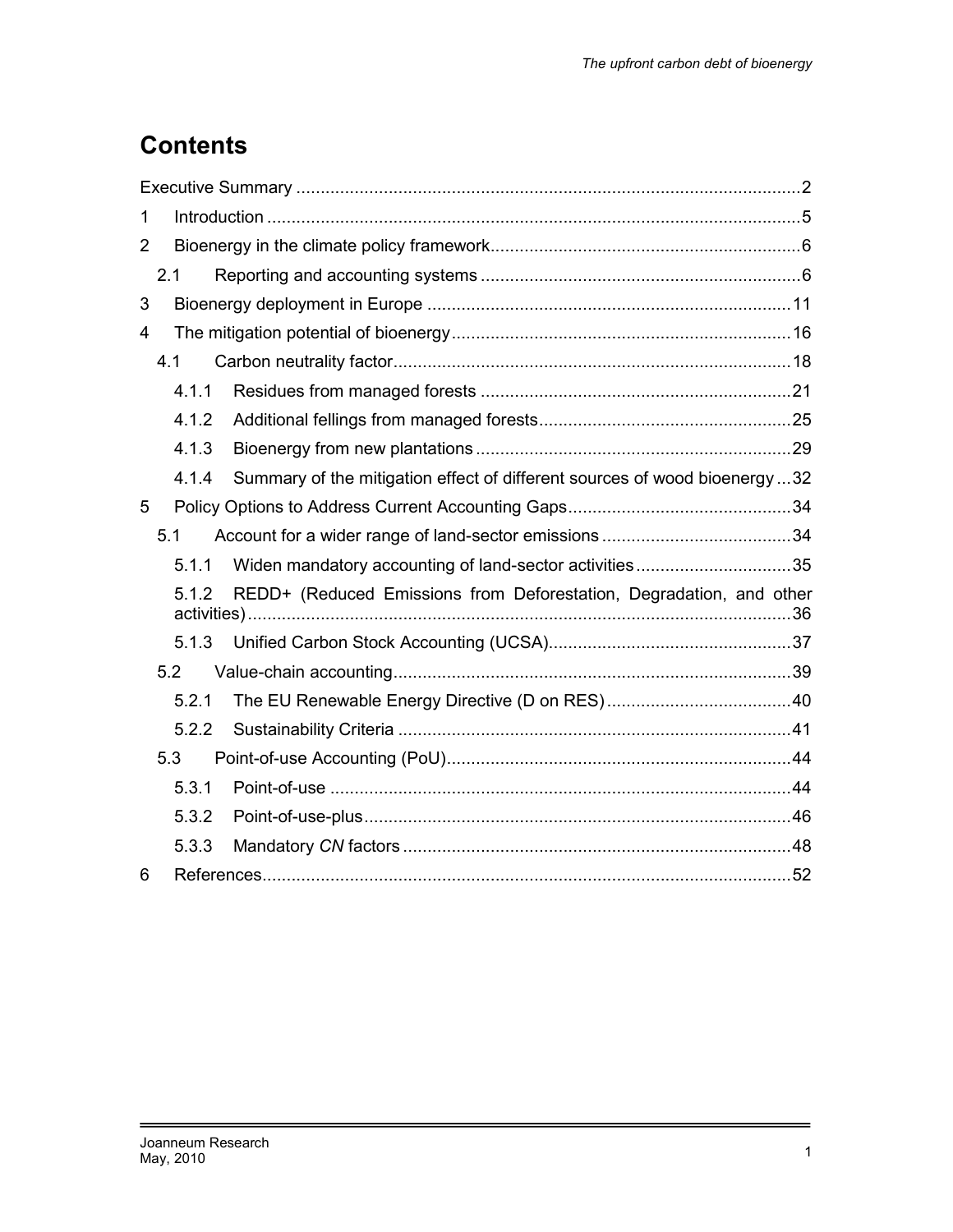## **Executive Summary**

In the current climate change policy framework, the use of biomass for energy is considered a carbon neutral source. According to the principle of carbon neutrality, the GHG emissions produced by combustion of plant biomass are assumed to be recaptured instantaneously by new growing plants. This assumption is acceptable when the same amount of biomass that was burned will re-grow in a very short time as for annual crops. When the raw material is wood, the time needed to re-absorb the  $CO<sub>2</sub>$ emitted in the atmosphere can be long, depending very much on the source of wood. This delay can create an upfront "carbon debt" that would substantially reduce the capability of bioenergy to reduce the greenhouse gas emissions (GHG) in the atmosphere in the short to medium term.

The discussion on bioenergy carbon neutrality is fundamental, since the European Union (EU) adopted ambitious policy targets on the use of renewable energy sources and a substantial share of the total renewable energy will come from biomass. Biomass resources, which would not have been used without the new policies, and could have stored carbon in the biosphere, will be used to produce energy. According to estimates used by DG TREN, the projected renewable sources' deployment in 2020 will require the use of 195 Mtoe from biomass. The energy generation from solid biomass and biowaste is projected to be 58% of the total renewable energy generation in 2020 (140 Mtoe of 240 Mtoe) and it will cover 12% of the gross energy demand in the EU.

The extent to which the use of bioenergy reduces GHG emission can be quantified with a Carbon Neutrality (*CN*) factor. The *CN* factor is defined as the ratio between the net reduction/increase of carbon emissions in the bioenergy system and the carbon emissions from the substituted reference energy system, over a certain period of time. The *CN* is time dependent and it includes emissions from carbon stock changes. This study shows that different sources of biomass for bioenergy can have very different climate change mitigation potentials according to the time horizon that is considered, by assessing the development of their *CN* over time. There is forest biomass that can produce a GHG benefit in the atmosphere from the beginning of its use but it is not carbon neutral. Other sources of woody biomass will require a long time before producing a GHG benefit in the atmosphere, while some other sources can be carbon neutral from their initiation:

- When harvest residues, previously left on the forest floor are extracted for bioenergy, there is a carbon stock loss in the dead wood, litter and soil pools. It was estimated that the mitigation potential of such bioenergy material in a 20 year time horizon is reduced by 10-40% by this loss (*CN*=0.6-0.9).
- Additional fellings for bioenergy can produce a decrease of the overall carbon stock in the forest that significantly affects the GHG balance of the bioenergy material. In the short-medium term (20-50 years), additional fellings could produce more emissions in the atmosphere than a fossil fuel system (*CN*<0). In such a case, the use of additional fellings would produce only very long term benefits, in the order of magnitude of 2-3 centuries.
- The GHG balance of biomass from new plantations is affected by the carbon stock change due to the conversion from the previous land use (direct and indirect). The biomass source can be carbon neutral when the carbon stock change is zero or positive (e.g. conversion from abandoned croplands). If there is an initial carbon loss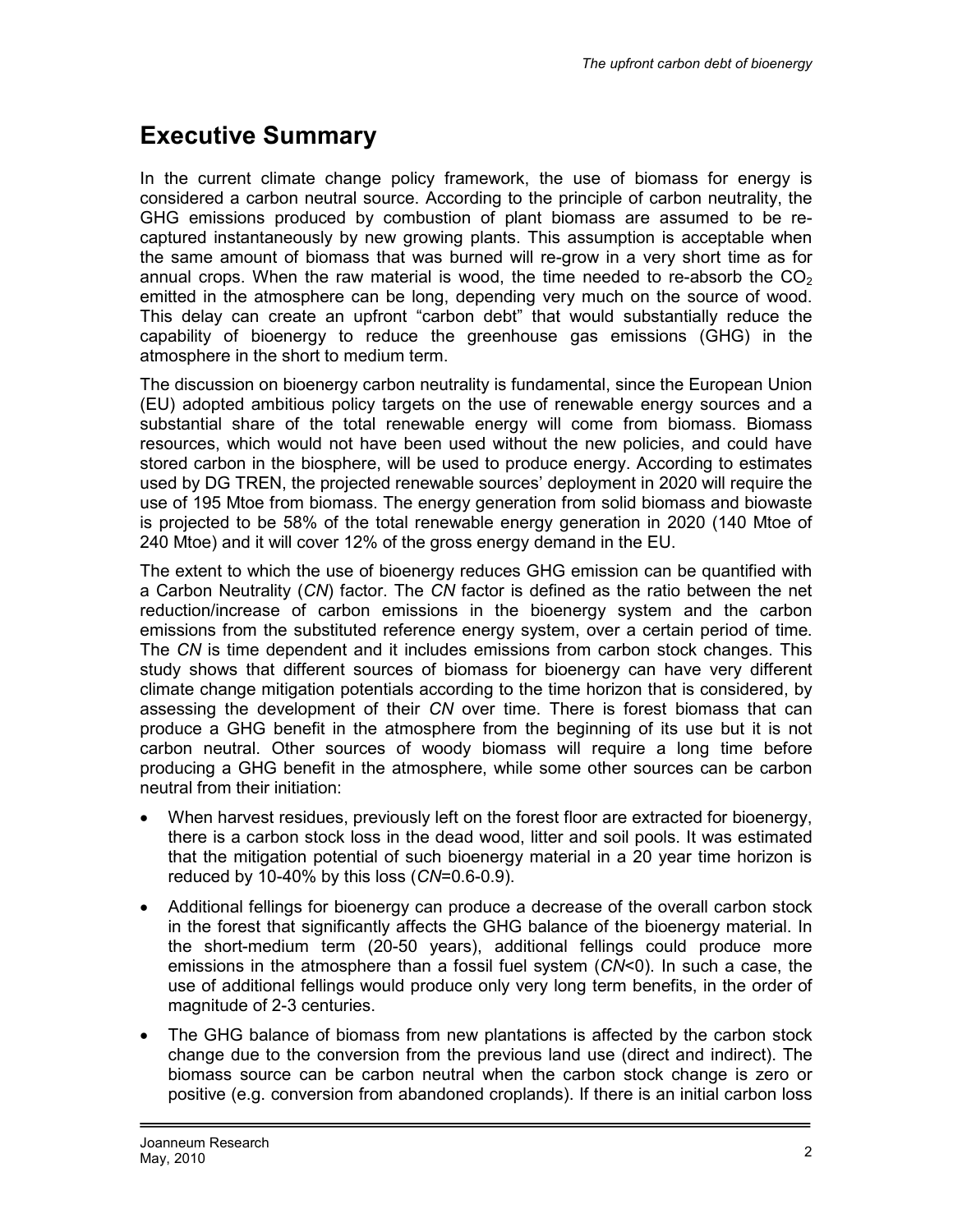(e.g. conversion from a forest area), the biomass will produce an atmospheric benefit only after that the carbon stock change is fully compensated by the same amount of avoided emissions in replaced fossil fuels (150-200 years).

In the current accounting of GHG emissions in the climate change policy framework, there are two major gaps concerning the use of bioenergy. The first is a gap in spatial coverage. This gap resulted from adoption of an inventory methodology designed for a system in which all nations report into systems in which only a small number of countries have emission obligations, i.e., the Kyoto Protocol (KP) and the Emission Trading Scheme (EU-ETS). The second is a failure to differentiate between a system in which very long time horizons are relevant – efforts to mitigate climate change over the long term – and systems concerned with shorter-term horizons such as the EU 2020 and 2050 targets. Since the KP adopted the UNFCCC Inventory Guidelines without considering these differences, current accounting systems' difficulties in addressing the time-dependency of biomass' carbon neutrality can also be traced to this decision.

Policy approaches currently under discussion that could address the spatial or temporal gaps, at least to a limited extent, include the following:

- 1. More inclusive accounting of emissions from the land-use sector
- 2. Value Chain Approaches, including use of sustainability criteria
- 3. Point-of-use accounting

All of them are primarily intended to address problems that have emerged due to the difference in spatial boundaries, and point-of-use accounting can also address the time delay between use of biomass for energy and regrowth.

A more inclusive accounting of emissions from the land-use sector has been under consideration in the UNFCCC fora by widening the number of activities whose emissions must be counted in Annex-I countries and by adopting a mechanism to support REDD+ that should encourage emission reduction efforts in non-Annex-I countries. However, these approaches would only partially fill the existing spatial gap and they would be dependent on a continual series of policy agreements. A third option is a unified carbon stock accounting (UCSA) under which land-use sector emissions would be estimated across all managed lands without restriction to specific activities, but there is currently wide resistance to this approach. In addition, it would only partially resolve the accounting gap if only applied in Annex-I countries.

Under value-chain approaches GHG impacts along the entire series of steps – resource extraction or cultivation, transportation, and conversion to a final product – are taken into consideration. Under this approach bioenergy users are held responsible for the bioenergy embodied emissions and quantitative and/or qualitative criteria are set to limit the use of goods with high GHG-profiles. The EU Renewable Energy Directive's requirements for biofuel are an example of a value-chain approach. However, there is a disjunction between the Directive and the KP and EU-ETS. For the purpose of emission reduction targets, bioenergy will still enjoy zero emission status even if its GHG balance, assessed with the methodology in the Directive, is not zero. In addition carbon stock changes due to management changes are not accounted for.

Under point-of-use accounting, end-users are also held responsible for the emissions attendant on use of bioenergy and, in addition, emissions due to combustion would be assigned a non-zero multiplier (i.e., emission factor) to include the real GHG benefits due to bioenergy use. Under conditions where not all nations cap emissions in all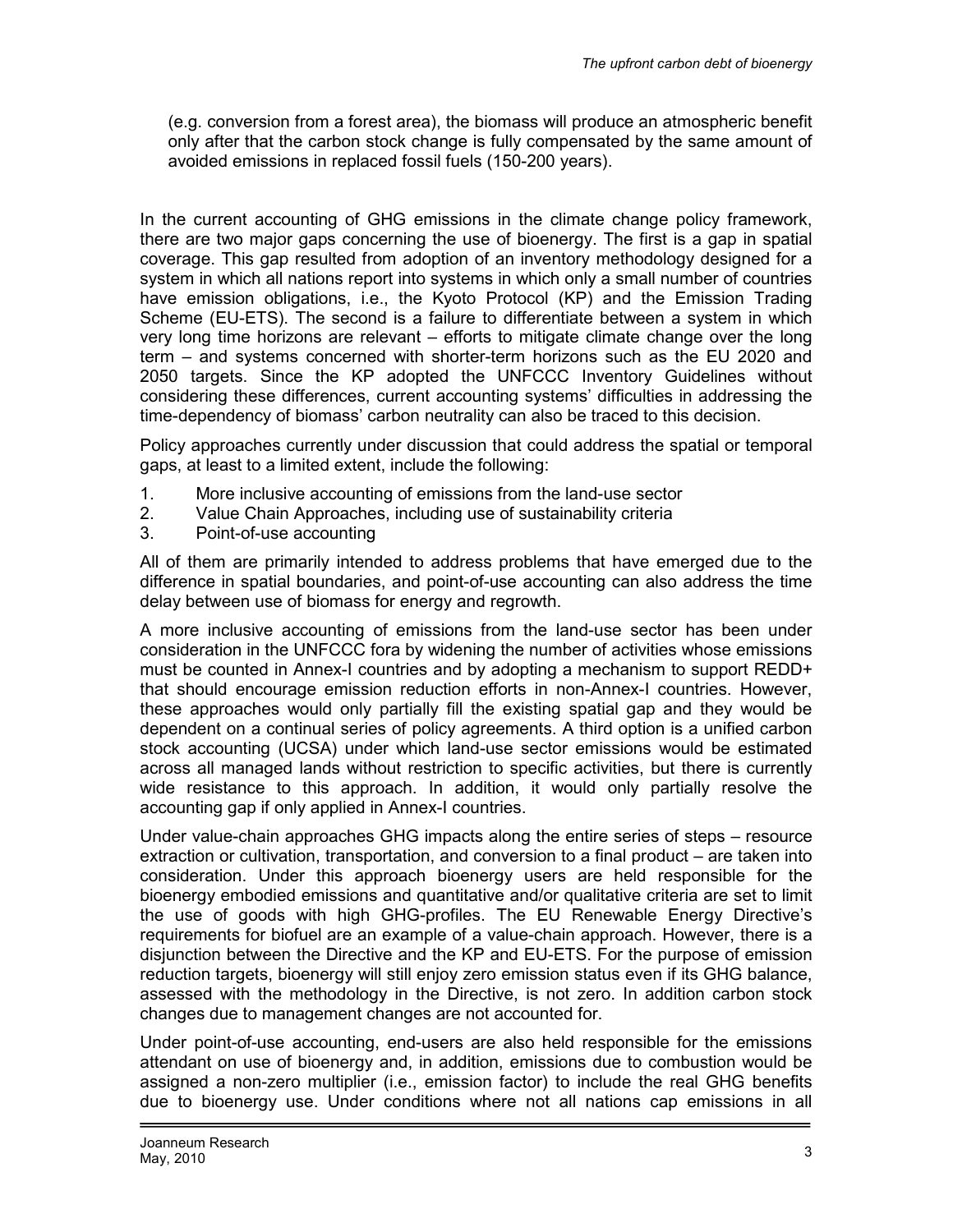sectors, point-of-use accounting is likely to provide better incentives and dis-incentives than other systems.

Two alternative ways to calculate emission factors at point-of-use are reviewed: calculating net value-chain emissions not covered by caps and use of Carbon Neutrality (*CN*) factors. DeCicco (2009) proposes a system in which assignment of emissions to biomass used for energy is combined with tracking the emissions occurring along its value chain that occur in non-capped sectors or nations. In such a system, the emission cap on fossil fuels serves as the incentive to lower the GHG emission profiles of biofuels.

*CN* factors can incorporate all emissions due to changes in carbon stocks. Moreover, they compare biomass emissions to the emissions of use of fossil-fuels in a timerelevant manner. Thus, use of *CN* factors by bioenergy users could, in principal, address both the areal gaps and timing issues. These issues have emerged as a result of the combination of the use of a 'zero emissions' factor at the point of biomass combustion under the KP and EU-ETS with the lack of accounting for land use change in Annex-I and non-Annex-I countries. The use of *CN*-factor labelled biomass would provide a straightforward way to calculate emission benefits relative to use of fossil fuels.

It is very likely that accounting systems will remain partial through the foreseeable future. Not all nations will cap emissions from their land use sector and many of those that do are unlikely to adopt a UCSA approach. During this period, a *CN* factor based only on emissions not falling under caps may be a useful approach.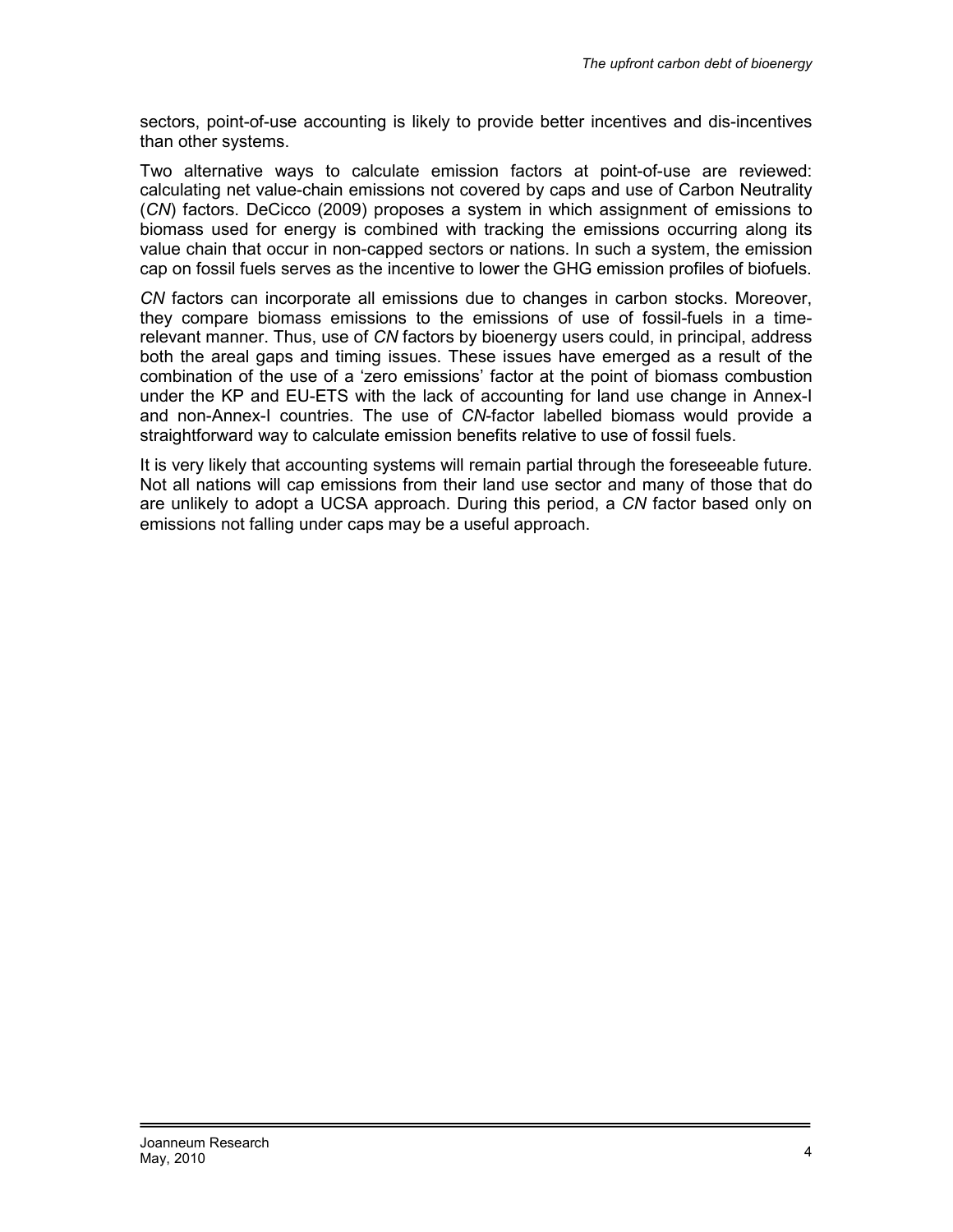## **1 Introduction**

In the current climate change policy framework, the use of biomass for energy is considered a carbon neutral source. It is claimed that all the emissions produced by biomass burning are re-absorbed when it re-grows and therefore they are to be considered equal to zero.

A recent paper by Searchinger et al. (2009) highlighted that different bioenergy sources can have a different capability to contribute to GHG emission reduction and they are not all carbon neutral. The paper stresses that the carbon neutrality of biomass from existing forests is particularly controversial under the current accounting rules. Part of the problem is linked to the lack of a full-accounting system in the Land Use and Land-Use Change sector under the current climate policy binding agreements. Already in the past, Schlamadinger et al. (1997) came to similar conclusions and stated that the emission reduction effect of bioenergy from existing forests (logging residues, trees) has a time delay in the order of several decades. This delay can create an upfront carbon debt that would substantially reduce the capability of bioenergy to reduce the present greenhouse gas emissions (GHG) in the atmosphere in the short to medium term. The impact of this carbon debt is strongly dependent on the source of wood, the efficiency of conversion, the type of substituted fuel and the mix of final products (Schlamadinger and Marland 1996).

The discussion on bioenergy carbon neutrality is fundamental, since the European Union (EU) adopted ambitious policy targets on the use of renewable energy sources and a substantial share of the total renewable energy will come from biomass. In the current EU system, the negative GHG impact of bioenergy is partially addressed by the adoption of a sustainability criteria framework that should ensure sustainable provision and use of biofuels and bioliquids. The regulations require that biofuels and bioliquids comply with a minimum climate mitigation performance. Once the bioenergy product is accepted in the system, it is considered carbon neutral for the purpose of binding targets. Concerning the use of solid and gaseous biomass sources, the Commission produced only recommendations to Member States on the development of national sustainability schemes (COM 2010). Therefore no binding criteria are approved for biomass at this stage at the EU level. The recommended sustainability criteria for biomass are the same as those laid down for biofuels and bioliquids.

The real effectiveness of woody biomass in offsetting GHG emissions is to be discussed in order to ensure the development of policy instruments that will avoid perverse incentives to bioenergy and would increase GHG emissions instead of reducing them in the medium term.

This report summarizes the future scenarios of bioenergy demand by 2020 and the potential bioenergy production, taking into account different fuel mixes. It discusses and gives guidance to assess the real carbon neutrality of bioenergy when a medium term climate mitigation goal is considered. The main focus is on woody biomass used for bioenergy. Finally, policy options to include the bioenergy upfront carbon debt in the accounting systems are presented.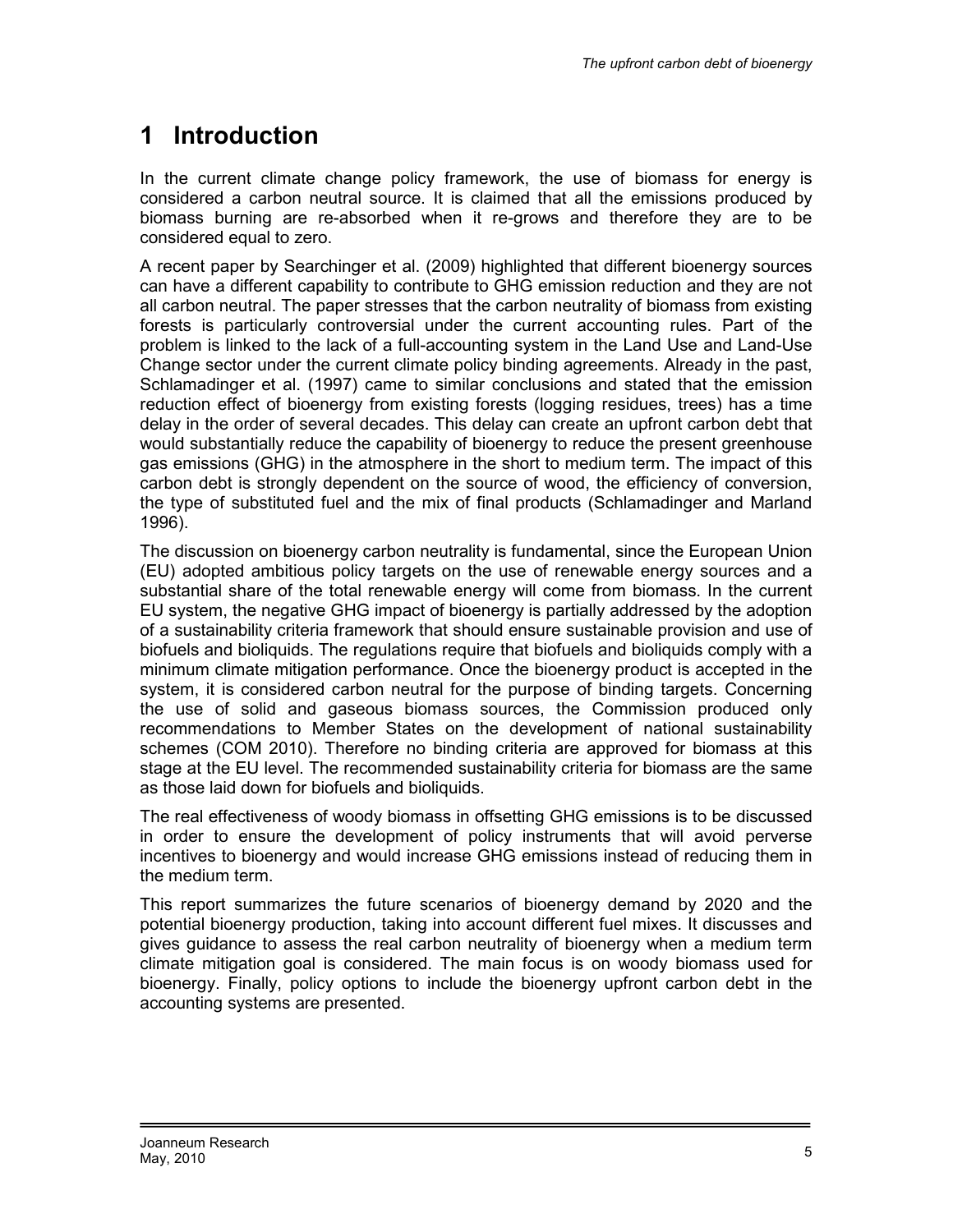## **2 Bioenergy in the climate policy framework**

**Increased use of renewable energy is a key EU strategy for reducing emissions of CO2 to the atmosphere. However, the Kyoto Protocol's adoption of the IPCC Inventory Guidelines results in a large fraction of emissions due to use of bioenergy not being accounted for under it or the EU-ETS. The EU Renewable Energy Directive attempts to address this gap for biofuels, but adoption of the same procedure for woody biomass would fail to address critical timing issues.**

The current climate policy framework is led by the principle of differentiated responsibilities according to which industrialized countries, emitting the majority of greenhouse (GHG) emissions, are the main actors responsible for mitigating climate change.

Due to this principle, industrialized countries committed themselves to adopt policies and to take measures to limit anthropogenic emissions under the United Nations Framework Convention on Climate Change (UNFCCC). These countries, including the European Union (EU), are classified as Annex-I countries. With the ratification of the Kyoto Protocol, Annex-I countries adopted a binding target to reduce the GHG emissions of a certain percentage in comparison to a reference year (baseline).

The EU promoted a series of parallel policy actions to help comply with the Kyoto Protocol target. The emissions produced by industry are regulated by maximum emission caps in the EU-Emission Trading Scheme (EU-ETS). Most recently, the EU also approved a Directive for the promotion of the use of energy from renewable sources that establish national targets corresponding to "at least a 20 % share of energy from renewable sources in the Community's gross final consumption of energy in 2020" (EC 2009).

The increased use of renewable energies is indeed one of the strategies to reduce future emissions of  $CO<sub>2</sub>$  and other GHGs in the atmosphere. Woody and herbaceous biomass are considered renewable energy sources and due to the fact that re-growing plants can recapture the carbon emitted with combustion. For this reason, bioenergy (from wood and crops) is regarded as having zero emissions in accounting systems of policies with a GHG emission reduction target.

### *2.1 Reporting and accounting systems*

**There is a fundamental difference between reporting under the UNFCCC and accounting under the Kyoto Protocol (KP) and the EU-ETS**. **As a consequence of its more limited spatial boundaries, accounting gaps occur under the KP that do not occur under UNFCCC reporting. These gaps are spatial in nature, but timing gaps are also a problem in the case of use of woody biomass.**

UNFCCC reporting covers virtually all greenhouse gas emissions due to human activities world wide<sup>1</sup>. Under the KP and EU-ETS, however, only GHG emissions that occur in Annex-I or EU nations, respectively, enter the accounting system. GHG emissions that occur due to land use or biomass conversion and biomass production in non-Annex-I countries are not included in either the KP or EU-ETS. As well, in many Annex-I countries the decrease of forest carbon stocks, other than deforestation, are not

-

 $1$  None of the systems covers emissions from unmanaged lands.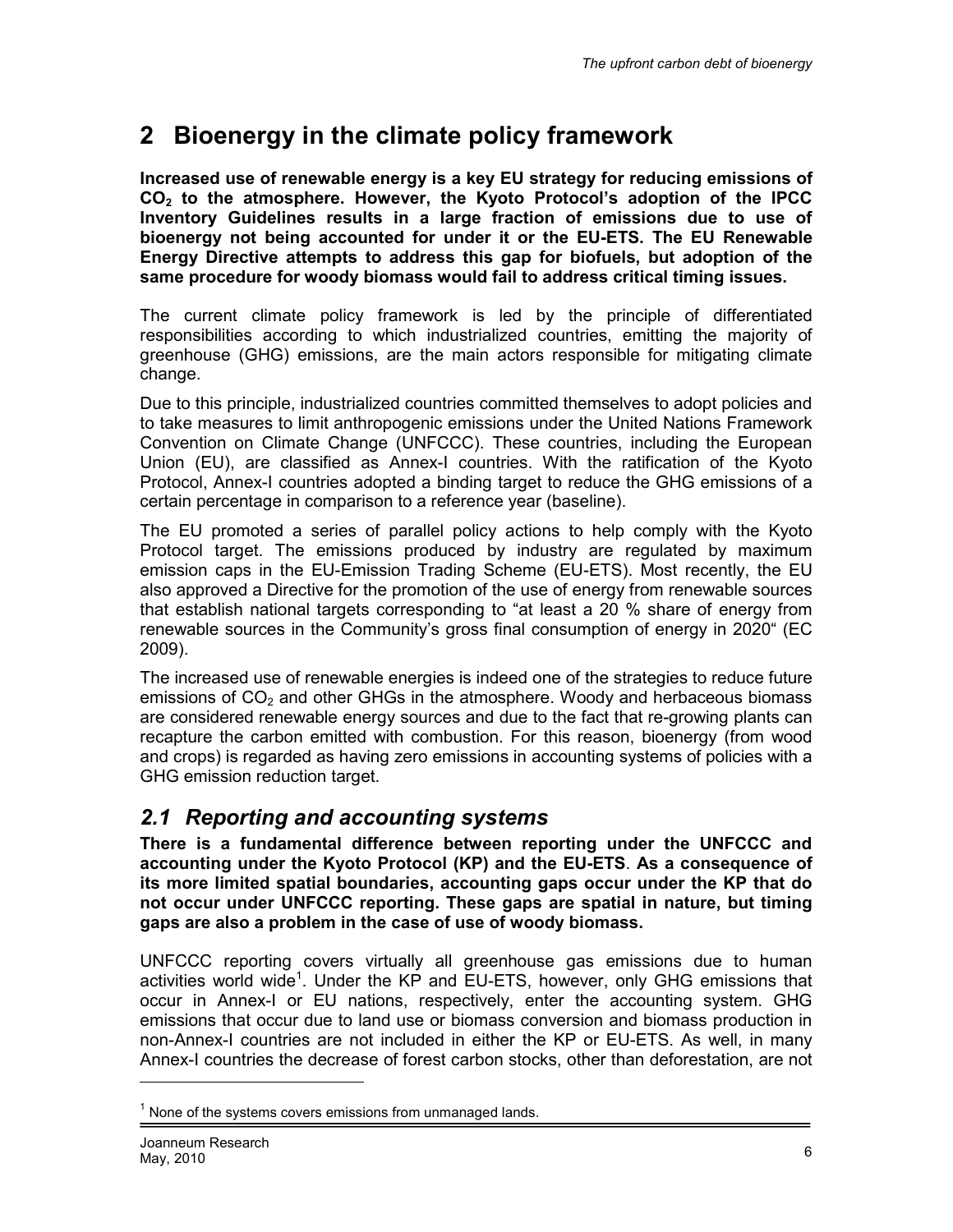included unless the country has elected forest and soil management activities in its accounts. Due to the accounting convention, the emissions that occur when biomass is combusted for energy are also not counted. Recognition of the undesirable consequences of these accounting gaps led to adoption, in the EU Renewable Energy Directive, of provisions intended to account for all emissions due to biofuel use.

Reporting under the UNFCCC as well as accounting under the KP and EU-ETS is based on the IPCC Guidelines for National Greenhouse Gas Inventories. These Guidelines were developed for UNFCCC reporting. They stipulate that each nation prepare an Inventory of "greenhouse gas emissions and removals taking place within national territory and offshore areas over which the country has jurisdiction" (IPCC 1996). Since virtually all nations are signatories to the UNFCCC, this method results in essentially complete reporting of GHG emissions due to human activities. In particular, emissions due to land use changes as well as conversion of biomass to biofuels are reported for almost all nations.

The IPCC Guidelines were subsequently adopted for preparation of inventories under the KP. "The Conference of the Parties serving as the meeting of the Parties to the Kyoto Protocol Decides… that the IPCC good practice guidance … shall be used by Parties included in Annex-I to the Convention (Annex-I Parties) in their preparation of national greenhouse gas inventories under the Kyoto Protocol". These inventories form the basis for determining compliance with targets, i.e. are used for accounting purposes. However, only a small sub-set of nations have KP targets. Thus, a reporting system designed for conditions in which virtually all nations participate is being utilized in an accounting system with different spatial boundaries: compliance with KP targets. This difference in spatial inclusiveness invalidates a key assumption underlying UNFCCC reporting: that emissions not reported in the energy sector will be reported in the LULUCF sector.

Biomass to be used for energy and biofuels are among many products that enjoy a preferential status due to this difference in the spatial boundaries of the UNFCCC and KP. Due to the "national territory" organization of inventories, the GHG emissions attributable to production of any goods imported from non-Annex-I countries are not included in KP compliance. The extent to which this eases EU compliance with targets is illustrated in Figure 1. The difference between imported and exported embodied carbon measures the extent to which the EU does not account for, and therefore does not take responsibility for, the  $CO<sub>2</sub>$  emissions caused by products it uses.

Biomass-used-for energy enjoys an additional advantage. This extra 'advantage' is due to the IPCC Guidelines specific to bioenergy. "Reporting is generally organized according to the sector actually generating emissions or removals…There are some exceptions to this practice, such as  $CO<sub>2</sub>$  emissions from biomass combustion which are reported in AFOLU (Agriculture, Forestry and Other Land Uses) Sector as part of net changes in carbon stocks" (IPCC 2006). Due to this provision, in addition to excluding emissions due to production and conversion in non-Annex-I nations, Annex-I nations also do not account for emissions that occur when they use bioenergy<sup>2</sup>.

-

<sup>&</sup>lt;sup>2</sup> In Table 1, Appendix III to Decision 20/CMP.1, which provides emission factors for the energy sector, CO<sub>2</sub> emissions from biomass are classified as N/A: Not Applicable, because Parties are either not required to report this source in the GHG inventories or not required to include it in their national total (UNFCCC 2006a).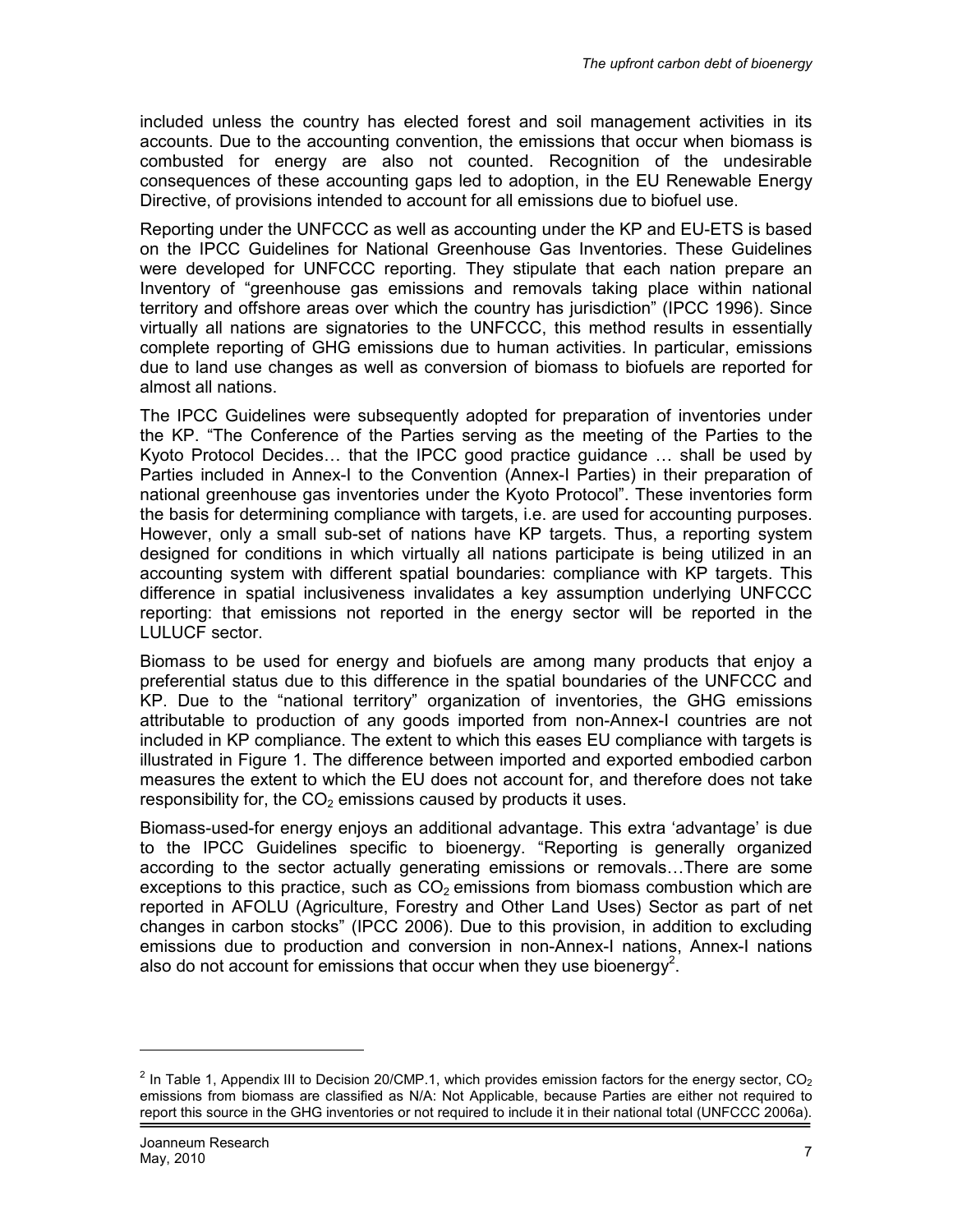

- Warm colours  $\rightarrow$  Net importers of embodied carbon
- Cold colours  $\rightarrow$  Net exporters of embodied carbon

#### **Figure 1 Trade balance of emissions calculated as the difference between imported and exported carbon**

While the gap in accounting for emissions due to production of biomass-for-energy is most problematic where the biomass is imported from non-Annex-I nations, there is also an accounting gap where biomass is produced in Annex-I nations. In the case of Annex-I countries, the KP only requires accounting for emissions due to afforestation, reforestation and deforestation (ARD). Emissions from lands remaining in forests, grasslands, and agricultural lands are included only on a voluntary basis.

The consequence of all of these provisions is that bioenergy enjoys a status under the KP that is not warranted, in general, by its actual emission profile. Use of biomass for heat and power or biofuels produced outside of Annex-I nations is, with the exception of transport emissions, essentially "GHG-free energy" under KP accounting. Use of biomass from such sources results in an apparent 100 percent reduction of the GHG emissions of the fossil fuels it replaces in electric power plants and petroleum products. If deforestation is avoided, the only emissions that must be accounted for in Annex-I nation sourced biomass are those from energy used in biomass conversion and transport. Thus, the KP accounting system encourages Annex-I countries to use bioenergy even in cases where it causes considerable GHG emissions globally.

The EU-ETS was designed in large part to assist in meeting the target established for the EU under the KP. Therefore it is not surprising that the EU-ETS adopted the accounting rules of the KP, with all of their consequences. The EU also, partly to assist in GHG reduction goals but also for energy security and other reasons, adopted a Directive setting mandates for renewable energy, including renewable transportation fuels (EC 2009). However, by the time the Directive was developed, a range of stakeholders had become concerned about the consequences of encouraging use of biofuels when emissions, particularly emissions due to land use change outside of the EU, were not accounted for. Consequently, the Directive includes provisions that attempt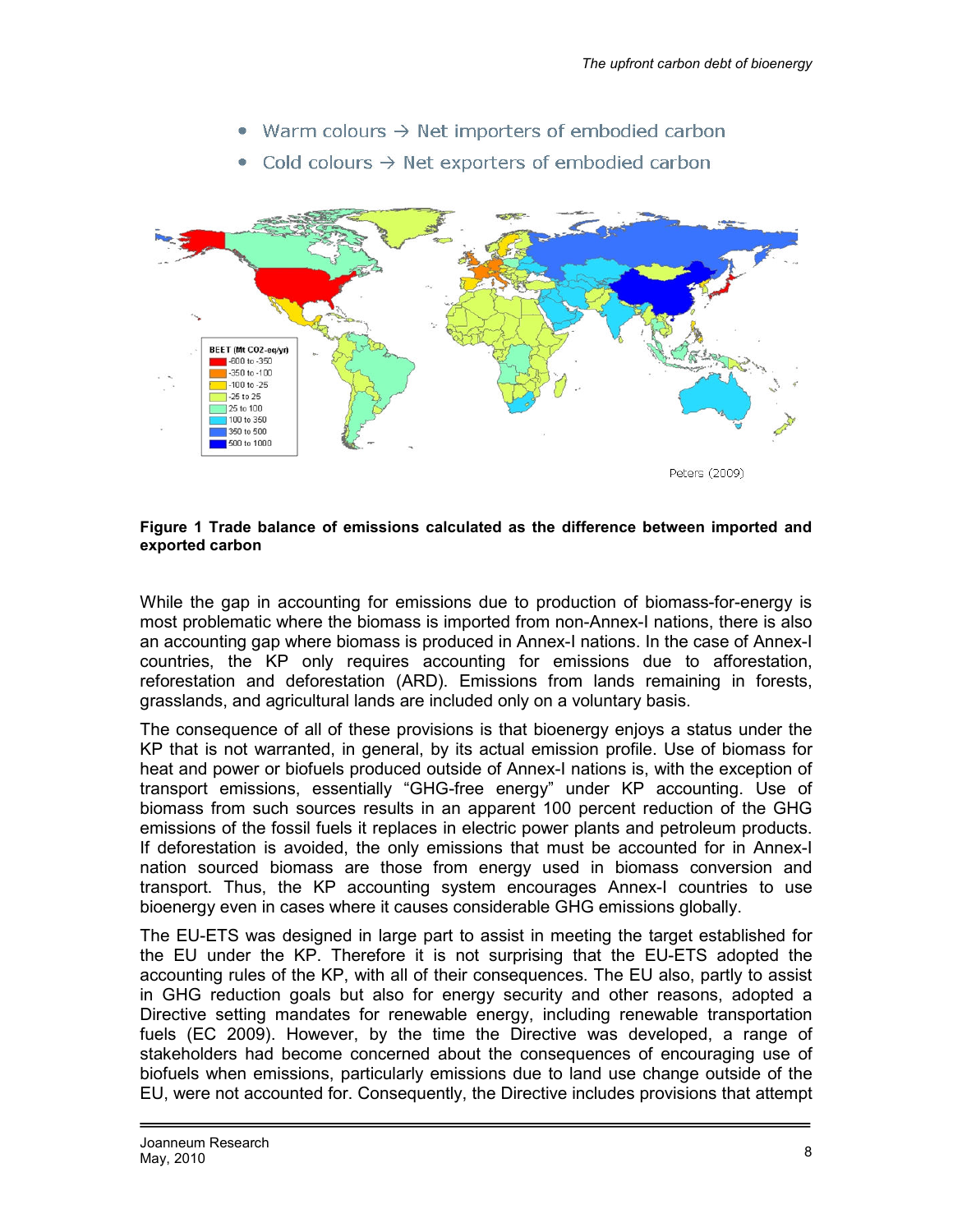to hold EU bioenergy users responsible for emissions along the biomass production and delivery value chain.

The Directive includes mechanisms intended to cover emissions from both direct and indirect land use change. To address direct land use change, raw materials used for biofuels cannot be obtained from primary or undisturbed native forests, land converted from forests or wetlands since 2008, or peatlands drained after 2008. Further, to qualify for compliance with the Directive, a biofuel's GHG emissions per MJ must be at least 35% lower than those of the fossil fuel they replace. In calculating whether a biofuel meets this requirement, emissions due to cultivation of the biomass and direct land use change must be included. Two provisions address indirect land use change. First, if the biomass is produced on degraded or contaminated land, a specified amount (29  $\alpha$ CO<sub>2</sub>)  $MJ<sup>-1</sup>$ ) can be subtracted<sup>3</sup>. In addition, the Directive charges the EC to submit a report by 2010 accompanied, if appropriate, by a proposal "…containing a concrete methodology for emissions from carbon stock changes caused by indirect land use changes…" (EC 2009). Recently, the EU Commission decided to postpone the decision whether similar regulations should be adopted at the EU level for forest biomass used for heat and power. The Commission only made recommendations to Member States on the development of national sustainability schemes that are consistent with the regulations in the Directive (COM 2010).

The attempt of the Directive to account for emissions due to use of biofuels is only partially successful. First, although the Directive attempts to prevent EU biofuel demand for biomass-for-energy from causing emissions due to land use change, it will fail to do so unless its provisions encouraging use of degraded land are successful. Without sufficient increases in use of degraded land and productivity, increased demand for biomass will trigger land use change and accompanying emissions. If land use change is 'prohibited' for biomass for energy, instead of producing this biomass on converted land, biomass to meet other needs (e.g. food) will be produced through conversion.

A second problem results from the disjunction between Directive and KP and EU-ETS rules. Although the Directive ensures that only biofuels with an emission profile better than petroleum products can be used to meet renewable energy targets, this does not impact their contribution to EU-ETS and KP targets. Under both of these regimes, substitution of biomass for fossil fuels reduces emissions accounted by close to 100 percent (i.e. except for emissions due to conversion of biomass, transport, and deforestation in the EU). Consequently, under these regimes, combustion of biofuels whose GHG balance, assessed with the methodology in the Directive, is not zero, will still enjoy zero emission status and bioenergy use will still be attractive well beyond what justified by its GHG profile.

A final consideration, with regard to the Directive in the context of use of woody biomass, lies in its approach to timing issues. Just as the adoption of an inventory approach to systems with different spatial boundaries led to problems, adoption of the current approach to biofuels for all bioenergy applications would introduce anomalies. The time horizon over which woody biomass sources provide carbon neutrality compared to the use of fossil fuel varies significantly depending on the source of biomass and the fuelsubstitution pathway. In particular, the degree to which increased use of woody biomass

 $\overline{a}$ 

 $3$  This provision attempts to reduce indirect land-use change impacts of bioenergy demand by providing an incentive to produce the biomass on land not in use to satisfy, e.g. food, feed, or fibre demand. In this way, the food, feed, and fibre demand can continue to be met on land already in use, avoiding further land use change.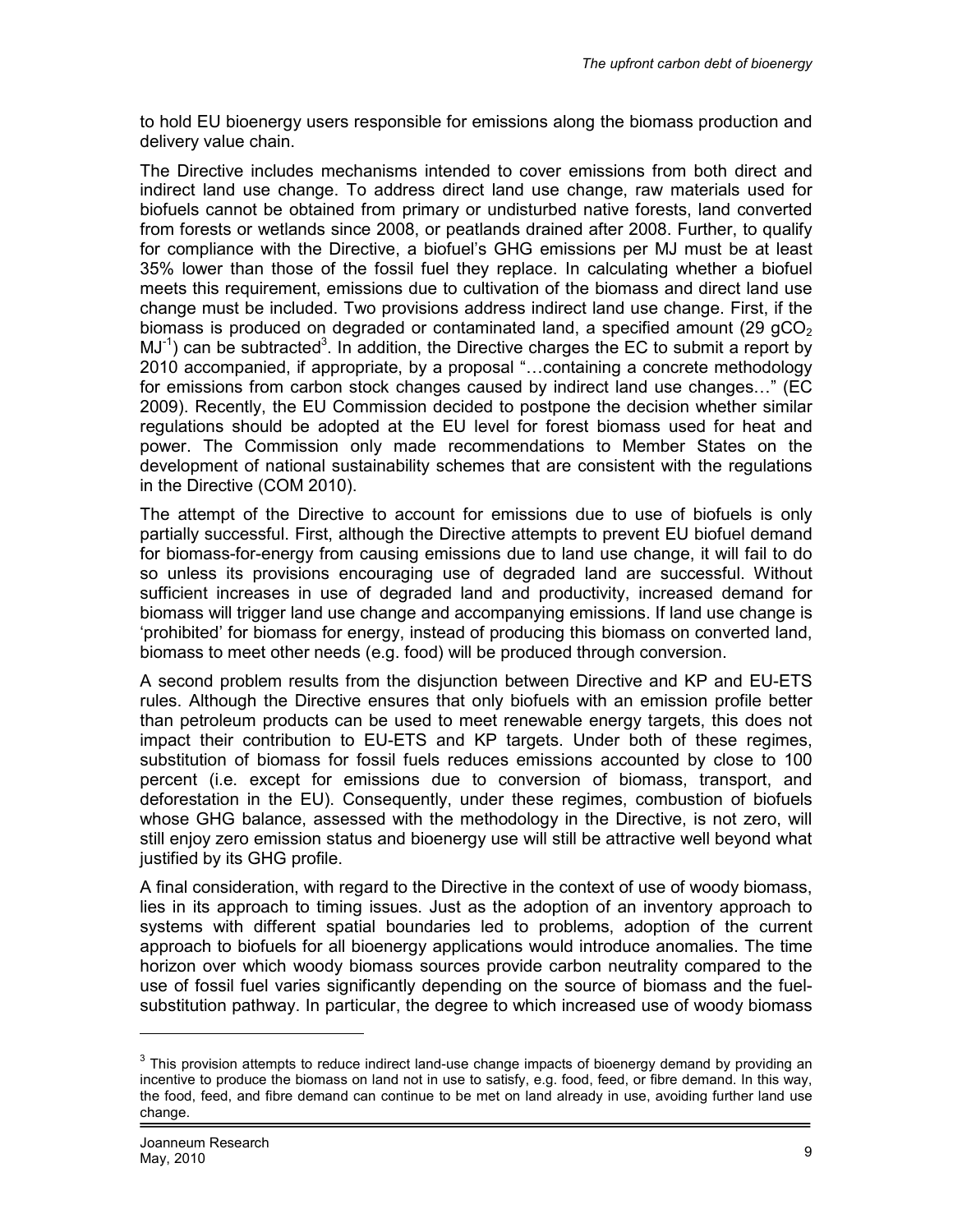for energy lowers or increases GHG emissions compared to fossil fuels by a given date depends on the source of the biomass as well as the fossil fuel for which it is substituted. Within the time horizons of the 2012, 2020, 2030, and even 2050 GHG emission targets, increased use of woody biomass may increase GHG emissions or may make small, medium, or significant contributions to lowering them. Another way to view this is that the carbon neutrality concept of sustainably produced biomass, which underlies the acceptance of the UNFCCC inventory approach for the KP, is true only over time periods which, in some cases, exceed the time horizons of the targets for whose achievement biomass is being recommended. Particularly cases where management change rather than land use change is involved, adoption for other bioenergy pathways of the Directive approach to biofuels would not resolve near-to-medium term targets concerns. The following sections explore this timing issue for a range of biomass sources in further detail.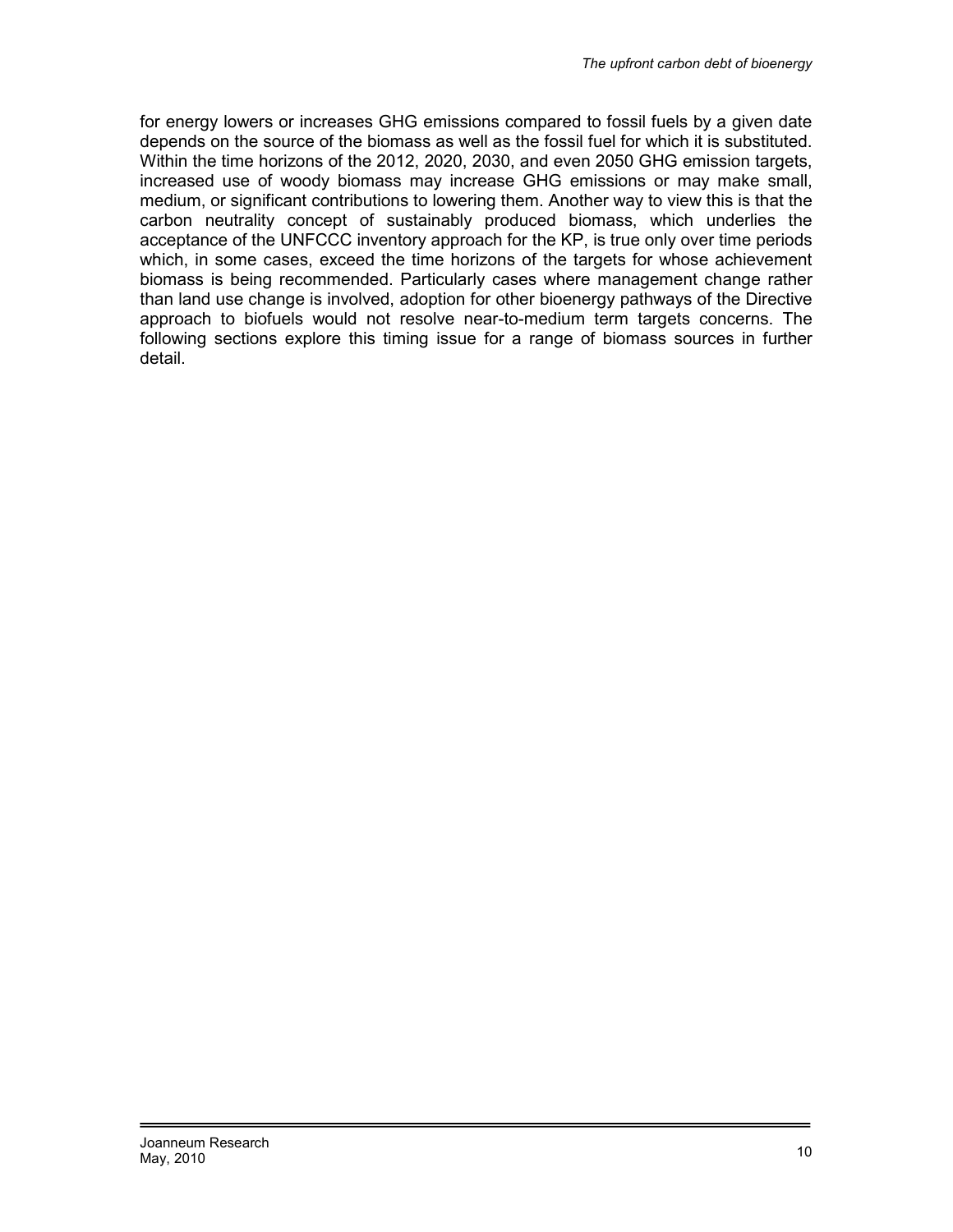## **3 Bioenergy deployment in Europe**

**According to estimates used by DG TREN, the projected RES deployment in 2020 will require the use of 195 Mtoe from biomass. The 195 Mtoe will be produced mainly from domestic biomass, i.e. 173 Mtoe of domestic solid biomass will be used in 2020, which is equal to 78% of the domestic EU potential. The remaining 22 Mtoe will be imported, divided into 5 Mtoe of forest products and residues and 16.9 Mtoe of biofuels. The energy generation from solid biomass and biowaste is projected to be 58% of the total renewable energy generation in 2020 (140 Mtoe of 240 Mtoe) and it will cover 12% of the gross energy demand in the EU.** 

The promotion of climate mitigation policies and the establishment of a renewable energy target are strong drivers for the demand of bioenergy in Europe. Several studies have analysed the possible deployment of the renewable energy market in the next decades, taking into account different policy scenarios, energy prices and technology development.

In this study we considered the demand projections based on the *PRIMES* modelling and the renewable energy source (RES) deployment based on the *GREEN-X* model to be consistent with scenarios and assumptions considered by the European Commission. We analysed the most recent studies that take into account the current policy target in the Renewable Energy Directive (D on RES) (EC 2008, Resch et al. 2008, Ragwitz et al. 2009).

a) Energy demand

The PRIMES projections forecast the future energy demand in Europe under different policy scenarios and energy prices (EC 2008) (Table 1).

Among the PRIMES projections, there are:

- A *baseline* scenario that includes current trends, policies already implemented and moderate energy prices. The share of renewable energy on the final energy demand is projected be around 13% in 2020. Even with high oil prices, the percentage of renewables is estimated to be 15% of the final energy demand; and
- A *new energy policy* scenario that assumes the implementation of new energy efficiencies policies to reach energy and climate targets. Under this scenario and moderate energy prices, the final demand for renewables will be 20% of the final energy demand. Therefore, it is necessary to implement new policies to reach the 20% target set in the D on RES.

The total primary energy demand for renewables is today covered mainly by the domestic primary production in the EU. The net imports of RES in 2005 were only 1% of the primary energy demand. However, the imports need to increase to 9% of the primary energy demand in 2020 to comply with the 20% target (*new energy policy* scenario).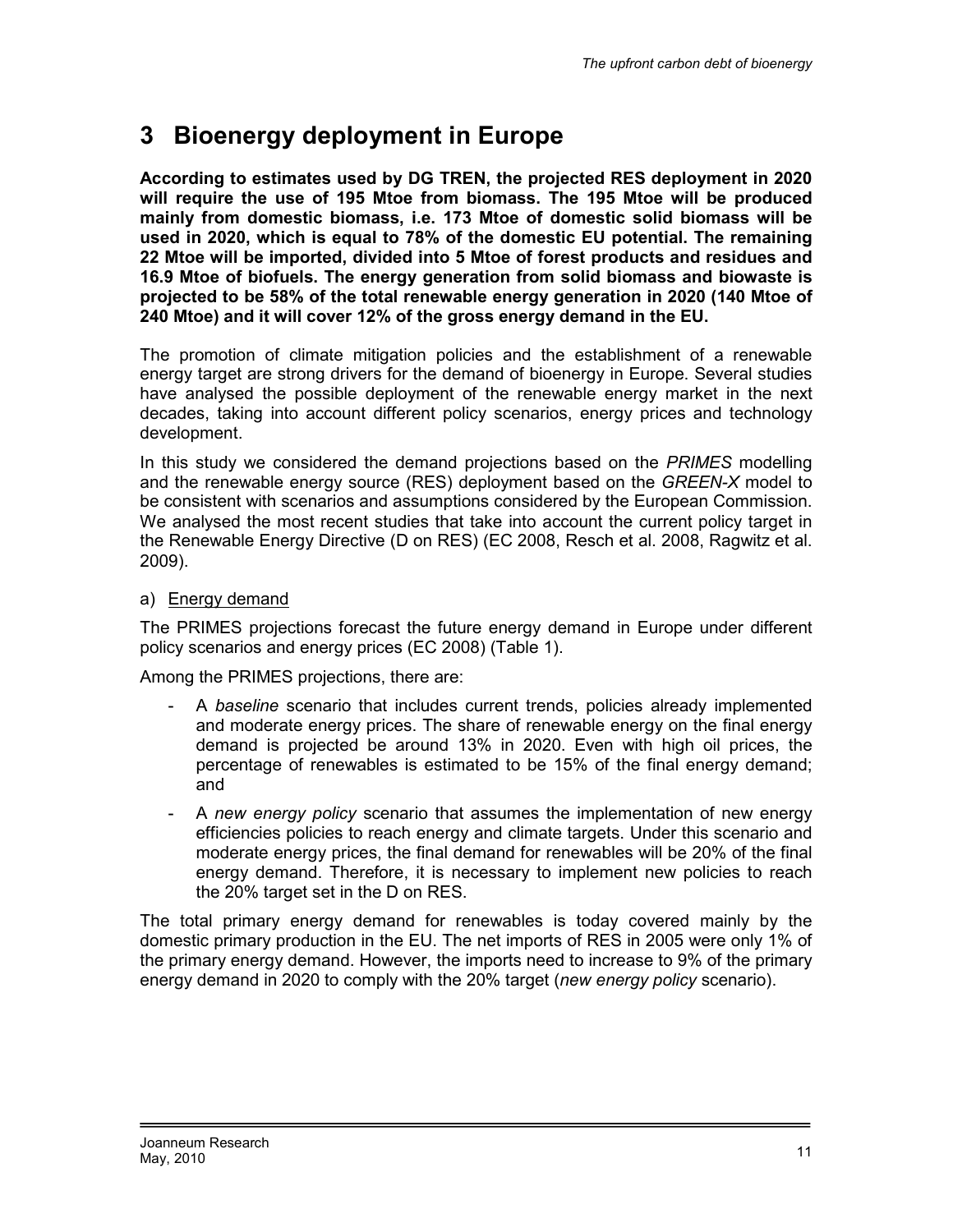| Year                                |       | 2020                    |                          |                          |                          |  |  |
|-------------------------------------|-------|-------------------------|--------------------------|--------------------------|--------------------------|--|--|
| Scenario                            |       | <b>Baseline</b>         |                          | <b>New Energy Policy</b> |                          |  |  |
| Oil price                           |       | $61\$ bbl <sup>-1</sup> | $100\$ bbl <sup>-1</sup> | $61\$ bbl <sup>-1</sup>  | $100\$ bbl <sup>-1</sup> |  |  |
| <b>EU primary production (Mtoe)</b> | 896   | 725                     | 774                      | 733                      | 763                      |  |  |
| Oil                                 | 133   | 53                      | 53                       | 53                       | 52                       |  |  |
| Natural gas                         | 188   | 115                     | 113                      | 107                      | 100                      |  |  |
| Solids                              | 196   | 142                     | 146                      | 108                      | 129                      |  |  |
| <b>Nuclear</b>                      | 257   | 221                     | 249                      | 218                      | 233                      |  |  |
| Renewables                          | 122   | 193                     | 213                      | 247                      | 250                      |  |  |
| <b>Net imports (Mtoe)</b>           | 975   | 1,301                   | 1,184                    | 1,033                    | 962                      |  |  |
| Oil                                 | 590   | 707                     | 651                      | 610                      | 569                      |  |  |
| Natural gas                         | 257   | 390                     | 330                      | 291                      | 245                      |  |  |
| Solids                              | 127   | 200                     | 194                      | 108                      | 124                      |  |  |
| Renewables                          | 1     | 3                       | 8                        | 23                       | 24                       |  |  |
| <b>Primary energy demand (Mtoe)</b> | 1,811 | 1,968                   | 1,903                    | 1,712                    | 1,672                    |  |  |
| Oil                                 | 666   | 702                     | 648                      | 608                      | 567                      |  |  |
| Natural gas                         | 445   | 505                     | 443                      | 399                      | 345                      |  |  |
| Solids                              | 320   | 342                     | 340                      | 216                      | 253                      |  |  |
| Renewables                          | 123   | 197                     | 221                      | 270                      | 274                      |  |  |
| <b>Nuclear</b>                      | 257   | 221                     | 249                      | 218                      | 233                      |  |  |
| Final energy demand (Mtoe)          | 1,167 | 1,348                   | 1,293                    | 1,185                    | 1,140                    |  |  |
| % Renewables on final energy demand | 8.9%  | 13.1%                   | 15%                      | 20%                      | 21%                      |  |  |

**Table 1 Energy production and demand in 2005 and 2020 according to PRIMES** 

Source: EC 2008

#### b) RES deployment

The future deployment of renewable energy in EU-27 has been quantified by several projects with the *GREEN-X* model that forecasts the deployment of RES in a real policy context. The potential supply of energy from each technology is described at country level analysed by means of dynamic cost-resource curves (http://www.green-x.at).

In this study, we considered the final results of the "Employ-RES" project up to 2020 (Ragwitz et al. 2009). The RES deployment is projected under the PRIMES policy scenario and high energy prices (100\$ bb $1^1$  in 2020), because, under these conditions, the demand for renewable energy matches the 20% RES target. As a term of comparison, in a business as usual (BAU) scenario the RES share in the final gross energy demand would be 13.9% in 2020. In the *policy* scenario, improvements of the support conditions for RES are preconditioned for all EU countries, including a removal of non-financial deficiencies and the implementation of feasible energy efficiency measures.

In the *policy* scenario, the RES will reach a 20.4% of final (gross) energy demand in  $2020<sup>4</sup>$  (239.5 Mtoe, Table 2). The D on RES includes an additional target for biofuels that will have to reach 10% on the demand for diesel and gasoline. In the projections the share of biofuels will reach 8% of transport fuel demand in 2020, corresponding to a 10% of diesel and gasoline demand.

-

<sup>&</sup>lt;sup>4</sup> The final energy demand used in the Employ-RES report is slightly different but fully comparable to the data presented in EC 2008.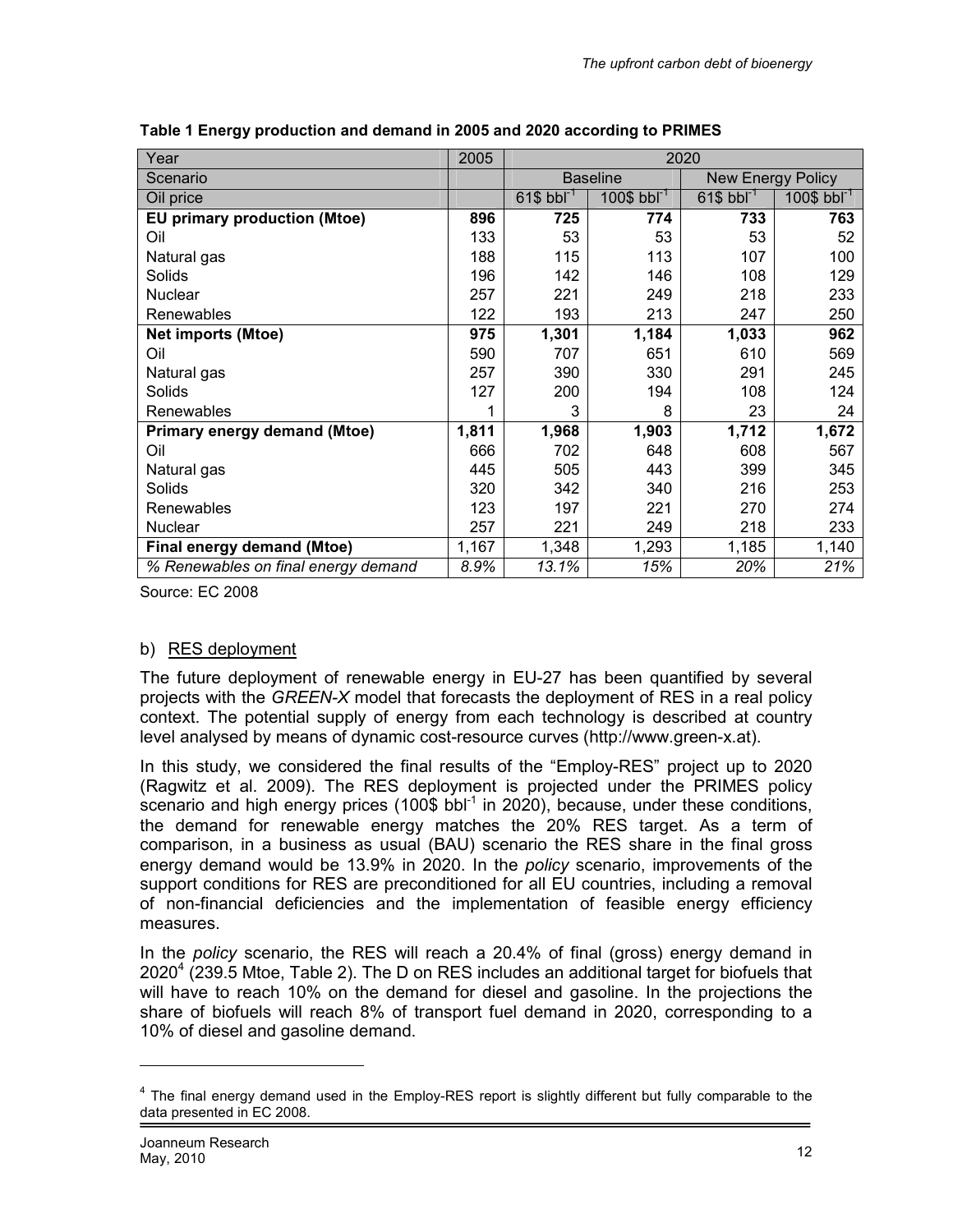Concerning biomass, the allocation of biomass resources to the various sectors and technologies is based on feasible revenue streams under a specific policy scenario. The projections to 2030 show a saturation of the bioenergy growth due to limitations of domestic resources and the presumed limitation of alternative imports from abroad (Ragwitz et al. 2009).

| Table 2 RES deployment in EU-27 |  |
|---------------------------------|--|
|---------------------------------|--|

| Generation category                   | Mtoe      |       |       | % on generation category |  |
|---------------------------------------|-----------|-------|-------|--------------------------|--|
|                                       | 2006      | 2010  | 2020  | 2020                     |  |
| <b>RES-E - Electricity generation</b> |           |       |       |                          |  |
| <b>Biogas</b>                         | 1.5       | 2.2   | 7.1   | 7%                       |  |
| Solid biomass                         | 4.9       | 8.3   | 15.6  | 16%                      |  |
| <b>Biowaste</b>                       | 1.2       | 2.0   | 2.9   | 3%                       |  |
| Geothermal electricity                | 0.6       | 0.6   | 0.7   | 1%                       |  |
| Hydro large-scale                     | 26.0      | 27.2  | 28.0  | 29%                      |  |
| Hydro small-scale                     | 4.0       | 4.5   | 5.3   | 5%                       |  |
| Photovoltaics                         | 0.2       | 0.3   | 1.7   | 2%                       |  |
| Solar thermal electricity             | 0.0       | 0.1   | 1.2   | 1%                       |  |
| Tide & wave                           | 0.0       | 0.2   | 0.5   | 1%                       |  |
| Wind onshore                          | 8.4       | 14.0  | 24.9  | 25%                      |  |
| Wind offshore                         | 0.3       | 0.8   | 10.1  | 10%                      |  |
| <b>RES-E total</b>                    | 47.0      | 60.2  | 98.2  |                          |  |
| RES-E CHP                             | 5.2       | 8.3   | 16.2  | 16%                      |  |
| share on gross demand (%)             | 16.4%     | 19.6% | 32.4% |                          |  |
|                                       |           |       |       |                          |  |
| <b>RES-H - Heat generation</b>        |           |       |       |                          |  |
| Biogas (grid)                         | 1.5       | 1.6   | 1.9   | 2%                       |  |
| Solid biomass (grid)                  | 5.3       | 9.2   | 20.8  | 19%                      |  |
| Biowaste (grid)                       | 2.4       | 3.6   | 5.2   | 5%                       |  |
| Geothermal heat (grid)                | 0.8       | 0.9   | 1.5   | 1%                       |  |
| Solid biomass (non-grid)              | 49.7      | 53.8  | 65.7  | 59%                      |  |
| Solar therm. heat.                    | 0.8       | 1.6   | 8.3   | 7%                       |  |
| Heat pumps                            | 0.8       | 1.3   | 8.2   | 7%                       |  |
| <b>RES-H total</b>                    | 61.3      | 72    | 111.6 |                          |  |
| RES-H CHP                             | 7.1       | 10.7  | 18.2  | 16%                      |  |
| RES-H distr. heat                     | 2.9       | 4.7   | 11.2  | 10%                      |  |
| RES-H non-grid                        | 51.3      | 56.7  | 82.2  | 74%                      |  |
| share on gross demand (%)             | 10.4%     | 11.9% | 21.7% |                          |  |
|                                       |           |       |       |                          |  |
| <b>RES-T - Biofuel generation</b>     |           |       |       |                          |  |
| <b>Traditional biofuels</b>           | 3.7       | 6.8   | 11.4  | 39%                      |  |
| Advanced biofuels                     | $\pmb{0}$ | 0     | 1.3   | 4%                       |  |
| <b>Biofuel import</b>                 | 0.4       | 2.5   | 16.9  | 57%                      |  |
| <b>RES-T total</b>                    | 4.1       | 9.3   | 29.7  |                          |  |
| share on gross demand (%)             | 1.1%      | 2.4%  | 8.3%  |                          |  |
| share on diesel and gasoline demand   | 1.4%      | 2.9%  | 10.0% |                          |  |
| (%)                                   |           |       |       |                          |  |
| <b>RES TOTAL</b>                      | 112.4     | 141.5 | 239.5 |                          |  |

Source: Ragwitz et al. 2009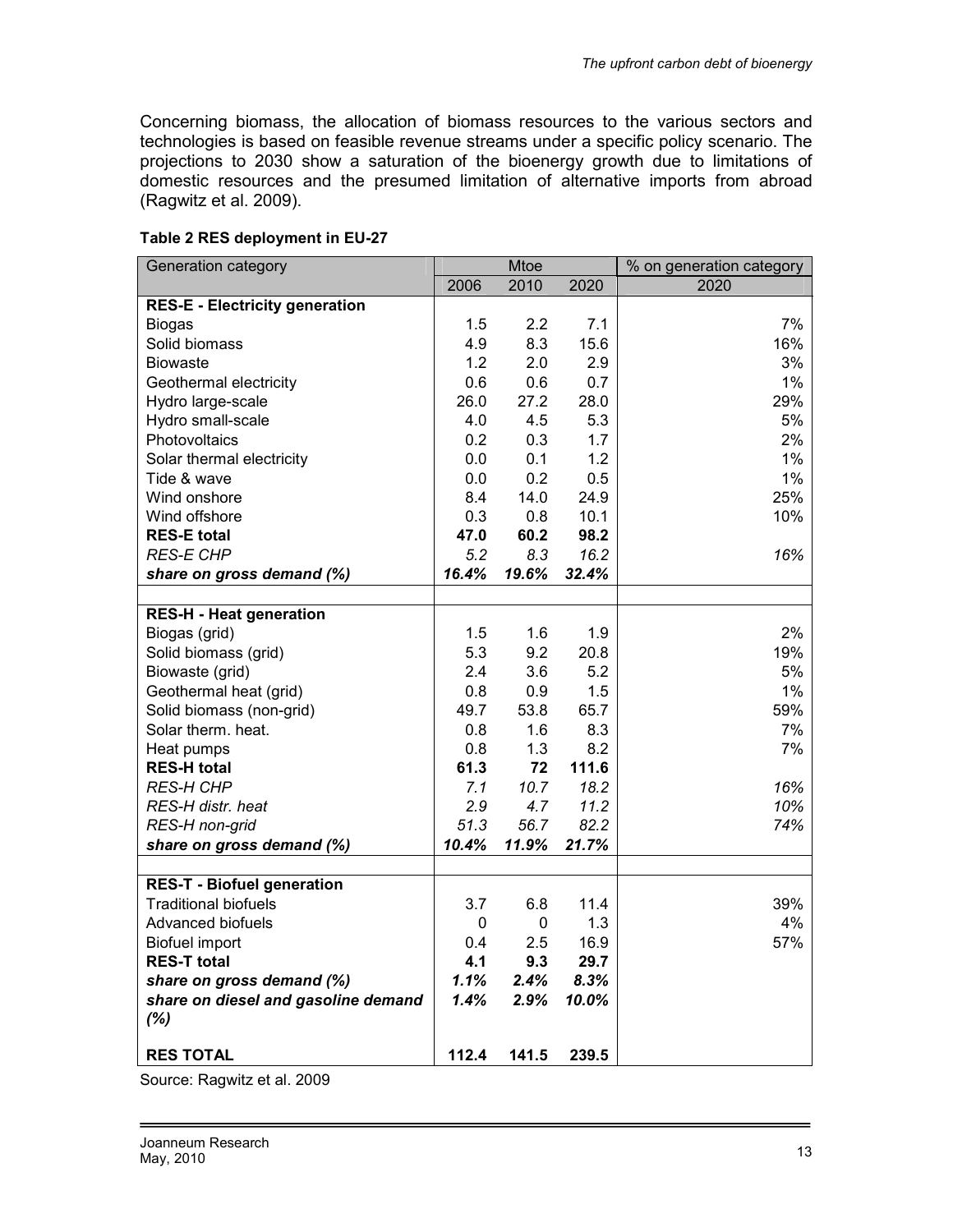#### c) Biomass potential

The RES deployment in Employ-RES is based on a domestic availability of biomass of 221 Mtoe  $yr^{-1}$  in 2020<sup>5</sup>. The types of domestic fuels are: agricultural products and residues, forestry products and residues and biowaste. The share of domestic fuels is divided in: 30% of agricultural products, 32% forestry products, 14% of agricultural residues, 16% of forestry residues and 8% of biowaste. In addition, forestry imports equal to 5% of the domestic available biomass are included.

In 2006, the EEA estimated the environmental potential of bioenergy in Europe. The total potential was estimated to be 234.2 Mtoe in 2020 (Table 3). The potential in the different sectors is: 41% from agriculture, 17% from forestry and 43% from waste. The differences with the potential in the RES deployment studies are mainly due to a different classification of biomass. In the EEA study agricultural residues, demolition wood, waste wood and black liquor, manures and sewage sludge are included in the waste sector. In the RES deployment studies, only the biodegradable fraction of municipal waste is considered a biomass source from waste. When a similar classification is adopted in the EEA study, the biomass potential in Europe in 2020 is 39- 47% from agriculture, 45-53% from forestry and 8% from waste, i.e. the share is comparable to the RES deployment studies.

Other studies report similar estimates. For instance, a study by Siemons et al. (2004) reports a total bioenergy potential of 210.3 Mtoe in 2020 in EU-27.

| Sector      |                                           | 2010  | 2020  | 2030  |  |  |
|-------------|-------------------------------------------|-------|-------|-------|--|--|
|             |                                           | Mtoe  |       |       |  |  |
| Agriculture |                                           | 47.0  | 95.0  | 144.0 |  |  |
| Forestry    | Total without comp.                       | 42.6  | 39.2  | 39.0  |  |  |
|             | Regular felling residues                  | 14.9  | 15.9  | 16.3  |  |  |
|             | Additional fellings and<br>their residues | 27.7  | 23.3  | 22.7  |  |  |
|             | Competitive use of wood                   |       | 2.0   | 16.0  |  |  |
| Waste       |                                           | 99    | 100.0 | 102.0 |  |  |
| TOTAL       |                                           | 188.6 | 234.2 | 285.0 |  |  |

| Table 3 Environmental bioenergy potential in Europe |  |  |  |  |
|-----------------------------------------------------|--|--|--|--|
|-----------------------------------------------------|--|--|--|--|

Source: EEA 2006

According to the estimates of the Employ-RES project, energy generation from solid biomass and biowaste is projected to be 58% of the total renewable energy generation in 2020 (140 Mtoe of 240 Mtoe). Therefore biomass will cover 12% of the gross energy demand in the EU. The biomass energy generation will require 195 Mtoe that will be mainly produced from domestic biomass, i.e. 173 Mtoe of domestic solid biomass will be used in 2020, which is equal to 78% of the domestic EU potential. The remaining 22 Mtoe will be imported, divided into 5 Mtoe of forest products and residues and 16.9 Mtoe of biofuels.

 $\overline{a}$ 

<sup>&</sup>lt;sup>5</sup> "Biomass data has been cross checked with DG TREN, EEA and the GEMIS database" (Ragwitz et al. 2009)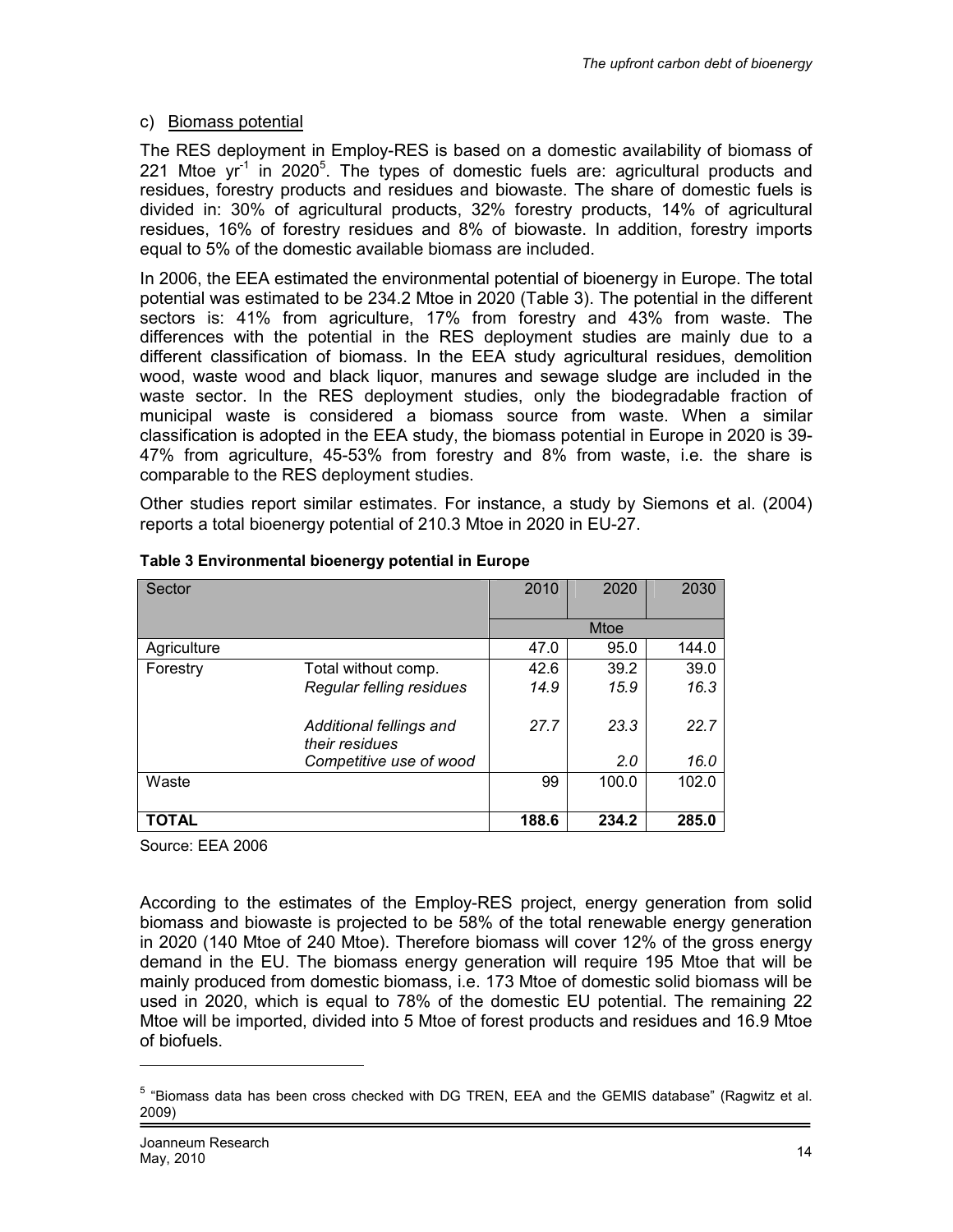When looking at global biomass potentials, Howes et al. 2007 report that biomass production potential varies between 33 and 1,135 EJ yr<sup>-1</sup> (786-27,024 Mtoe yr<sup>-1</sup>). The high variability is due to the assumptions that are made of land availability and yields. The actual biomass resource depends on several factors (accessibility, costs, etc.). The global technical potential of land-based biomass supply in 2050 is estimated to be 60- 1,100 EJ yr<sup>-1</sup> (1,430-26,190 Mtoe yr<sup>-1</sup>) (Bauen et al. 2009). A significant contribution to the total biomass use in developed countries is given by biomass imports. In North-West Europe and Scandinavia biomass imports are 21-43% of the total use, including intra-European trade. In the longer term, the total traded biomass commodities could reach a total amount of more than 100 EJ, with Europe as a net importer (Bauen et al. 2009). These data suggest that the contribution of biomass imported from non-European countries could play a more relevant role than what suggested by the projections considered by the European Commission.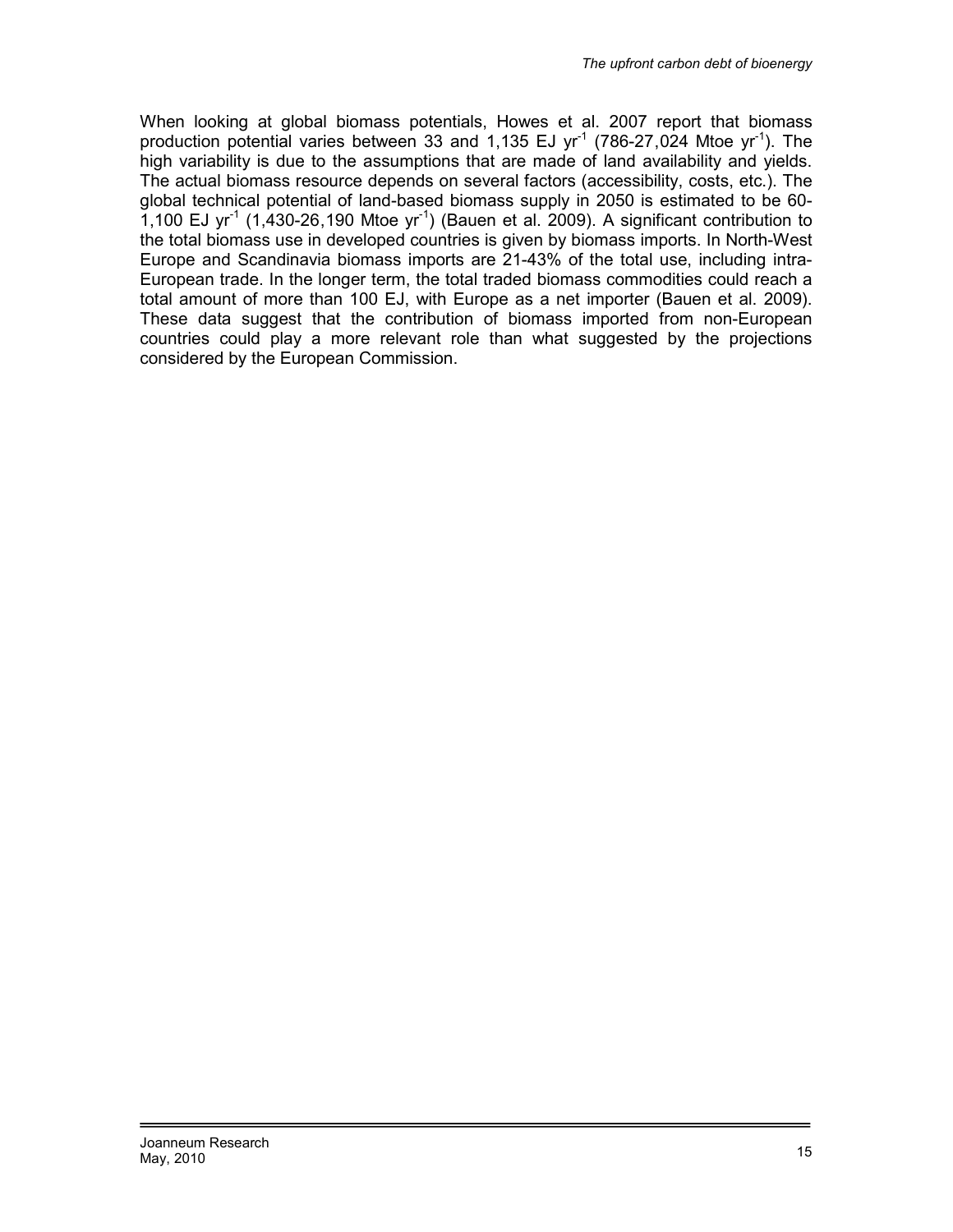## **4 The mitigation potential of bioenergy**

**According to the principle of carbon neutrality, the GHG emissions produced by combustion of plant biomass are assumed to be re-captured instantaneously by new growing plants. When the raw material is wood, the time needed to re-absorb the CO2 emitted in the atmosphere can be long, depending very much on the source of wood. Therefore bioenergy can create an atmospheric "carbon debt".** 

The research studies on bioenergy potential and the potential deployment of RES calculate the  $CO<sub>2</sub>$  emissions avoided by renewables based on the amount of displaced fossil fuels. The assessment is usually based only on the conversion efficiency of RES technologies.

An exhaustive GHG emission estimate should apply the principles of a Life Cycle Assessment (LCA) that take into account both direct and upstream emissions, like transport and the use of materials and energy for manufacture at all stages (EEA 2008). The calculations are made for both the original fossil fuel system (reference system or baseline) and the renewable energy system and the results from the two systems are compared to assess the GHG benefits or costs. Such an analysis should consider the emissions at all stages (Figure 2).

A type of emission that has been rarely taken into account is the carbon that is released in the atmosphere when the biomass is combusted. These emissions are usually neglected because they are only temporarily released in the atmosphere and later recaptured by re-growing biomass. Therefore biomass is considered carbon neutral. According to the principle of carbon neutrality, the GHG emissions produced by combustion of plant biomass are assumed to be re-captured instantaneously by new growing plants. This assumption is acceptable when the same amount of biomass that was burned will re-grow in a very short time as for annual crops. When the raw material is wood, the time needed to recover the  $CO<sub>2</sub>$  emitted in the atmosphere can be quite long, on the order of magnitude of decades. It is the same principle valid for a bank loan. The borrowed money is used in the first year to buy a product, but it is repaid to the bank in a certain time frame. The time needed to re-absorb the "carbon debt" from woody biomass depends very much on the source of wood. Factors to be considered are: the previous land use and management, the productivity of the trees that influences the time needed to biomass re-growth and the previous use of the raw material, if any.

The new climate change policies and the EU Renewable Energy Directive (D on RES) could be a strong driver for an increased use of biomass. Biomass resources, which would not have been used without the new policies, will be used to produce energy. This means that carbon that would have been stored in the biosphere in a 'without policy' baseline scenario will be released into the atmosphere as  $CO<sub>2</sub>$  as soon as the biomass is combusted. In the very short term, this amount of emissions going to the atmosphere would be the same as the emissions produced by a fossil fuel based energy system with similar conversion efficiency  $(C_{\text{eff}})$  and similar emissions per unit of energy. The fossil fuel with emissions per unit of energy most similar to biomass is coal.<sup>6</sup>

 $\overline{a}$ 

 $^6$  However, most of the fossil fuel systems are more efficient than biomass energy systems, i.e. for the same amount of fuel used they produce more energy. In addition, fossil fuels other than coal produce more emissions per unit of energy derived from the fuel. Oil produces 20% less emissions than biomass to produce the same amount of energy ( $C_{\text{eff}}$ =0.8), while natural gas produces 40% less emissions ( $C_{\text{eff}}$ =0.6).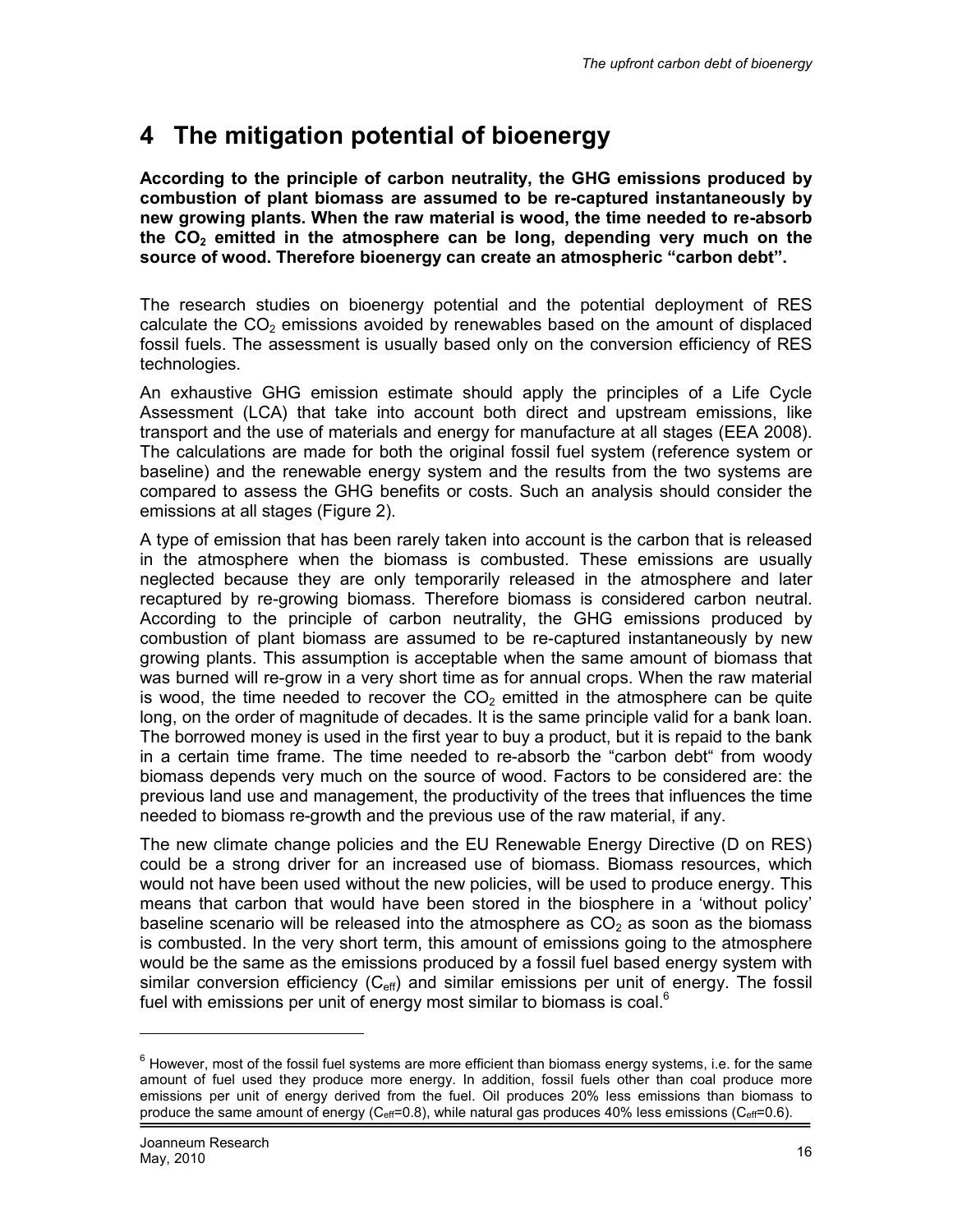

**Figure 2: Processes in bioenergy and fossil reference systems** 

With time the emissions may be recaptured by re-growing biomass, but in the context of EU and KP climate change targets, a short term benefit, in terms of emission reductions, needs to be achieved.

It is estimated that the RES deployment considered by the European Commission will require 173 Mtoe of domestic solid biomass and 22 Mtoe of imported biomass in 2020. The sources of biomass will vary a lot, from agricultural residues to additional fellings from forest. In the short and the medium term, the real climate mitigation potential of the different materials will depend a lot on the time frame needed to recapture the emissions released from the combusted biomass.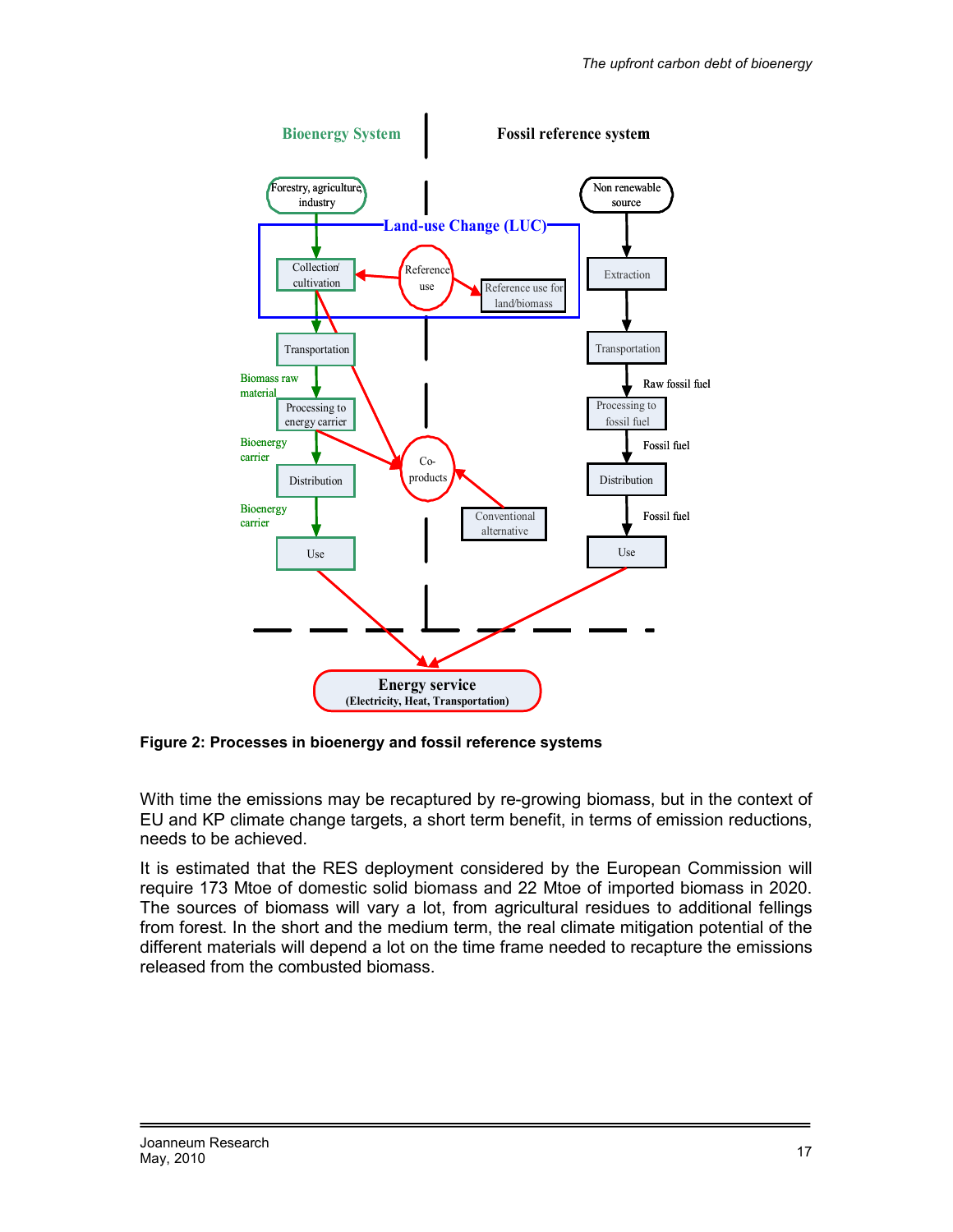### *4.1 Carbon neutrality factor*

**The extent to which the use of bioenergy reduces GHG emission can be quantified with a Carbon Neutrality (***CN***) factor. The** *CN* **factor is defined as the ratio between the net reduction/increase of carbon emissions in the bioenergy system and the carbon emissions from the substituted reference energy system, over a certain period of time. The** *CN* **is time dependent and it includes emissions from carbon stock changes.** 

Schlamadinger and Spitzer (1994) introduced 15 years ago the concept of a Carbon Neutrality Factor (*CN*) to quantify to the extent to which the use of biomass for energy reduces GHG emissions.

A similar approach is used in the D on RES. The D on RES provides instructions on how to calculate the GHG emission savings from the use of biofuels (EC 2009). The D on RES simplifies the calculation of emissions due to carbon stock changes in the biosphere. For one thing, it takes into account only emissions from land use changes, but not from management changes. In addition, it assumes constant land use change emissions over a 20 year period and therefore an unchanging relative improvement over use of fossil fuels, regardless of the time horizon of targets.

The *CN* factor is defined as the ratio between the net reduction/increase of carbon emissions in the bioenergy system and the carbon emissions from the substituted reference energy system, over a certain period of time:

[1]
$$
CN(t) = \frac{[E_r(t) - E_n(t)]}{E_r(t)} = 1 - \frac{E_n(t)}{E_r(t)}
$$

Where:

*Er(t)*: carbon emissions of the fossil energy reference system, between 0 and *t* years *En(t)*: carbon emissions of the new bioenergy system, between 0 and *t* years.

- a) *CN* <0, if the emissions from the bioenergy system are higher than the emissions from the fossil fuel system.
- b) *CN* =0, if the emissions from the new bioenergy system are equal to the emissions from the reference system.
- c) *CN* =1, if the bioenergy system produces zero emissions in comparison to the reference system.
- d) *CN* >1, when the bioenergy system produce a carbon sink in the biosphere.

Production chain emissions (e.g. cultivation, transport, processing, etc.) are not included in the *CN* concept. In the *CN*, the emissions produced by changes in carbon stocks  $(E<sub>C</sub>)$ when biomass is removed are compared to the emissions produced by the fossil fuel burnt.

The  $E_c$  component (tCO<sub>2</sub>eq.) is given by the difference in C stock in living biomass, both above and below ground<sup>7</sup>, and in non-living biomass (dead wood, litter and soil) over a specified time period. Carbon stocks are measured before removal of biomass (*C0*, tC -

 $\overline{a}$ 

 $<sup>7</sup>$  Live fine-roots are normally considered part of the soil pool because they can not be distinguished from soil</sup> carbon.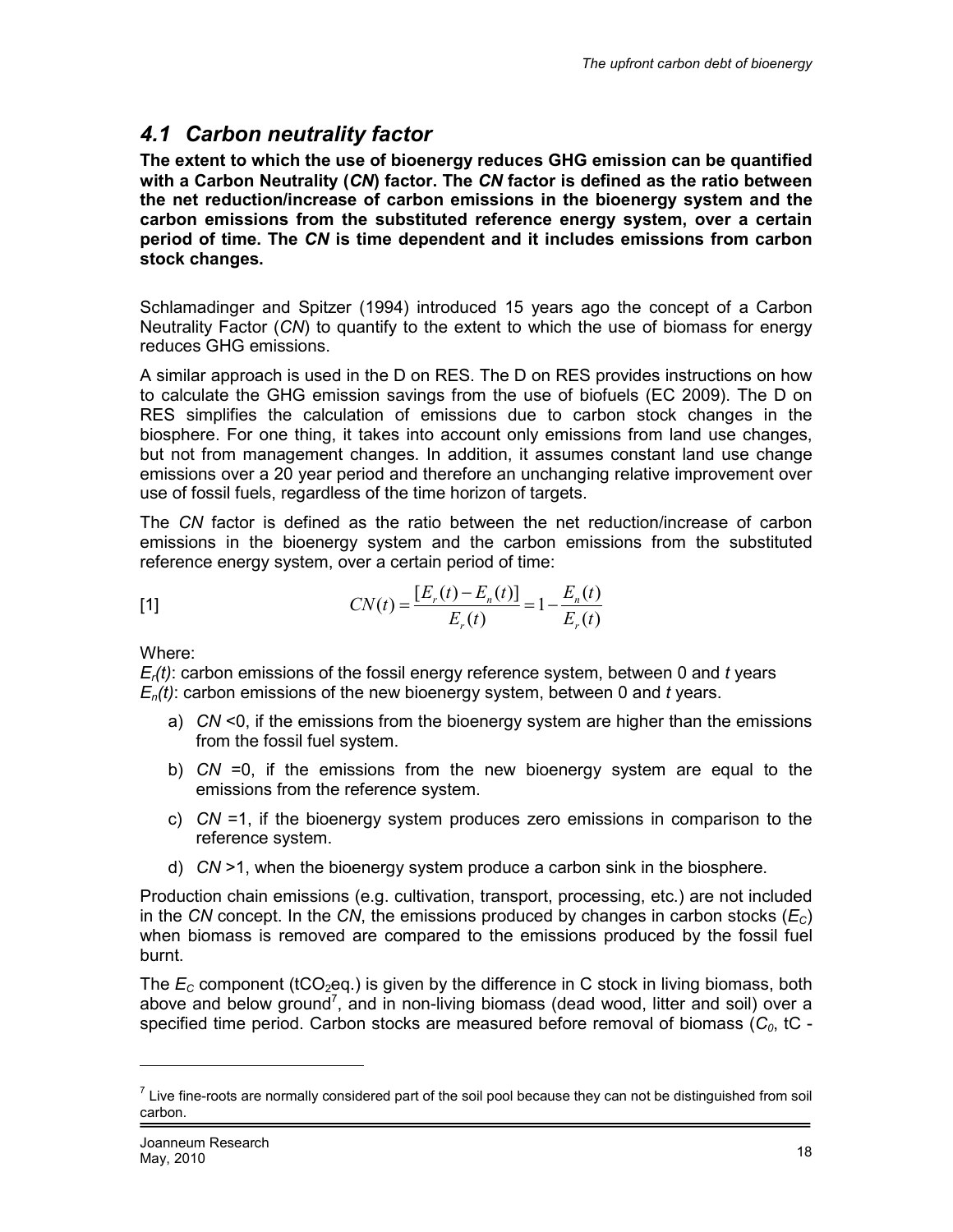baseline) and then after removal at some specified time  $t$  ( $C_t$ , tC – bioenergy system)<sup>8</sup>. A constant factor is used to convert the carbon into  $CO<sub>2</sub>$  emissions ( $a=3.664$ )

$$
E_C = (C_0 - C_t) \times a = \Delta C_t \times a
$$

When carbon in biomass replaces the same amount of carbon in fossil fuels (biomass replacing coal), the *CN* factor is equal to:

$$
CN(t) = 1 - \frac{\Delta C_t \times a}{E_r(t)} = 1 - \frac{\Delta C_t}{C_{biouergy}}
$$

Where *Cbioenergy* is the amount of carbon in the biomass used for bioenergy after *t* years.

The *EC* is time dependent. When a new management – such as increased harvesting or removal of residues – is introduced or a land-use change occurs, the C stock in the system is modified until a new equilibrium is reached (Figure 3). The long-term  $E_c$  is the difference of carbon stock in biomass and soil between the baseline and the new equilibrium. However, most of the emissions due to management or land-use changes occur in the initial years. In a forest system, where additional biomass is harvested and burnt to produce bioenergy, there is an immediate loss of biomass carbon stocks equal to the amount of biomass extracted (*∆CBt =Cbioenergy=CB0-CS0*) as shown in Figure 3. The re-growth of biomass reduces, over time, the initial carbon loss (at year *t1*, *∆CBt=CB0-*  $CB<sub>1</sub>$ ). At the same time the reduced dead wood and litter inputs results in a loss of carbon in the soil and litter pools (*∆CSt*). The total *EC* at time *t* is equal to the total carbon loss in the biomass and the soil at time *t* in comparison to the baseline (*∆CBt*+*∆CSt*) .

The time-dependency of  $E_c$  results in a time dependent *CN* factor (Figure 4):

1) 
$$
CN(t_0) = 1 - \frac{C_{bioenergy}}{C_{bioenergy}} = 0
$$

$$
2) \hspace{0.1cm} CN(t_1) = 1 - \frac{\Delta C B_{t1} + \Delta C S_{t1}}{C_{bioenery}}
$$

If in Figure 3 at time *t1*, the carbon stock loss compared to the baseline (*∆CBt1*+*∆CSt1*) is assumed to be 40% of the amount of biomass used for bioenergy (*Cbioenergy*), *CN* at time  $t_1$  is equal to 0.6.

3) If the carbon stock change, *∆CBt1*+*∆CSt1* is equal to or less than zero (no change or a carbon sink), *CN* would be equal to or greater than 1:

$$
CN(t) \ge 1 \text{ if } \Delta CB_t + \Delta CS_t \le 0
$$

In the following sections the principle of bioenergy carbon neutrality is discussed with examples that will illustrate the development in time of the *CN* factor for different bioenergy sources. The following examples will be described:

- Residues from managed forests
- Additional fellings from managed forests
- Bioenergy from new tree plantations

-

<sup>&</sup>lt;sup>8</sup> Normally the litter is considered a separate pool, but for the purposes of this discussion we will consider litter as part of the soil carbon pool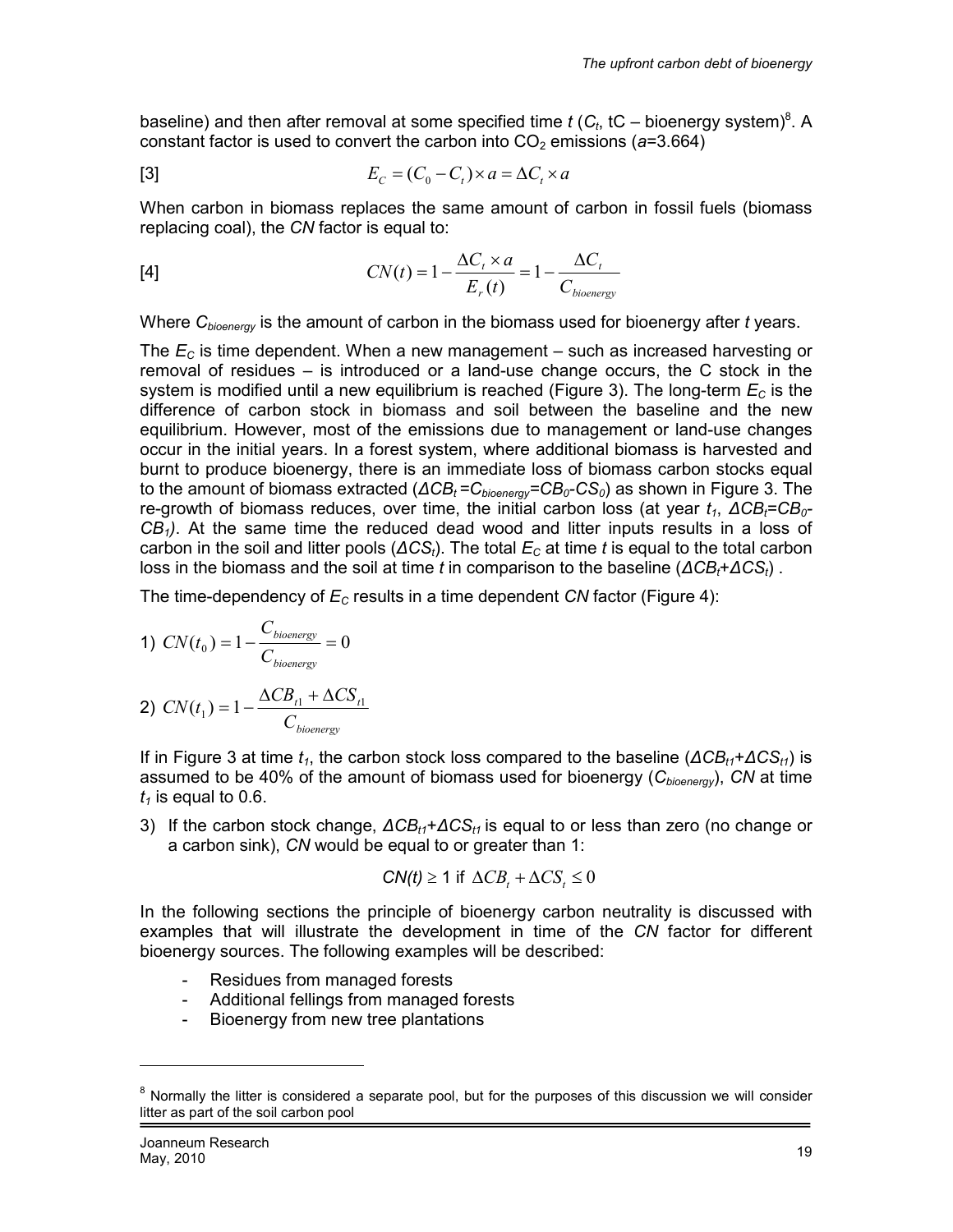

**Figure 3 Carbon stock changes in biomass (***∆CBt***) and soil (***∆CSt***) due to additional biomass extraction and their change over time. Black lines: baseline carbon stock; Red lines: carbon stock in biomass when additional biomass is extracted; Blue line: carbon stock in soil and litter when additional biomass is extracted.** *CB0***=biomass C stock in the baseline;** *CB1***= biomass C stock after biomass re-growth at year** *t1***;** *CS<sup>0</sup>* **= soil C stock in**  the baseline;  $CS_1$ = soil C stock after  $t_1$  years.



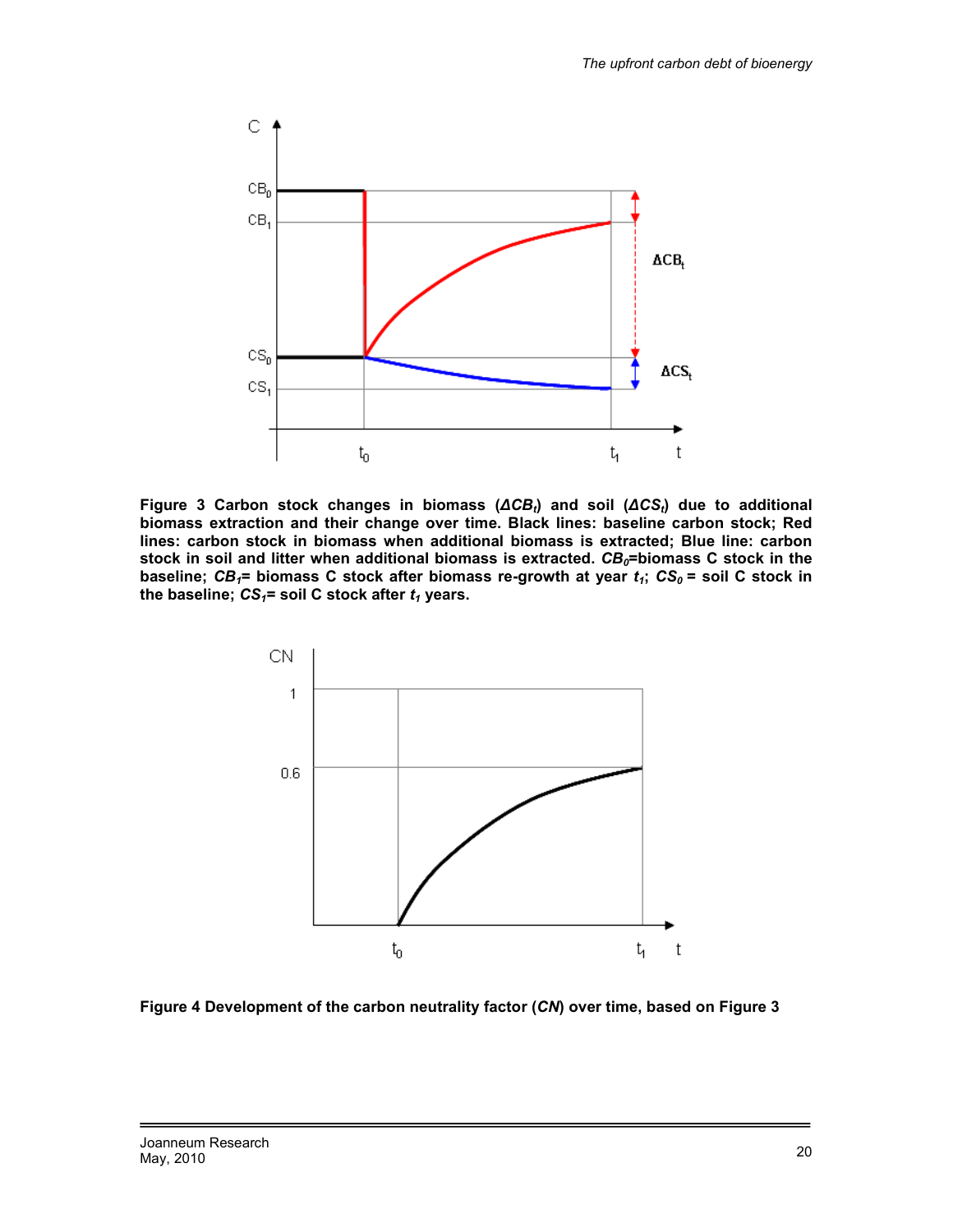### **4.1.1 Residues from managed forests**

**When harvest residues, previously left on the forest floor, are extracted for bioenergy, there is a carbon stock loss in the dead wood, litter and soil pools. It was estimated that the mitigation potential of such bioenergy material in a 20 year time horizon is reduced by 10-40% by this loss (***CN***=0.6-0.9).** 

The following analysis is based on Schlamadinger et al. (1995) and Palosuo et al. (2001).

One of the possible strategies to increase the biomass available for bioenergy is to collect the forest residues that are usually left in the forest after harvesting. Depending on the site, a certain amount of residues can be extracted from the forest without compromising soil fertility and therefore forest production (EEA 2006). If this amount of residues is utilized as bioenergy source, the emissions due to the management change are limited to the carbon stock changes in the dead wood, litter and soil pools (Schlamadinger et al. 1995, Palosuo et al. 2001).

When residues are left on the forest floor, they gradually decompose. A great deal of the carbon contained in their biomass is released over time into the atmosphere and a small fraction of the carbon is transformed into humus and soil carbon. When the residues are burnt as bioenergy, the carbon that would have been oxidized over a longer time and carbon that would have been stored in the soil is released immediately to the atmosphere. This produces a short term decrease of the dead wood and litter pools that is later translated into a decrease of soil carbon.

The following paragraphs present two published studies that analysed the effect of removing harvest residues from forests where the residues were previously left on site:

- 1) A constant annual removal of harvest residues from selective logging (Schlamadinger et al. 1995)
- 2) Removal of residues from clear cut at the end of a 100 year cycle (Palosuo et al. 2001)

In Schlamadinger et al. (1995) the effect of annual residue removal from a temperate or boreal forest was analysed. Every year 2/3 of harvesting residues (0.3 tC ha<sup>-1</sup>yr<sup>-1</sup>) are extracted from a forest where selective harvesting has been taking place. The soil carbon is assumed to be in equilibrium when removal of logging residues starts at time 0.

Figure 5 compares the carbon in the residues removed annually and used to replace fossil fuel to the annual loss of carbon in the litter and soil due to these removals. At time 0 the removed biomass for bioenergy corresponds to an equal loss of carbon in the litter  $(0.31 t \text{ ha}^{-1})$ . With time the soil and litter carbon tends to reach a new equilibrium and the losses tend to zero.

Based on this figures, the Carbon Neutrality factor (*CN*) of logging residues used for bioenergy was calculated (Figure 6). The *CN* factor at a certain time (*t*) represents the average *CN* of all the residues that have been extracted from year zero to year *t*.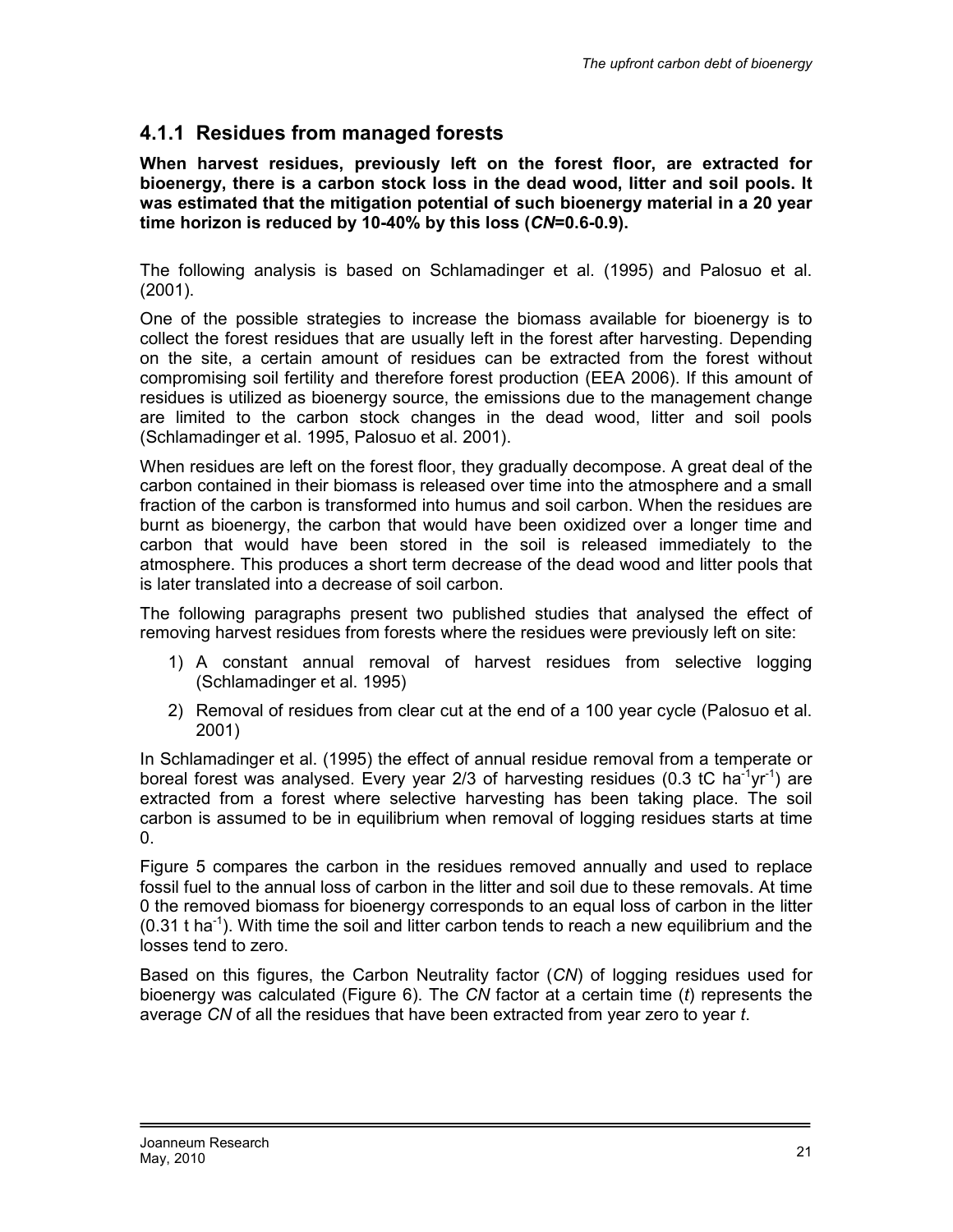

**Figure 5 Carbon in removed biomass and carbon stock loss in litter and soil on a yearly basis (from Schlamadinger et al. 1995).** 



**Figure 6 Carbon neutrality factor for burning logging residues for energy production (***CN***). The** *CN* **is calculated by comparing the carbon emissions in the soil ad litter due to the additional residue extraction (Ecosystem) to the total amount of saved emissions in the replaced fossil fuel (FF saved).**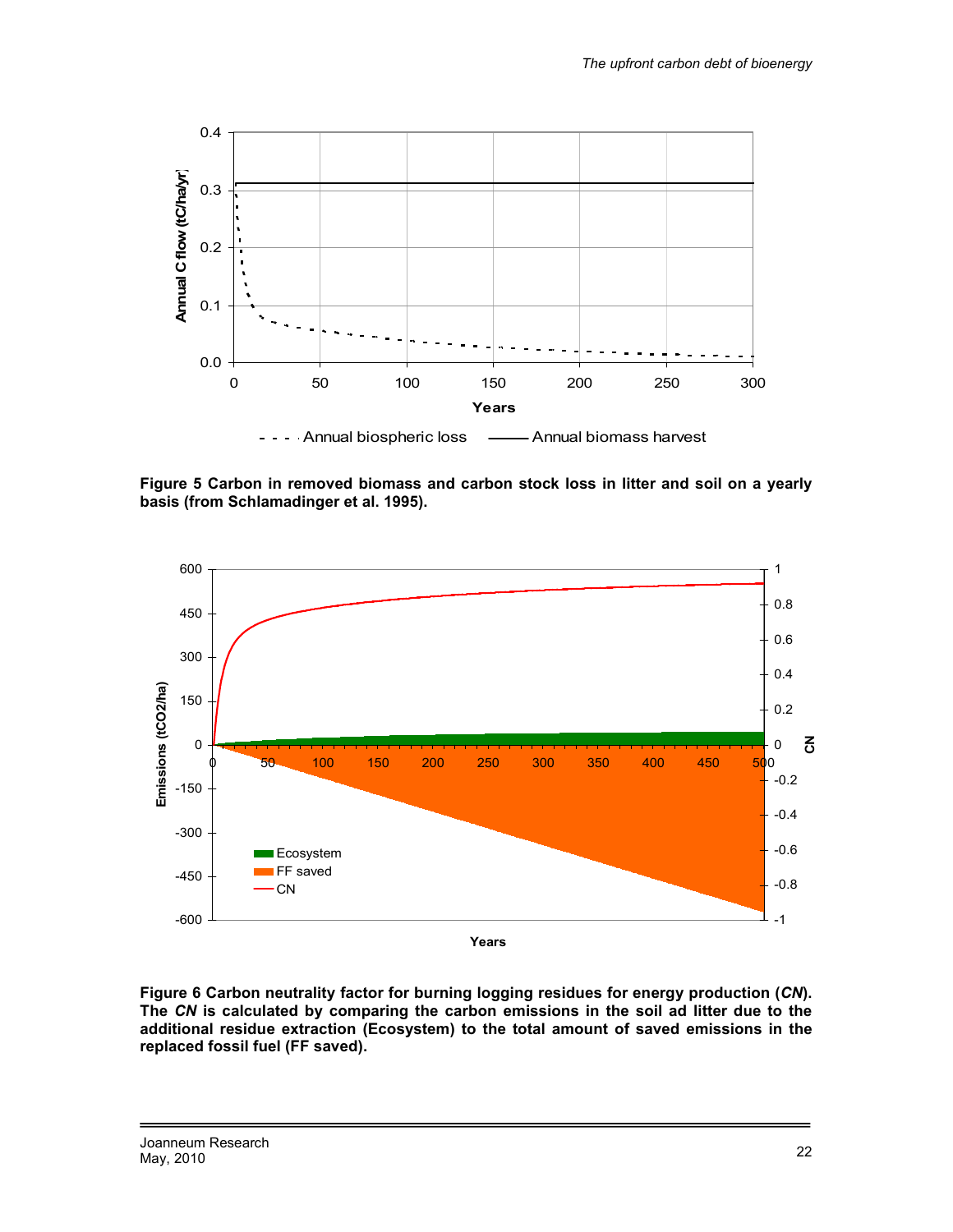The *CN* is calculated by comparing the carbon loss in the soil ad litter due to the additional residue extraction to the total amount of carbon in the replaced fossil fuel. The replaced fossil fuel is assumed to be equal to the total biomass of residues that replaces it, i.e. the biomass replaces coal that has similar conversion efficiency and carbon emission rates. In this case,

[5] 
$$
CN = 1 - \frac{(C_0 - C_t)}{B_r \times t}
$$

Where:

*C0*= carbon stored in litter and soil at time 0 (baseline)

*Ct* = carbon stored in litter and soil at time t, when residues are extracted

*Br* = carbon in the residues that are annually extracted

The results show that after 20-25 years the *CN* factor is about 0.6, meaning that 60% of the bioenergy used to replace fossil fuels is carbon neutral. In other words, it would be justified to assign no emissions to 60 percent of the bioenergy emissions, but in the case of the other 40 percent, an emission factor equal to that of coal would be appropriate.

The assumption used in equations [5] that the carbon emission rate or energy produced per ton of carbon of replaced fossil fuels is equal to the emission rate of residues used for energy is quite optimistic and is only approximately correct in the case of the substitution of coal. If we assume that 1 tC from residues can replace:

- 0.8 tC of oil, the *CN* of residues in the above case after 20 years would be equal to 0.5;
- 0.6 tC of natural gas, the *CN* of residues after 20 years would be equal to 0.3.

When wood waste is used for bioenergy instead of being discarded in landfills, the conclusions can be comparable if the decomposition rates in landfills are similar to the ones in forests soils. However, the wood in landfills usually decomposes slower than in the forest. In this case the *CN* of bioenergy would be lower in the short and medium term and, from the perspective of GHG emissions, it would be better to land-fill the waste wood.

A second case study was presented by Palosuo et al. (2001) for 1 ha of forest in Finland that is clear cut after a 100 year rotation cycle. The study assesses the effect of residue removal at the end of the rotation period on the litter and soil carbon. An average carbon decrease of 11% over the 100 year period was assessed, when the residues are removed. It was also calculated that 90% of the carbon in the residues left on site is released to the atmosphere after 20 years, i.e. the *CN* for a specific lot of residues removed at year 20 is equal to 0.9.

In Schlamadinger et al. the *CN* is calculated as the average for all residues annually removed over a certain period. When the *CN* is calculated for residues removed only once, by using the same modelling approach, the *CN* reaches a value of 0.8 by year 20. Therefore the figures are comparable to those presented in Palosuo et al. and they show how different chosen boundaries can influence the final results..

The calculations reported above refer to boreal or temperate forests. The decomposition rates (k) may vary substantially when the residues for bioenergy are imported from other regions. A review of litter decomposition rates shows that they increase with precipitation, temperature and latitude and they are lower for coarse dead wood than for fine litter (Zhang et al. 2008) (Table 4). In Schlamadinger et al. (1995) it was calculated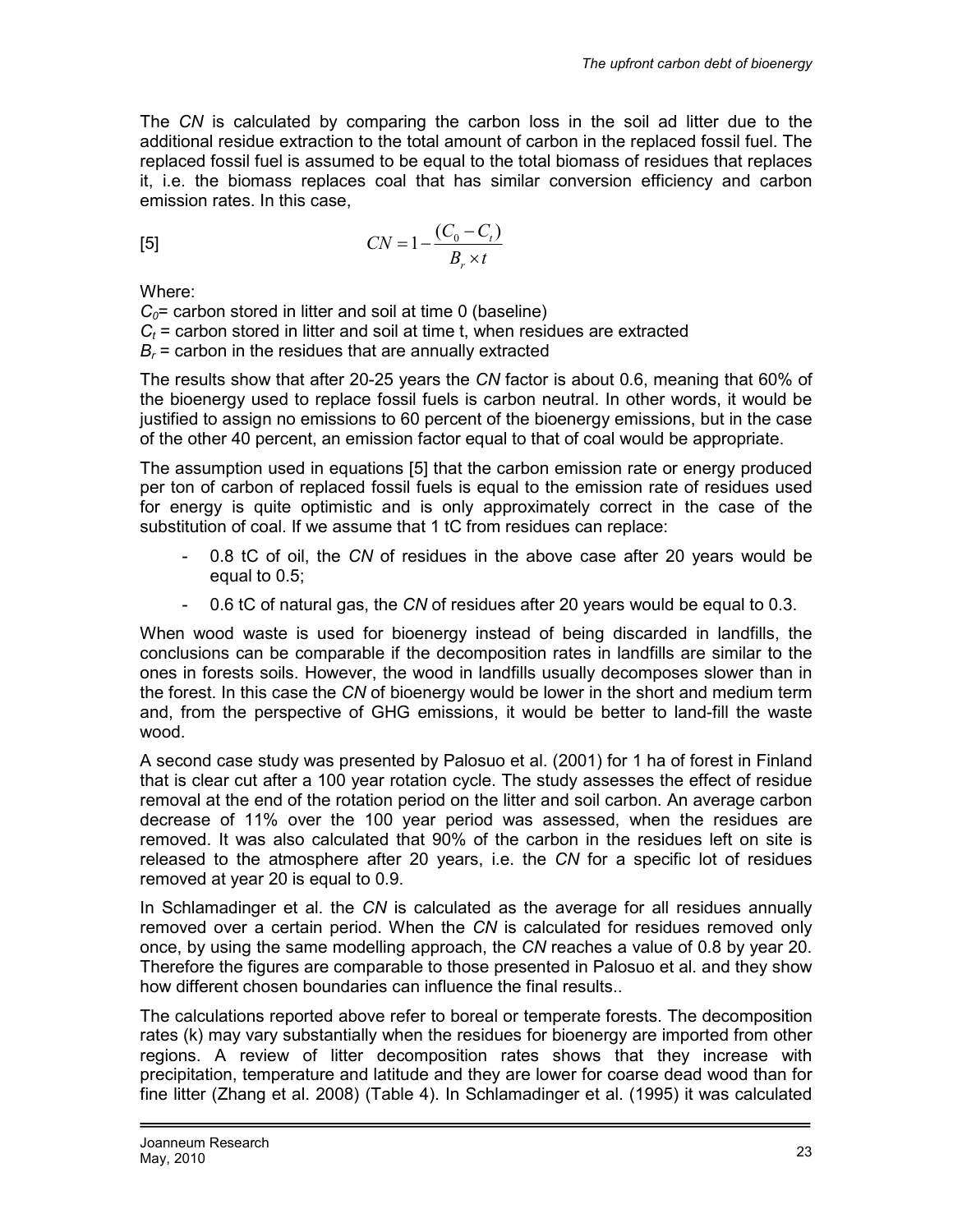that the same residue material with higher decomposition rates have a lower carbon neutrality factor.

When the residues extracted are coarse dead wood (e.g. stumps, branches), another factor needs to be considered. Part of the dead wood would not start decomposing immediately and the amount of carbon that is released in the atmosphere per year is not equal to1−k. Only a fraction of the carbon decomposes (e.g. 0.05 yr<sup>-1</sup> for coarse dead wood, Palosuo et al. 2001) and the rest remains as a carbon pool in the forest. When the stumps are removed this slower decomposing pool must be accounted as a loss equivalent to the extraction of more logs. As a consequence the *CN* of stumps used for bioenergy will be much lower than *CN* of fast decomposing residues after the same time. The consequences of these slower rates are presented in the following section.

It is also assumed that the removal of residues does not affect soil fertility and therefore the growth of tree biomass. However, over a certain amount of residue extracted, soil fertility could be altered and negatively affect the overall forest carbon balance. Additional concerns to residue extraction are linked to the decrease of deadwood in the forest and the negative impacts that this decrease could have on biodiversity and water retention of the forest floor.

**Table 4 Regression of litter decomposition with geographic, climatic factors and litter quality variables. T= mean annual temperature; P= mean annual precipitation; LAT= latitude; LIGN:N= lignin:N ratio; TN= total nutrient; C:N = carbon:nitrogen ratio** 

| N.  | $R^2$ |
|-----|-------|
|     |       |
| 163 | 0.288 |
| 163 | 0.3   |
| 163 | 0.301 |
| 163 | 0.305 |
|     |       |
| 141 | 0.131 |
| 68  | 0.388 |
| 68  | 0.702 |
| 68  | 0.733 |
|     |       |
| 68  | 0.467 |
| 68  | 0.781 |
| 68  | 0.805 |
| 68  | 0.875 |
|     |       |

Source: Zhang et al. 2008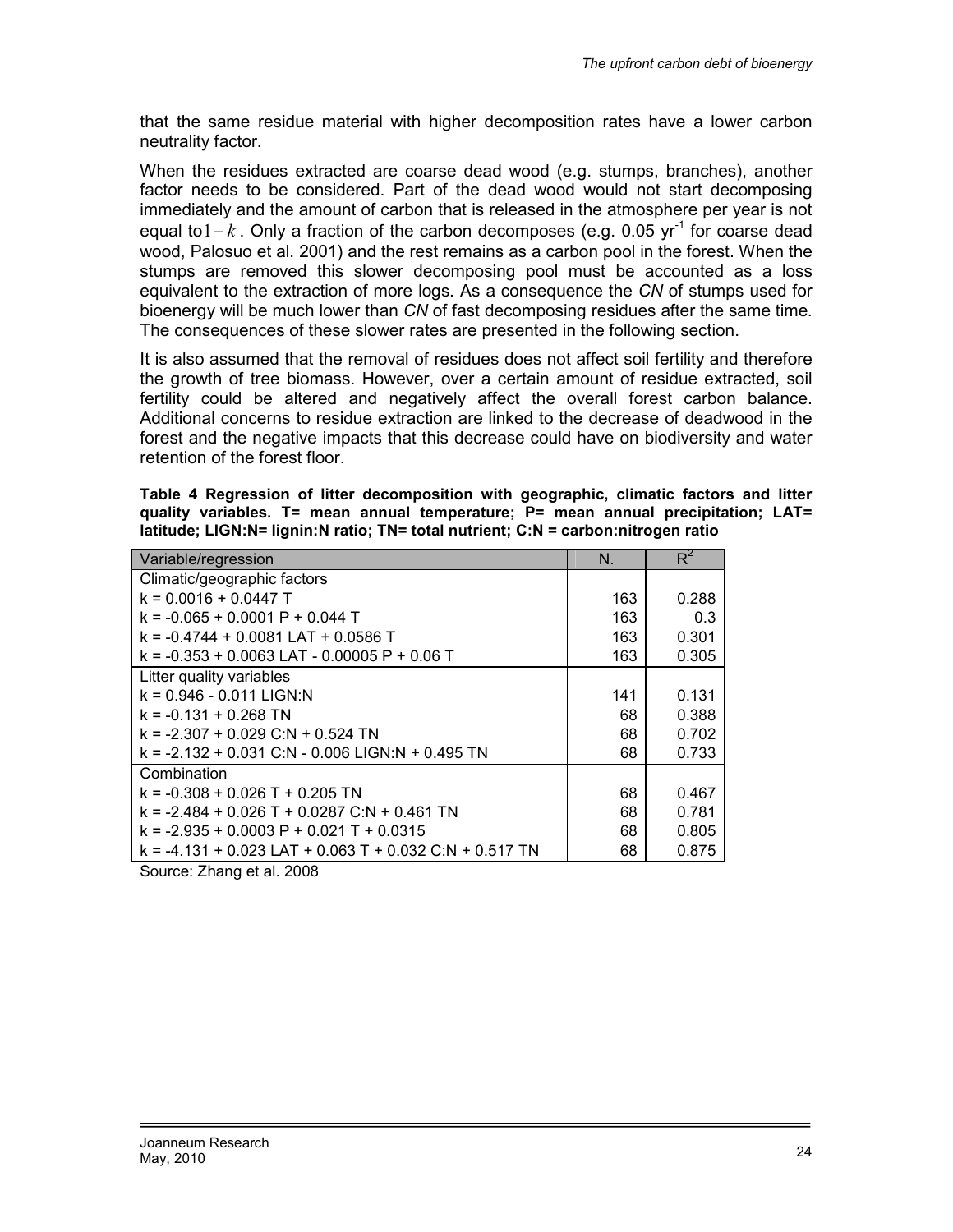#### **4.1.2 Additional fellings from managed forests**

**It was assessed that additional fellings for bioenergy can produce a decrease of the overall C stock in the forest that significantly affects the GHG balance of the bioenergy material. In the short-medium term (20-50 years), additional fellings could produce more emissions in the atmosphere than a fossil fuel system (***CN<0***). In such a case, the use of additional fellings would produce only very long term benefits, in the order of magnitude of 2-3 centuries.** 

An increased demand for biomass for bioenergy could require increasing the amount of fellings from managed forests (additional fellings). A EEA study (EEA 2006) assessed that 19.6 Mtoe of energy could come from additional fellings in the year 2020 in European forests. The potential corresponds to an additional biomass extraction of 44 Mt per year in 21 European countries (EU-21) in 2020 and takes into account environmental constraints.

European forestry statistics shows that currently the amount of annual fellings is lower than the net-annual increment (NAI). Fellings constitute on average 61% of the NAI in the EU-21 and a total amount of 433 Mm<sup>3</sup> was extracted in 2005 (MCPFE 2007)<sup>9</sup>. The FAO reported 425 Mm<sup>3</sup> of wood removals in EU-21 in 2005, 85% of which was industrial wood and the rest fuelwood (FAO 2006). By applying an average wood density of 0.45 t m<sup>3</sup>, 191-195 Mt of wood was removed in 2005 in EU-21 compared to a net-annual increment of about 320 Mt yr<sup>-1</sup>. If an additional amount of wood, equal to 44 Mt yr<sup>-1</sup>, is extracted every year, the annual fellings would increase to 75% of the NAI in EU-21.

This additional amount of extracted biomass could produce a decrease of the overall carbon stock in the forest biomass and in the soil in comparison to a "no increase in removals" baseline. The effect would be similar to the one described in the previous section for forest residues but it would be much greater. The carbon losses would not be limited to the soil and litter pools, but would include losses to the above ground live biomass pool.

The decrease of the biomass is initially equal to the amount of wood that is extracted. If we assume that every year the same amount of additional harvested wood is taken out of the forests (44 Mt  $yr^{-1}$ ), forest growth and litter inputs to the soil would be modified. The forest system would slowly tend to a new equilibrium with a lower above ground biomass stock and lower soil carbon stock.

The following paragraphs illustrate what occurs when harvest thinning are increased on 1 ha of forest in Austria. The GORCAM model has been used to simulate the effects of increased thinnings against a baseline scenario. The baseline scenario is a forest on a 60 year rotation period. Wood is removed two times by thinnings at years 20 and 40. Each thinning operation extracts 18 t ha<sup>-1</sup> of biomass, while the final harvest removes 270 t ha<sup>-1</sup>. In the increased-thinnings scenario it is assumed that the amount of wood removed by thinnings is 30 t ha<sup>-1</sup>, for a total of 60 t ha<sup>-1</sup> in each rotation period. The final harvest remains the same  $(270t \text{ ha}^{-1})$ .

Figure 7 presents the difference of the carbon stock in the two systems. The increase of thinnings produces a decrease of carbon stock in the forest pools. The decrease of stock

-

 $9$  For Austria, Portugal and Spain the data of 2000 have been used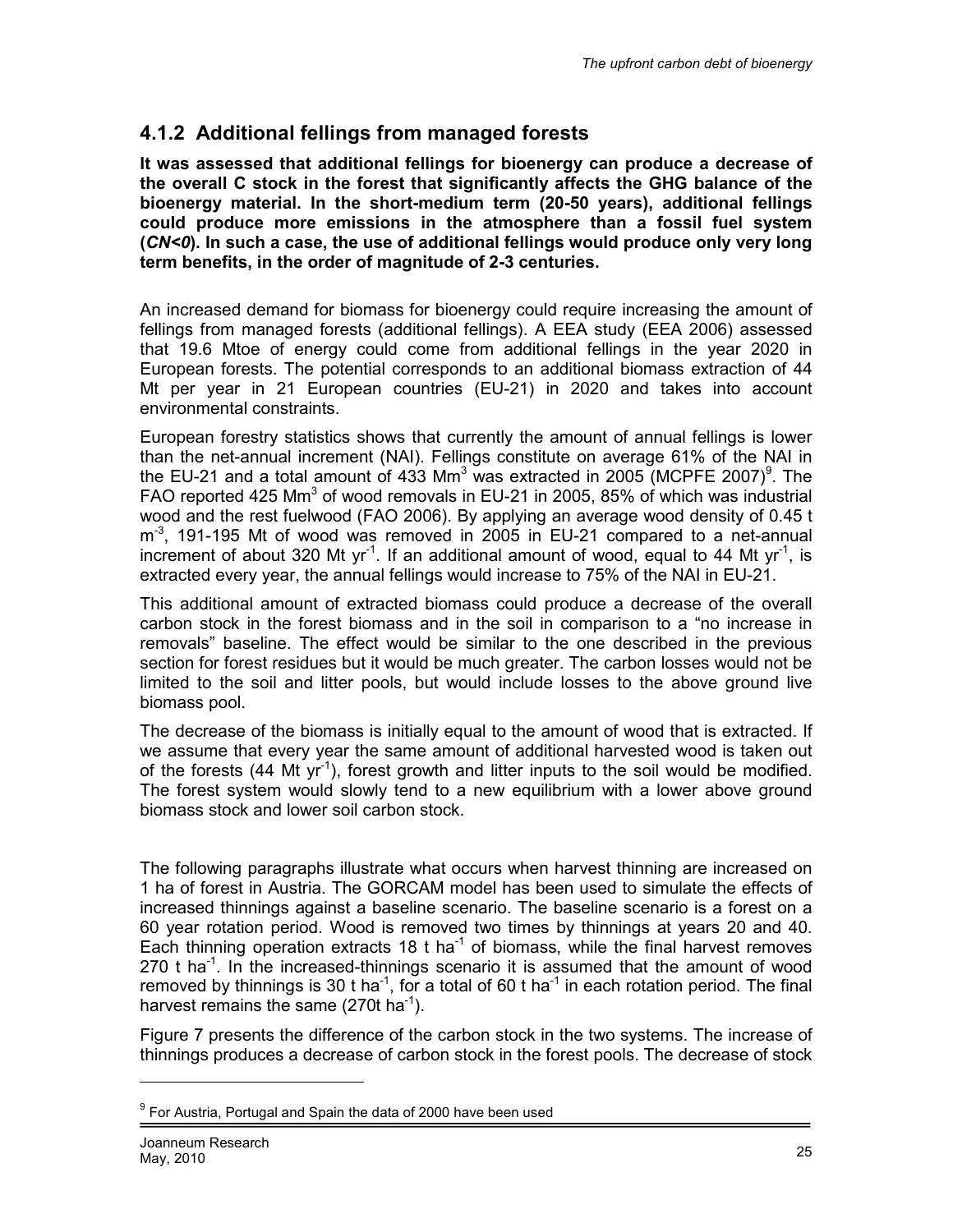is greatest during the first 150 years and is partially and slowly compensated by the regrowth of trees. The soil is the slowest pool and it takes a very long time before it reaches a new equilibrium (approximately 300 years). In all, the total C stock is lower than in the baseline.

If the extracted biomass is used to replace fossil fuels, then there is a net benefit to the atmosphere if the cumulative emissions due to the management change are less than those would have occurred if the biomass were not used to substitute fossil fuels. Figure 8 shows the development of emissions in the forest ecosystem compared to the fossil fuel emissions avoided by using bioenergy. The first graph (A) assumes that the fossil fuel and the bioenergy system have the same conversion efficiency and the same  $CO<sub>2</sub>$ emissions per unit of energy produced. Even in this case, the bioenergy system will produce more emissions than the fossil fuel system for a long time. The bioenergy system will start to produce an atmospheric benefit only after 250 years  $(CN \geq 0)$ . Bioenergy from additional fellings will produce an emission benefit even later if fossil fuels with fewer  $CO<sub>2</sub>$  emissions per unit of energy, like gas, are substituted (Figure 8B). In this case a benefit will be achieved only after 300 years.

Therefore in the short-medium term (20-50 years), additional fellings from already managed forests could produce more emissions in the atmosphere than a fossil fuel system and the *CN* will be negative for centuries. The use of additional fellings would produce only very long term benefits and it could be supported only when a long-term emission reduction target is considered, i.e. as an investment for future generations.



**Figure 7 Decrease of carbon stock in the tree biomass, litter and soil when thinning removals are increased. Tree: aboveground tree biomass; AG litter: aboveground litter; BG litter: belowground litter; Roots: belowground tree biomass; Soil: soil carbon stock. The black line represents the percentage reduction of C stock in comparison to the baseline (% Change).**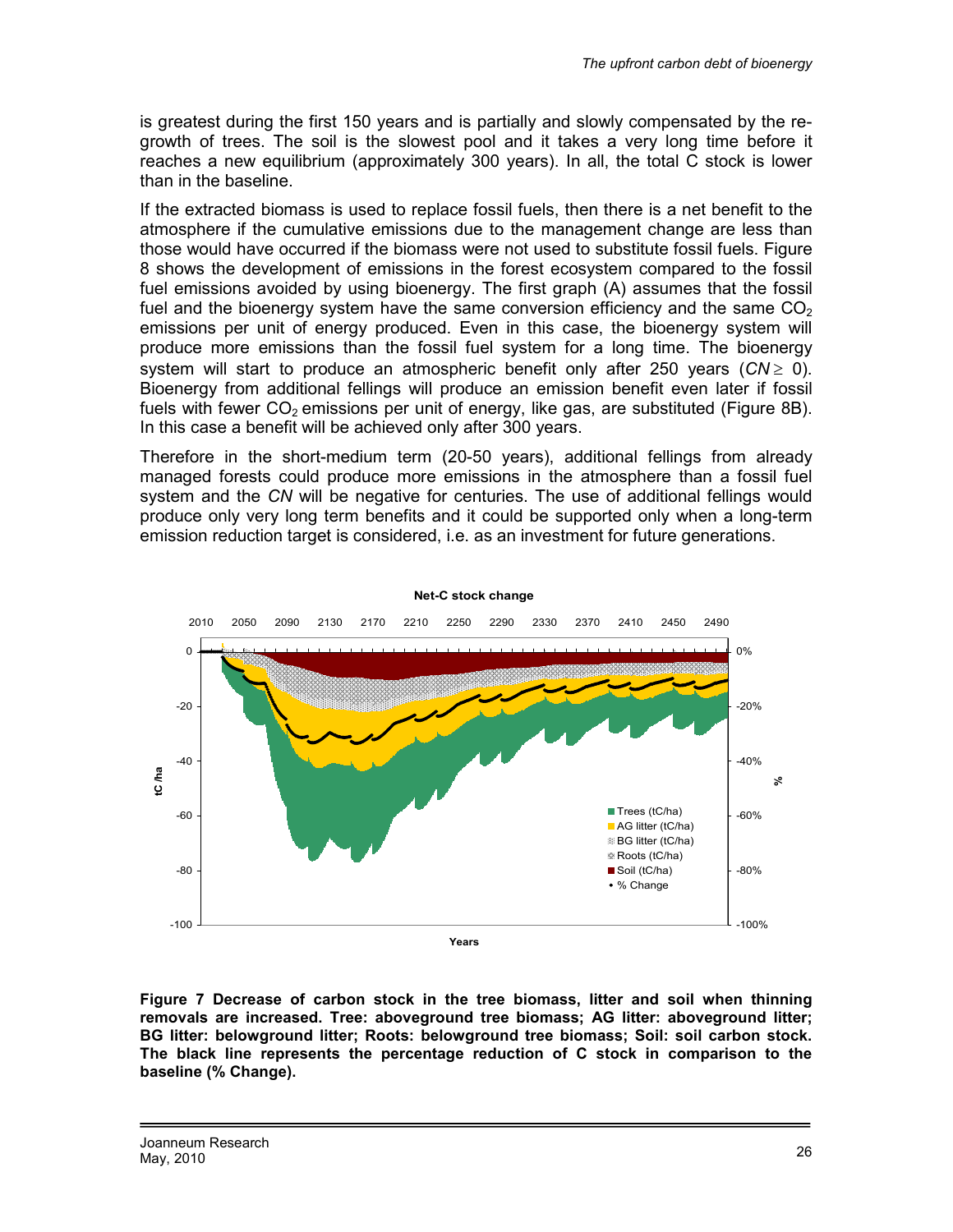

**Figure 8 Additional CO2 emissions, when additional harvesting is introduced in 1 ha of forest in Austria (Ecosystem). Cumulative emissions are shown and compared to the saved emissions in the substituted fossil fuel (FF saved). The** *CN* **factor shows when the emissions due to change of management are higher (***CN***<0) or lower (***CN***>0) than the baseline. (A) substitution of coal; (B) substitution of natural gas.**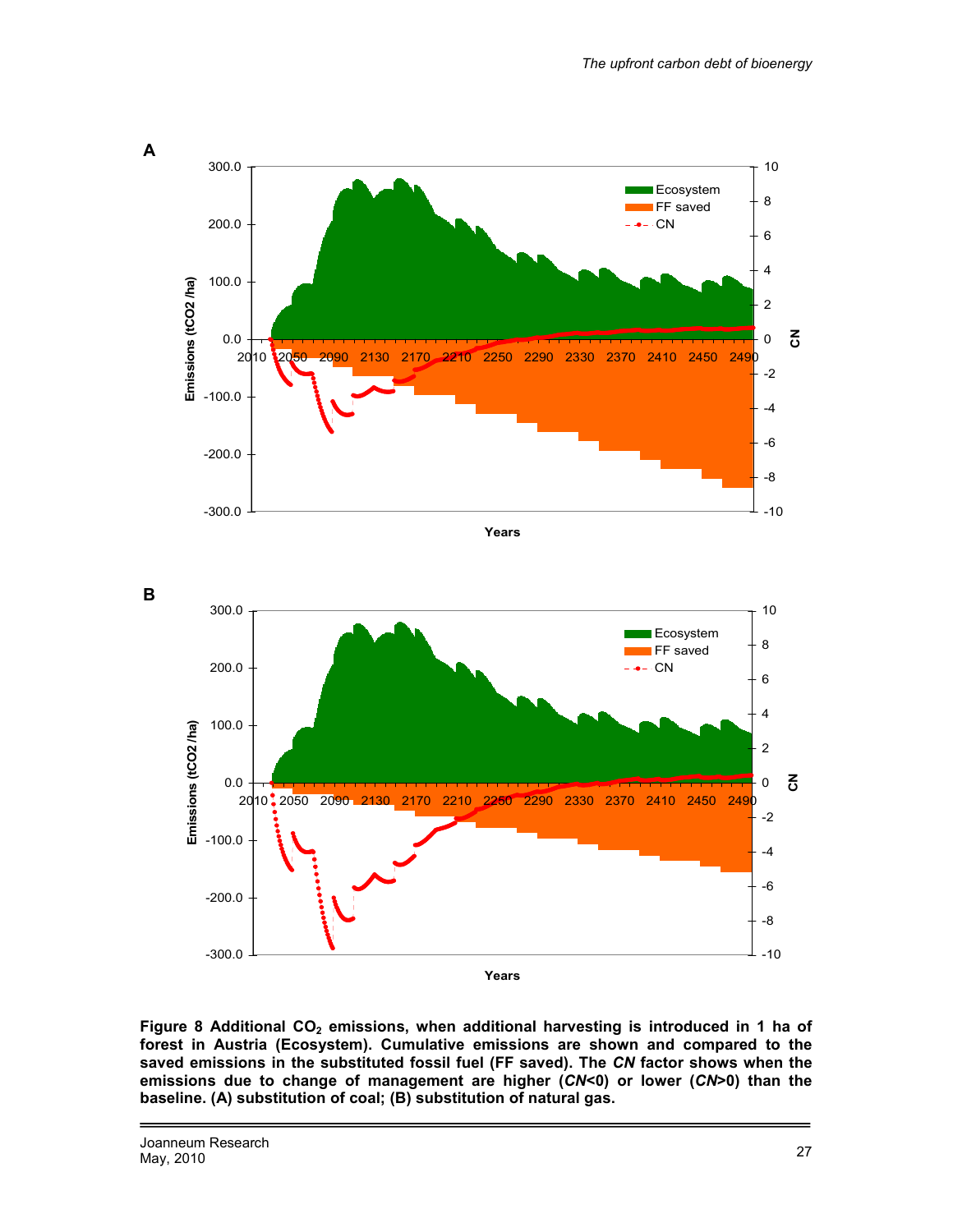This example has illustrated the change of management on 1 ha of forest. When a rotation forest system is considered, each year a new patch of forest is cut to provide a constant supply of wood for bioenergy. The *CN* factor of this kind of system shows a similar development over time as the 1 hectare-system, but the *CN* is negative for a longer period. For bioenergy substituting coal, the *CN* will become positive about 25 years later (Figure 9).

This study does not take into account that the total forest carbon stock could stay unaffected when fellings are increased, because of a change of forest growth rate. To a certain extent, the forest can positively react to fellings when they reduce competition between trees and produce an increase of the net-annual increment per single tree. Additional fellings could also affect wood that, under a less intensive management, would be lost by disturbances as pests and storms and higher natural mortality rates (Nabuurs et al. 2008). It is also claimed that additional fellings can reduce forest fires. However, in European forests, where most of the fires are human-induced, it is difficult to assess to which extent this could happen.

In addition, the adoption of different management strategies in European forests could combine increased fellings for bioenergy in certain areas with afforestation and natureoriented management in others. The result could be a shorter time period to recover the initial debt due to increased wood removals (e.g. 50 years) (Nabuurs et al. 2006).



**Figure 9 Additional CO2 emissions, when additional harvesting is introduced in a rotation forest in Austria of 60 hectares (Ecosystem). In a 60 year rotation period, 1 ha of forest is cut each year to provide a constant wood supply. In comparison to Figure 8, the curve is smoothed and the** *CN* **line is continuous because of the constant annual wood extraction and the constant annual supply of bioenergy. Cumulative emissions are shown and compared to the saved emissions in the substituted fossil fuel (FF saved). The** *CN* **factor shows when the emissions due to change of management are higher (***CN***<0) or lower (***CN***>0) than the baseline. It is assumed that biomass substitutes coal.**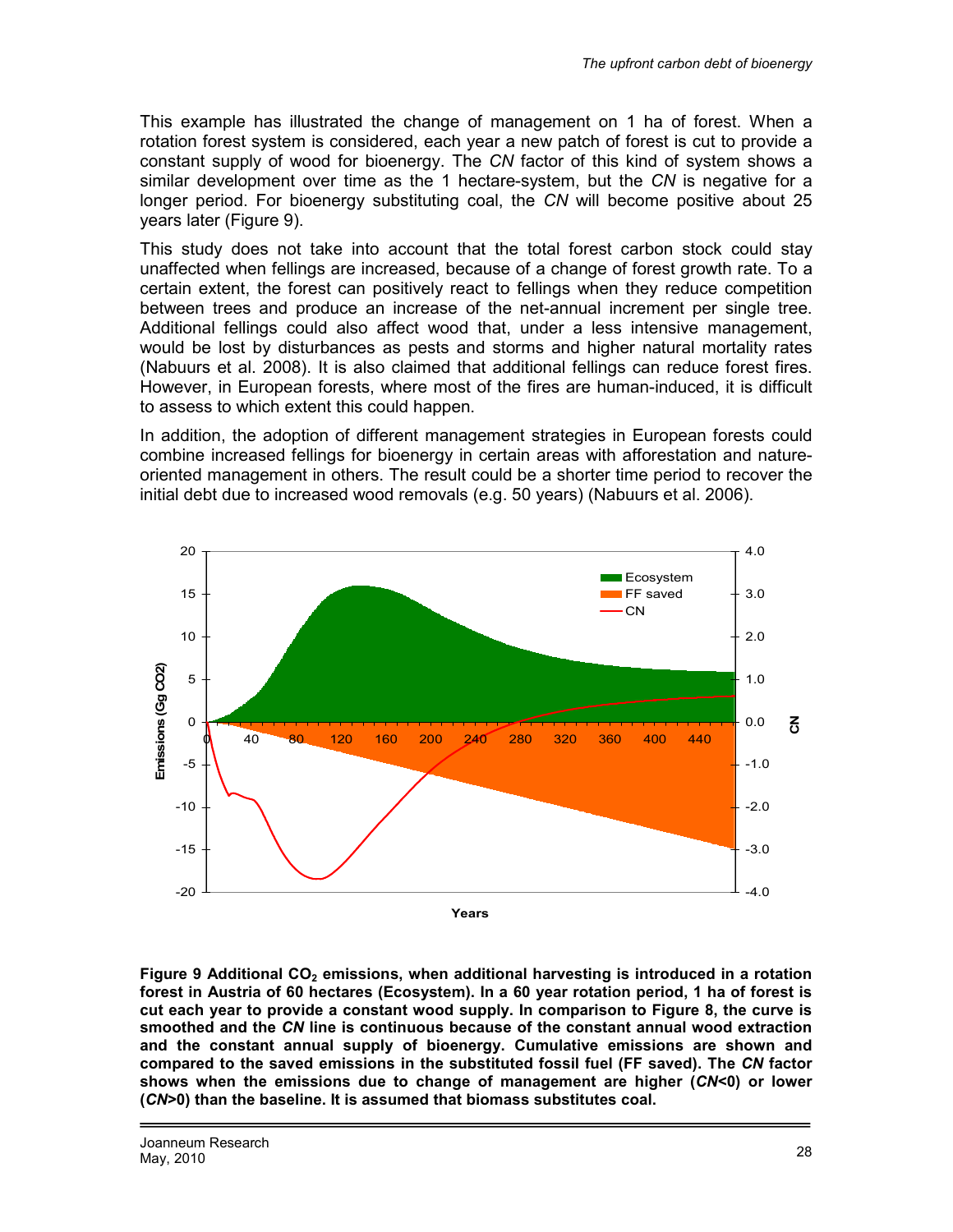#### **4.1.3 Bioenergy from new plantations**

**The GHG balance of biomass from new plantations should include the C stock change due to the conversion from the previous land use (direct and indirect). The biomass source can be carbon neutral when the C stock change is zero or positive (e.g. conversion from abandoned croplands). If there is an initial carbon loss (e.g. conversion from a forest area), the biomass will produce an atmospheric benefit only after that the C stock change is fully compensated by the amount of avoided emissions in replaced fossil fuels.** 

New tree plantations established for the purpose of bioenergy production and climate change mitigation can be a third source of biomass (short rotation plantations or longrotation forests). In this case, the trees would not have been there without the new policies and they are grown for the purpose of being used for energy at the end of the rotation period. Since the wood harvested is grown where there would not have been wood in a baseline scenario, there is no loss of biomass in comparison to the baseline when it is harvested and combusted.

On the other hand, C stock changes due to the conversion from the previous land use still occur and they can be positive (C sequestration) or negative (C loss). The C stock change assessment must include the difference between the carbon stock in the above and below ground biomass and soil before and after conversion. The effect of indirect land use changes should also be taken into account.

The C stock changes can vary a lot depending on the previous land use:

- a) When cropland is converted to a tree plantation the "direct" carbon losses are limited to soil carbon losses due to site preparation. The temporary decrease of soil carbon stock, if any, is soon recovered and followed by a net increase of soil carbon due to higher litter inputs from trees than from crops (Guo and Gifford 2002). Therefore, the initial soil losses can be neglected. The belowground biomass stock increases, too. In this case, the biomass used for bioenergy will be carbon neutral or positive from the beginning  $(CN \ge 1)$ . However, this positive "onsite" balance can be offset by carbon losses due to indirect land use change. For instance the crops previously grown on the land and used for food will be grown on other lands, possibly causing deforestation in other areas (see point c).
- b) In permanent grasslands, the soil and the belowground biomass carbon stocks can be much higher than in croplands. Therefore, a few years are needed to recover the initial carbon loss (5-10 years). Depending on the initial carbon loss and the productivity of the new tree plantation, the carbon balance could be positive even during the first rotation period (e.g. conversion of degraded grassland) or it could be initially negative and then turn positive. In most of the cases, the biomass extracted to produce bioenergy will have an atmospheric benefit since the beginning ( $CN \geq 0$ )<sup>10</sup> and will become carbon neutral in a few decades ( $CN \geq 1$ ).

 $\overline{a}$ 

<sup>10</sup> An atmospheric benefit occurs as soon as the *CN* is greater than zero. When the biomass reaches, for example, a *CN* of 0.8, replaced fossil fuel emissions will be reduced by 80 percent. Full carbon neutrality – i.e., the condition where no emissions can be attributed to combustion of biomass, is not achieved until the *CN* reaches 1.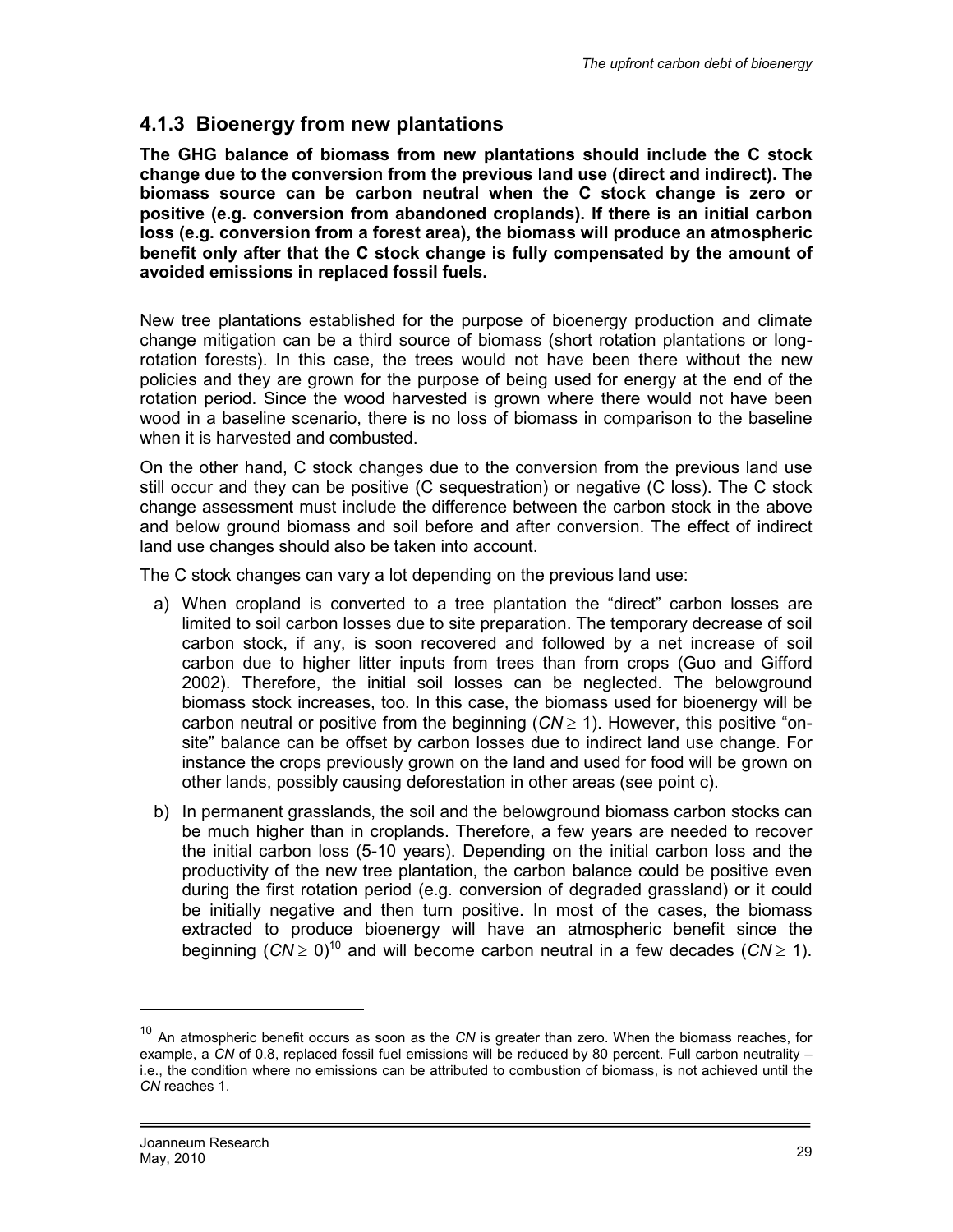Different results could be linked to the conversion of grasslands with high carbon stocks.

c) If a forest area is clear cut to be replaced by a tree plantation used for bioenergy, an initial carbon loss equal to the forest biomass should be accounted for. The bioenergy produced from the clear cut forest and the new plantation has a GHG benefit only after that the carbon stock change is fully compensated by the same amount of avoided emissions in replaced fossil fuels. The changes in the litter and soil pools should also be added to the overall balance. In Schlamadinger and Marland (1996), the carbon loss from the conversion of 1 hectare of mature forest to short-rotation forestry (SRF) is compensated after 40 years, when natural gas is substituted. The example considers an initial forest C stock of 160 tC ha<sup>-1</sup> and a new rotation period of 7 years in the SRF. Fossil fuels substituted by bioenergy and fossil fuels saved by substituting energy intensive materials with wood products are included to assess the compensation period. If only the fossil fuels substituted by bioenergy are accounted, the losses are compensated after 45 years, i.e.  $CN \geq 0$ after 45 years. The paper adopts a simplified approach to calculate the carbon losses in soil (including roots) and litter. A constant decrease of soil and litter C pools for a certain time period is assumed.

A similar case study has been developed here, using the GORCAM model, to include simple equations to simulate decomposition in litter and soil and the change of root biomass. As in Schlamadinger and Marland, the initial aboveground C stock of 160 tC ha<sup>-1</sup> is harvested and used for long-lived and short-lived wood products (30% and 25% respectively) and for bioenergy (22%). The wood extracted every 7 years from the new short rotation forest is all used for bioenergy (80% of aboveground biomass). The improved simulation of the carbon stock changes in the soil, litter and roots, significantly changes the results presented in Schlamadinger and Marland (Figure 10). The bioenergy extracted from 1 ha of short rotation forest compensates the carbon losses due to the land use change after 70 years when natural gas is substituted (Figure 10A). Therefore, after 70 years, the bioenergy starts to produce an atmospheric benefit (*CN* ≥0). When a rotation forest system is considered (each year a patch of forest is cut to provide a constant supply of bioenergy), the *CN* factor is negative for almost 80 years (Figure 10B).

The results are strongly influenced by the assumptions made. When the conversion affects a forest with higher carbon stock, the period needed to compensate the land use change emissions is longer. For instance, if a mature forest of 275 tC ha<sup>-1</sup> is cut and replaced by a SRF, the period of compensation is 170 years. Similarly, if the new plantation has a longer rotation period of 60 years, 150-200 years are needed to offset the initial C loss, depending if the wood from the plantation is all used for bioenergy (150 years) or if part of it is used for wood products (200 years).

In the Renewable Energy Directive, the sustainability criteria state that raw materials used for biofuels cannot be obtained from areas that were converted from land with high carbon stocks (forests, wetlands) or with high biodiversity values (highly biodiverse grasslands, primary forests). In addition, the land use change emissions are accounted for, when assessing the GHG emission performance of biofuels compared to fossil fuel.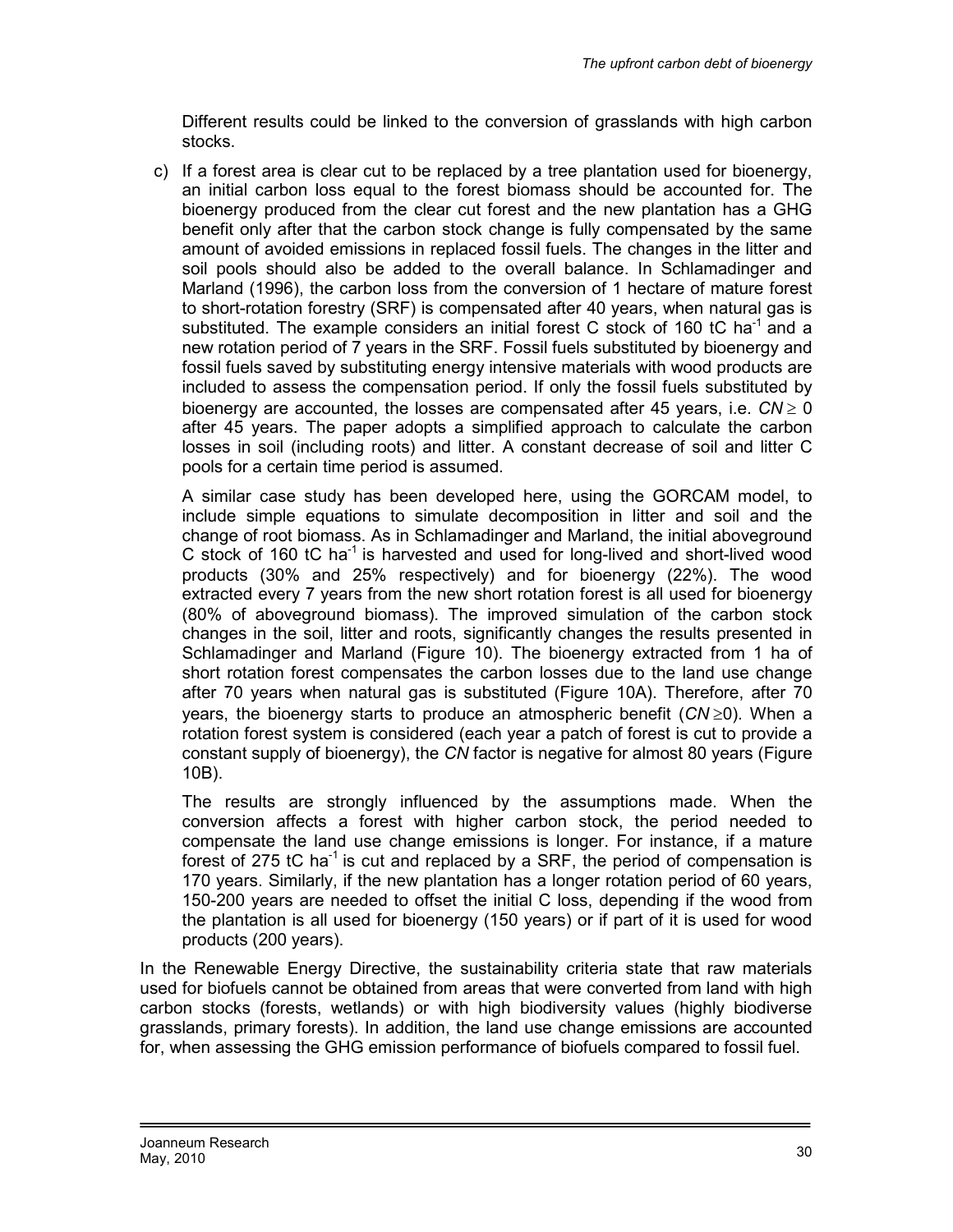

**Figure 10 Cumulative CO2 emissions when a mature forest is converted to a short-rotation forest on a 7 year rotation period (Ecosystem + HWP). The plantation follows harvest of a mature forest of 160 MgC ha·'. The wood from the initial harvest of the mature forest is used for wood products (HWP, 55%) and bioenergy (22%). Cumulative emissions are shown and compared to the saved emissions in the substituted fossil fuel (FF saved). The substituted fossil fuel is natural gas. The** *CN* **factor shows when the emissions due to land use change are compensated by the saved fossil fuel emissions (***CN*≥**0). When** *CN***>0, the bioenergy produces a net GHG benefit in the atmosphere. In diagram A, only 1 ha of forest is converted. Diagram B describes the conversion of 70 ha of forest to short-rotation plantation, when 10 ha are harvested each year.**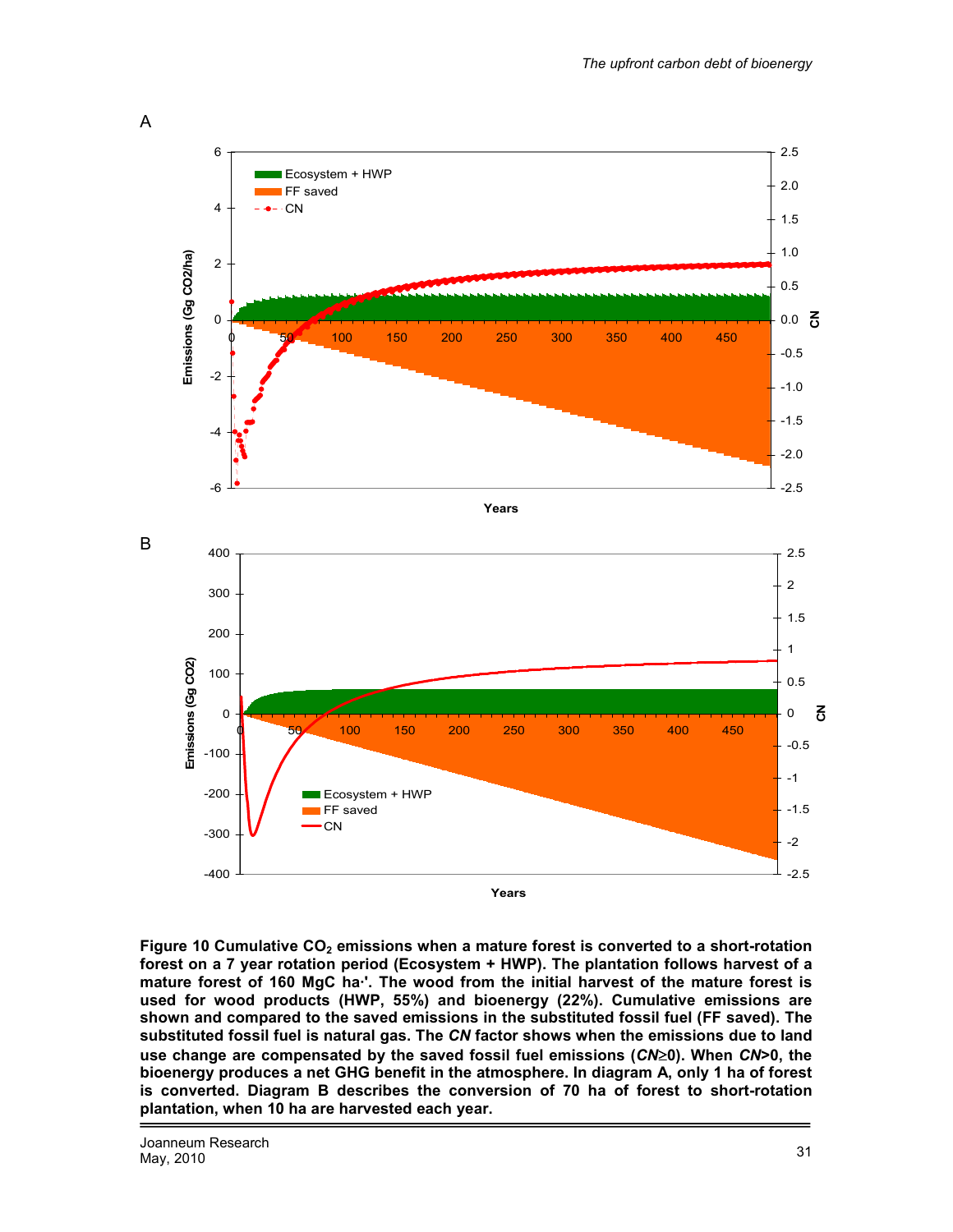In principle, if similar criteria would be applied to woody biomass, the land-use change emissions described above could be taken into account. Therefore, biomass that comes from areas converted from forests (or other lands) with high C stock would be discouraged or forbidden. However, in practice, not all the conversions can be classified as land-use changes because of the definitions adopted under the climate policy agreements. For instance, a SRF or a palm plantation usually complies with the definition of forest under the KP. Therefore, no land-use change may have to be reported when it replaces a forest with higher carbon stock if similar definitions would be applied under the Directive. This kind of problem could be solved by including management changes in the equation.

#### **4.1.4 Summary of the mitigation effect of different sources of wood bioenergy**

The previous sections explained that different sources of biomass for bioenergy can have very different climate change mitigation potentials according to the time horizon that is considered. Table 5 summarizes the *CN* factors of the previously illustrated examples for different time horizons. There is forest biomass that can produce a GHG benefit in the atmosphere from the beginning of its use but it is not carbon neutral (forest residues or wood from new plantations on lands with low carbon stocks previous to conversion). Other sources of woody biomass will require a long time before producing a GHG benefit in the atmosphere (additional fellings or new plantations in areas converted from high C stock ecosystems). Some other sources can be carbon neutral from their initiation (new plantations in areas converted from abandoned cropland that do not produce indirect land-use change).

**Table 5** *CN* **factors calculated in this study for different source of wood biomass on different time horizons, when biomass substitutes coal. When biomass substitutes oil the**  *CN* **must be reduced by 0.2 and by 0.4 when it substitutes natural gas. The reported figures assume that no indirect land-use change occurs.** 

| Source of biomass                                                       | СN               |          |             |                                                                    |  |  |  |
|-------------------------------------------------------------------------|------------------|----------|-------------|--------------------------------------------------------------------|--|--|--|
|                                                                         | 20 years         | 50 years | 300 years   | <b>Notes</b>                                                       |  |  |  |
| Forest residues<br>(constant annual<br>extraction)                      | 0.6              | 0.7      | 0.9         | Always positive, but not C<br>neutral                              |  |  |  |
| <b>Additional thinnings</b>                                             | <0               | <0       | 0.2         | Atmospheric benefit after<br>200-300 years                         |  |  |  |
| New forests:                                                            |                  |          |             |                                                                    |  |  |  |
| - conversion from<br>cropland                                           | $\geq$ 1         | >1       | >1          | C neutral                                                          |  |  |  |
| - conversion from<br>grassland <sup>a</sup>                             | $>0$ to $\leq$ 1 | >1       | $\geq$ 1    | Positive in the short-term,<br>becomes C neutral in 1-2<br>decades |  |  |  |
| - conversion from<br>managed forest to SRC                              | <0               | <0       | 0.7         | Atmospheric benefit after<br>70 years                              |  |  |  |
| - conversion from mature<br>forest to SRC                               | <0               | <0       | 0.4         | Atmospheric benefit after<br>170 years                             |  |  |  |
| - conversion from<br>managed forest to a 60<br>year rotation plantation | <0               | <0       | $0.3 - 0.7$ | Atmospheric benefit after<br>150-200 years                         |  |  |  |

<sup>a</sup> The conversion of natural grasslands with high C stock in soil and biomass can produce more emissions and reduce the mitigation potential of the bioenergy produced after conversion.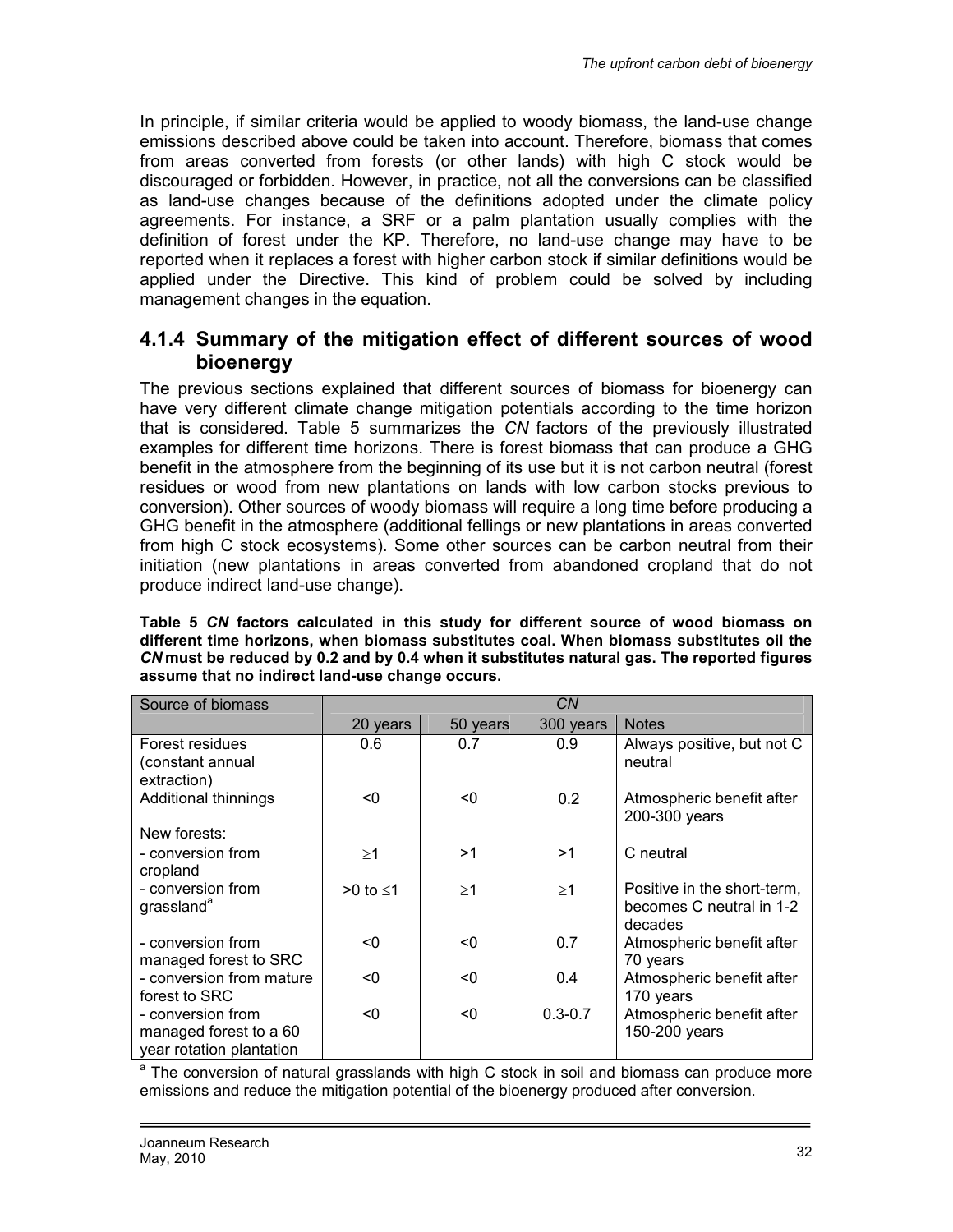The illustrated examples are based on various assumptions and the values of *CN* can change as assumptions change. For instance, the biomass from areas converted from a forest to a bioenergy plantation can have a worse carbon balance and therefore a lower *CN* if the initial carbon stock is higher than the assumed 160 tC ha<sup>-1</sup>, as in natural or mature forests. The calculated *CN* factors are not representative for all the woody biomass feedstocks that are planned to be used to meet the renewable energy targets of the EU. A more in-depth analysis that would consider average assumptions representative for the different feedstocks should be implemented. However, this study shows that some of the feedstocks included in the RES deployment projections should not enjoy a zero emission status in the accounting systems. In the short-medium term, wood material as forest residues could have a mitigation potential that need to be discounted by 30-40%, when only carbon stock changes are considered (41% of the bioenergy potential assessed by EEA). Additional fellings from existing forests could even produce more emissions than fossil fuels (59% of the bioenergy potential assessed by EEA).

In addition, results would be improved by including the positive effect that increased fellings can have on forest growth rates and on reducing natural mortality rates. The extent to which carbon stock changes could be counteracted by combined management strategies as forest conservation or afforestation should also be assessed.

The reported figures do not take into account the emissions in the production chain and their effect on the overall mitigation potential of bioenergy. The inclusion of production chain emissions would produce a further decrease of the emissions reductions attributable to bioenergy.

The study also does not take into account the impact of the change in surface albedo on climate change. The albedo of a surface is the extent to which it reflects light from the sun. Depending on its colour and brightness, a change in land surface can have a positive (cooling) or negative (warming) effect on climate change. Planting coniferous trees as a climate mitigation measure has been questioned in areas with snow since the darkening of the surface (decrease in albedo) may contribute to warming. Sequestration due to forest growth and albedo changes may compensate each other, tending towards a slight warming effect over the very long term (250 years) (Schwaiger and Bird 2010). Therefore the albedo effect might contribute to worsen the bioenergy climate change mitigation potential when the wood feedstock would come from new planted forests.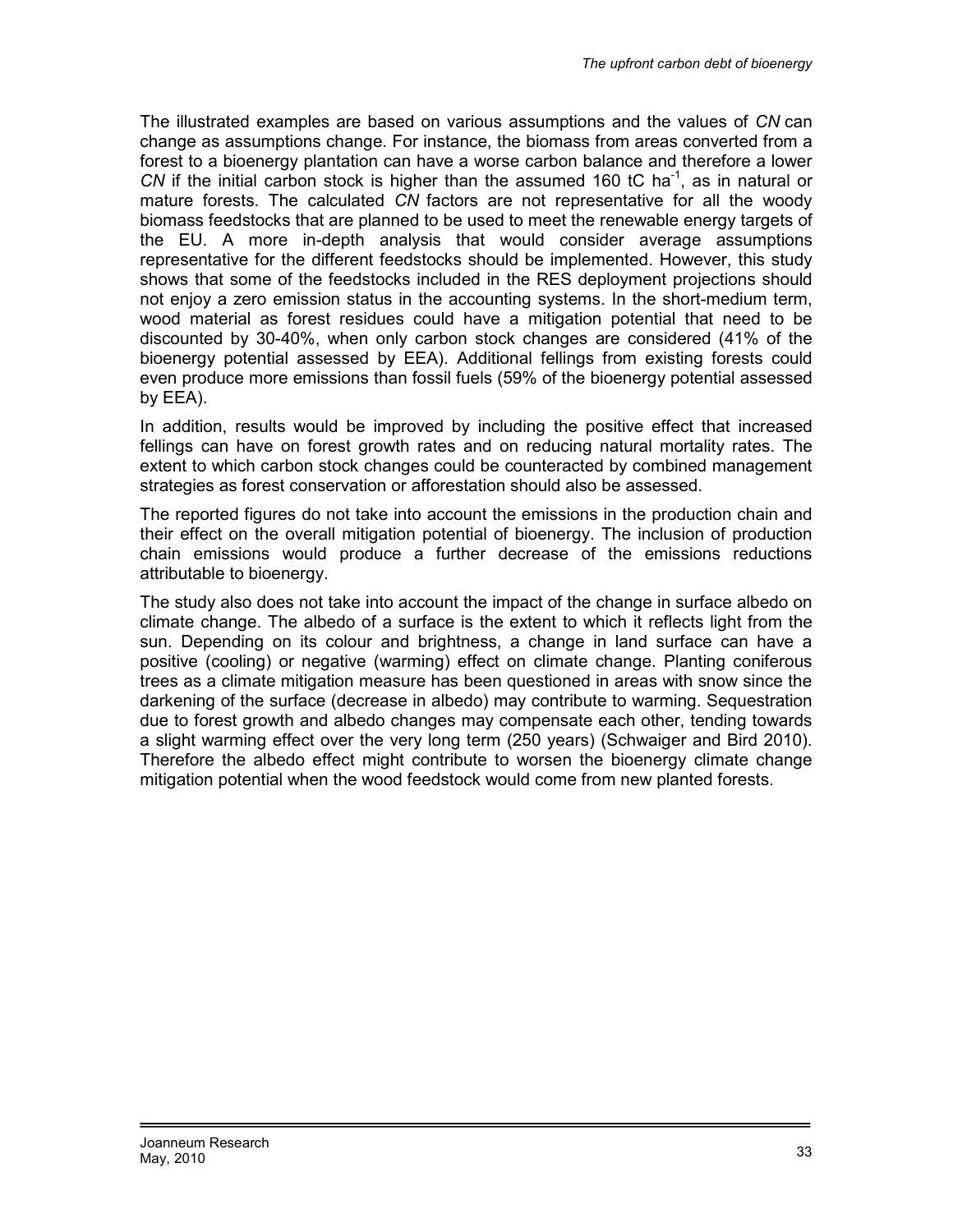## **5 Policy Options to Address Current Accounting Gaps**

#### **A number of approaches currently under discussion in UNFCCC fora, the EU, and among concerned stakeholders and experts could address the spatial or temporal gaps identified in the previous chapters.**

The previous sections have suggested that there are two major gaps in current accounting of GHG emissions due to the use of bioenergy. The first, discussed in Section 2, is a gap in spatial coverage. This gap resulted from adoption of an Inventory methodology designed for a system in which all nations report into systems in which only a small number of countries have emission obligations, i.e., the KP and the EU-ETS. The second is a failure to differentiate between a system in which very long time horizons are relevant – efforts to mitigate climate change over the long term – and systems concerned with shorter-term horizons such as the EU 2020 and 2050 targets. Since the KP adopted the UNFCCC Inventory Guidelines without considering these differences, current accounting systems' difficulties in addressing the time-dependency of biomass' carbon neutrality can also be traced to this decision.

Approaches currently under discussion that could address the spatial or temporal gaps, at least to a limited extent, include the following:

- **1. More inclusive accounting of emissions from the land-use sector**
- **2. Value Chain Approaches, including use of sustainability criteria**
- **3. Point-of-use accounting**

The following sections briefly describe and evaluate each of these. While all of them are primarily intended to address problems that have emerged due to the difference in spatial boundaries, point-of-use accounting can address the time delay between use of biomass for energy and regrowth. Both value-chain and point-of-use accounting hold end-users responsible for emissions. Since the time horizon over which emissions due to land-use and management changes should be calculated is open to debate, *CN*  factors offer an attractive avenue to address the time-variance of carbon neutrality with respect to targets. Adoption of *CN* factors in both the EU-ETS and the renewable energy Directive would result in market demand matching the true GHG profile of biomass used.

In the following review of options to address accounting gaps global accounting of landuse emissions is not included as it is not considered to be a realistic option within time frames of interest to current EU policy. Further, the discussion of sustainability criteria is confined to sustainability from the perspective of GHG emissions. Criteria and issues relevant to, e.g., sustainability of water supply or biodiversity are not considered.

### *5.1 Account for a wider range of land-sector emissions*

**Inclusion of a larger portion of the earth's land base in accounting system can reduce the areal gap identified in Section 2. However, short of full global inclusion, these approaches can only make limited contributions.** 

Two major avenues for fuller accounting of land-sector emissions have been under consideration in UNFCCC fora.

1. Increase the types of activities whose emissions must be accounted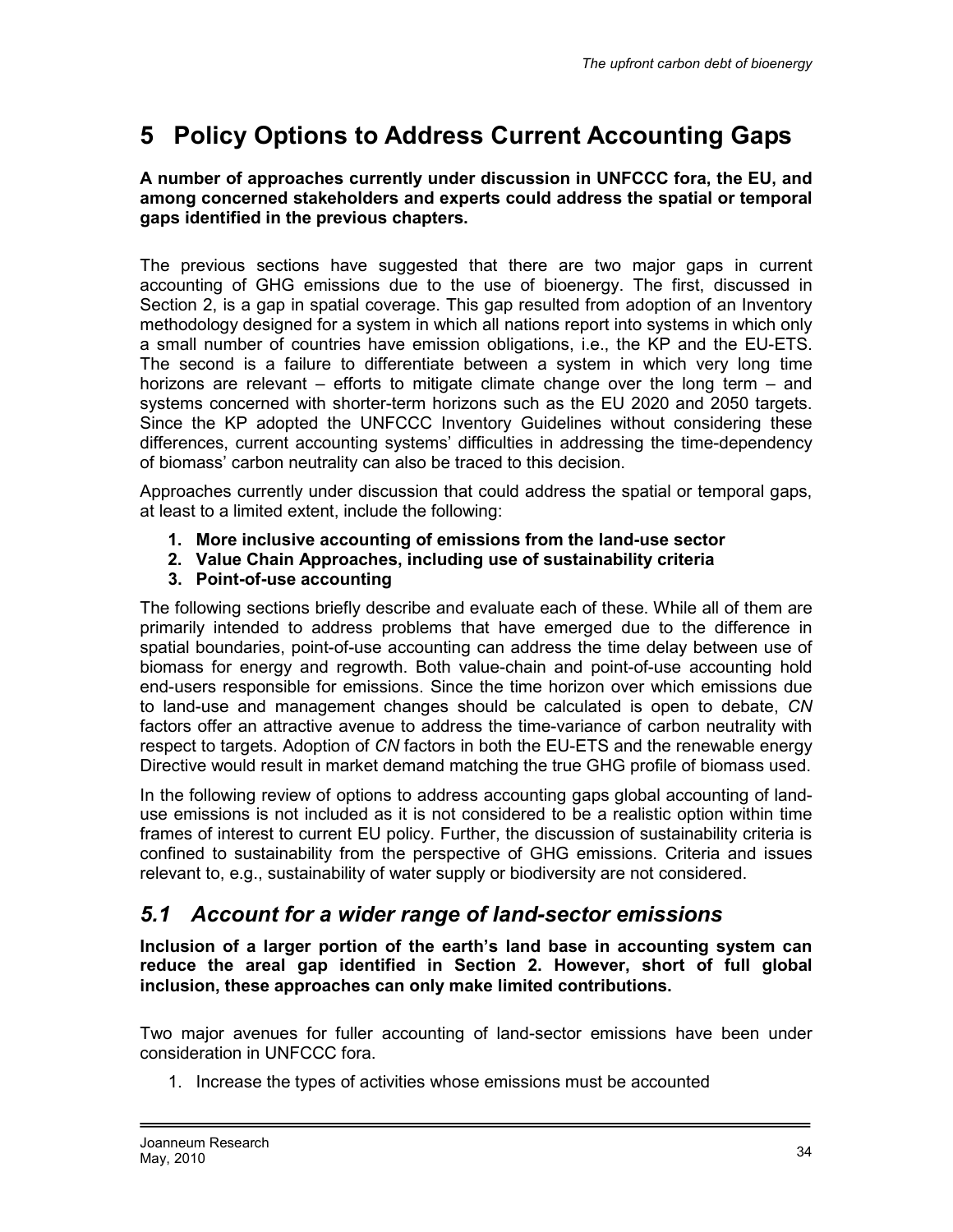2. Adopt a mechanism to support REDD+

These two mechanisms are appropriate for Annex-I (or countries adopting GHG obligations that include the land sector) and non Annex-I countries, respectively.

A third option is also reviewed:

3. Replace the current activity-based approach with unified carbon accounting (referred to in some papers as land-based accounting).

This approach is included due to the significant simplifications it would bring to accounting for land-sector emissions, the current openness of the climate agreement process, and its compatibility with atmospheric accounting approaches.

#### **5.1.1 Widen mandatory accounting of land-sector activities**

#### **Widening the land-sector emissions that must be reported by Annex-I countries would be a useful step but would have only a limited impact.**

Under the current KP, Annex-I countries are only obligated to include net emissions due to afforestation, reforestation and deforestation (ARD). They may also opt-in, on a voluntary basis, to include activities named in Article 3.4, e.g., emission reductions due to management of forests, croplands and grasslands. Widening the number of activities whose emissions must be counted would be a straightforward extension of the current regime. A first step might be to render Article 3.4 mandatory as has been proposed in meetings taking place within the UNFCCC process (UNFCCC 2008a). Stakeholders have also called for inclusion of wetland management.

From the perspective of biomass-for-energy, mandatory accounting of emissions due to forest, wetlands, and peatlands management would be the important additions and would close the primary gaps in areal coverage of land-sector emissions within the EU. However, the approach involves a continual series of agreements on which activities should become mandatory. For instance, currently inclusion of emissions from wetlands faces resistance, partly due to the comparative uncertainty in measurements. Consequently while agreement on mandatory inclusion of forest management might be reached in upcoming negotiations, each new activity requires new negotiations.

If bioenergy continues to enjoy the 'zero emissions' accounting procedure under the KP and EU-ETS, extension of the activities whose emissions must be reported would have the advantage that carbon-stock draw-downs attendant on dedication of biomass to energy would be reported. This would result in an accounting system more consistent with the emissions actually entering the atmosphere. However, this step would only address the gap in the EU *–* or in other Annex-I nations participating in an extension of the KP. It would not address the much larger areal gap that is the primary concern of Searchinger et al. (2009) and other stakeholders in the biofuels community. This larger gap results from the lack of GHG emission obligations in non-Annex-I countries where the vast majority of land-sector emissions originate<sup>11</sup>. A step towards addressing this gap may be taken with the adoption of REDD+.

<sup>&</sup>lt;sup>11</sup> As of 2008 approximately 1.2 billion tonnes (1.2 Pg) of carbon, or 12 percent of total CO<sub>2</sub> emissions were due to land use change. Brail and Indonesia alone accounted for 0.9 million tonnes of these emissions (http://www.globalcarbonproject.org/carbonbudget).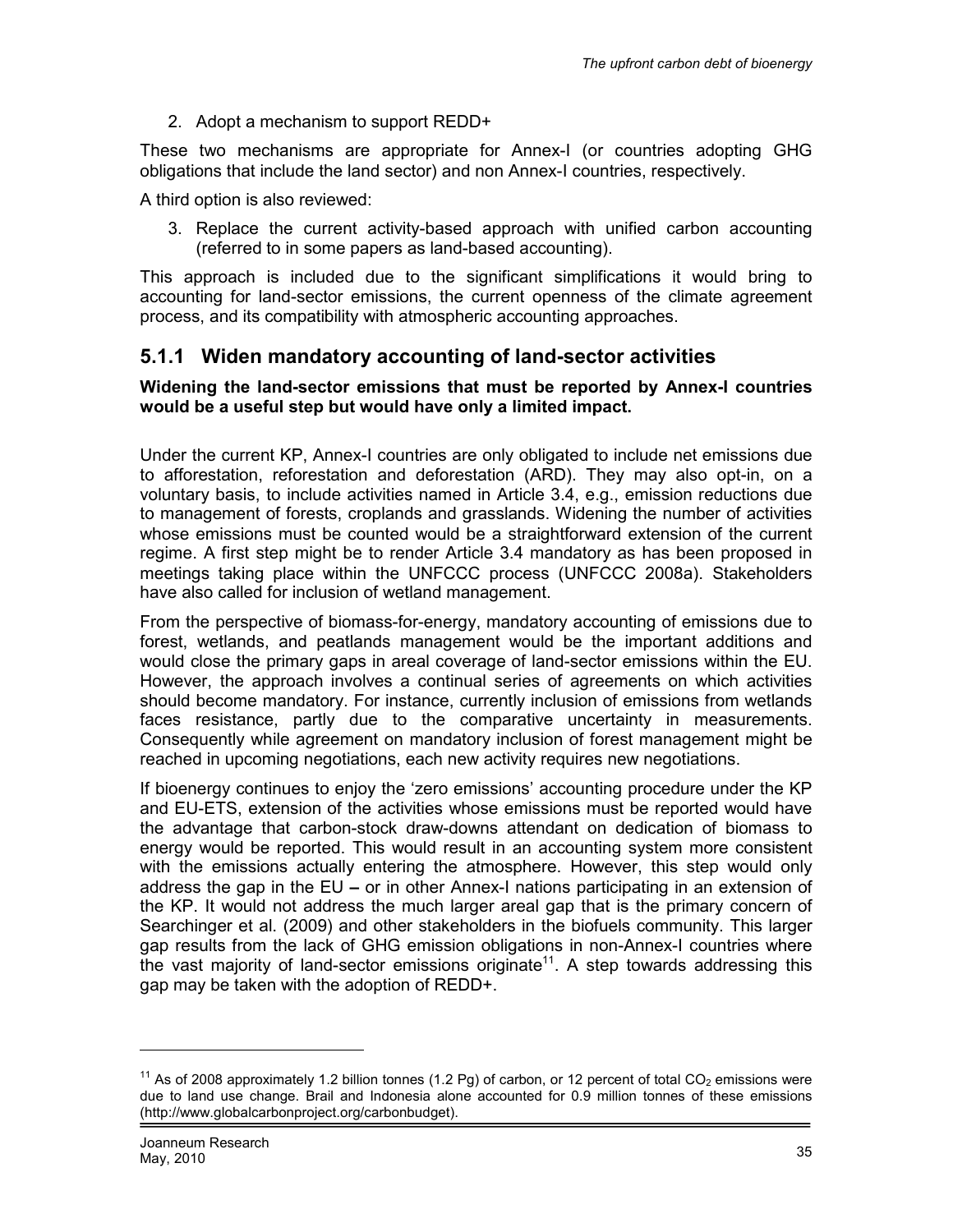#### **5.1.2 REDD+ (Reduced Emissions from Deforestation, Degradation, and other activities)**

#### **Although REDD+ has garnered significant support and engendered considerable enthusiasm, its contribution to closing the accounting gap is likely to be limited to the reduction in biomass-for-energy demand it causes through price increases.**

REDD+ is considered to be one of the few 'winners' from the recent COP-15 in Copenhagen (www.globalcanopy.org). Under the Copenhagen Agreement, Annex-I countries committed themselves to provide additional, predictable and adequate funding to developing countries, specifically mentioning REDD+ as an action to receive support (UNFCCC 2009). COP 11 in Montreal initiated a process to consider whether emissions from deforestation (RED) could be addressed within the KP. Initially focused on deforestation, in fall of 2008 a meeting of experts concluded that it would also be possible to include avoided degradation in a mechanism (UNFCCC 2008b), thus leading to the acronym REDD. As demonstrated by the text of the Copenhagen Accord (UNFCCC 2009) further stakeholder pressure, including by the United States, has led to expanding the mechanism to include forest conservation, the third activity generally understood to be designated by REDD+.

While REDD+ will encourage emission reduction efforts and lead to more robust estimates of land-sector emissions in non-Annex-I countries, its potential to reduce the accounting gap identified in section 2.1 is limited. Limitations stem from (1) the design of the mechanism itself, (2) from the unlikelihood that all developing countries will adopt or reach REDD+ targets, and (3) due to emission sources not included in the mechanism. From the point of view of bioenergy, it is also important to recognize that REDD+ will (4) directly compete with meeting bioenergy targets. REDD+ will raise both land costs and the cost of removing biomass from forests.

Looking at the first issue, the accounting gap could only be reduced to the extent that REDD+ play a role in accounting systems of nations having GHG emission obligations. That is, the carbon stock changes will have to enter into a system in which emissions are tallied. The most likely avenue for this is through issuance of credits for REDD+ achievements, credits that are then used by nations with GHG emission obligations to assist these. Such credits, even if issued and used, will only offer a 'soft' attempt to close the gap. Credits will almost certainly be based on reductions relative to a national baseline. Thus, REDD+ will, at best, only provide information about the difference between carbon stock changes at a national level under REDD+ and changes under a presumed business-as-usual case or historic emissions. There is no obvious way in which this information could be used to balance, or assess the degree of balance between, bioenergy emissions in Annex-I nations and carbon stock changes in developing countries.

Turning to issue (2), it is unlikely that REDD+ will be adopted across the globe. Consequently, international leakage will be a problem. Adoption of REDD+ in some nations can, and very likely would, be accompanied by increased deforestation and degradation, and decreased forest conservation in other nations. To the extent that this occurs, REDD+ would only address the gap in areal coverage to the extent that it lowers demand by raising prices. Since, however, both the United States and Europe drive bioenergy energy demand through mandates, it is more likely that land conversion will simply move around the globe and the cost of meeting biofuel or bioenergy mandates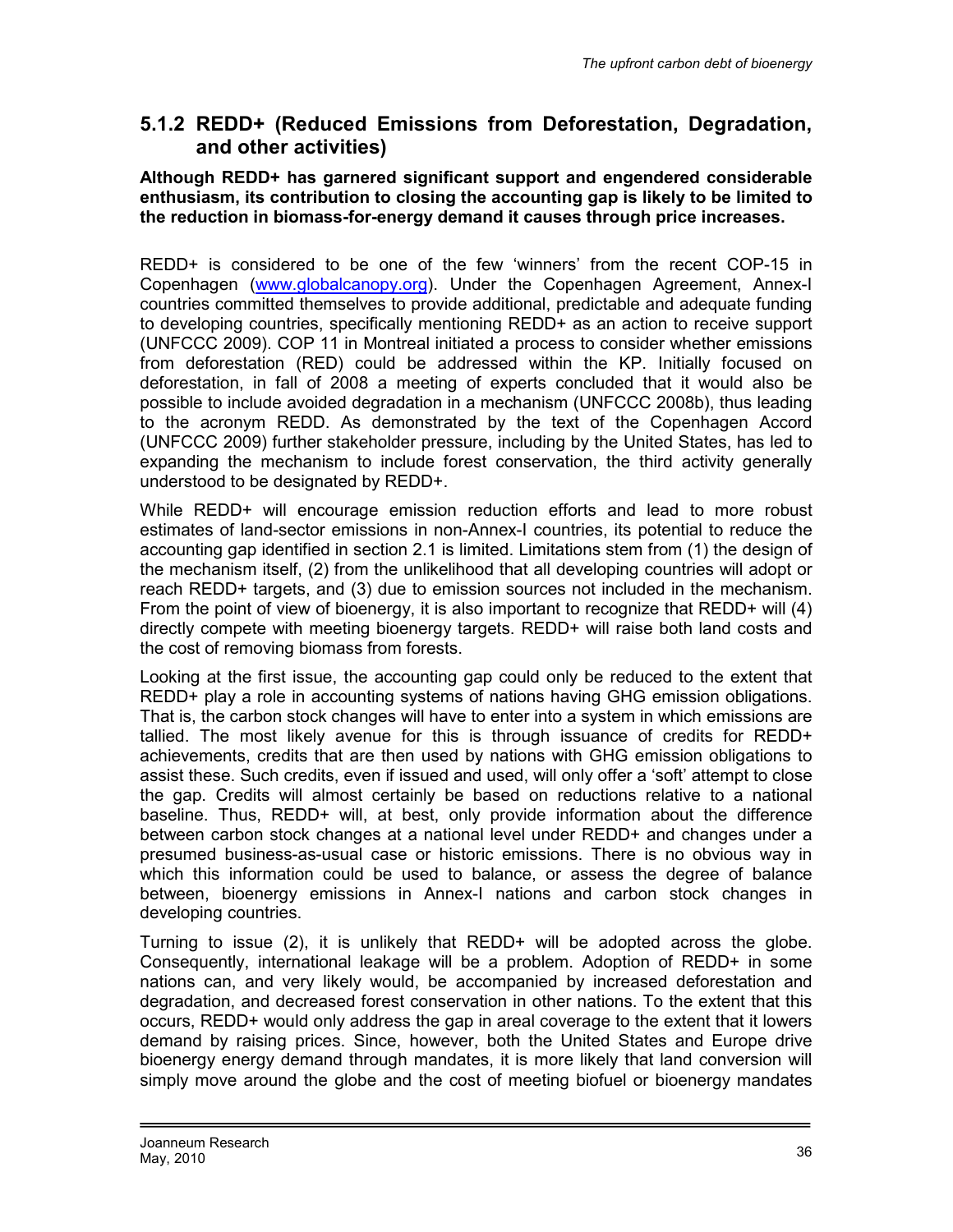will increase. These mandates, in turn, will raise costs of REDD+ by increasing the opportunity costs of all lands with potential to produce biomass for energy.

Restricting imports of biomass-for-energy to nations that have adopted and achieved REDD+ goals is unlikely to reduce the leakage problem. Even if all major importing nations including, e.g., China, took part in such a ban – unlikely in itself – a ban would only lead to biomass-for-energy coming from 'REDD+' countries but increasing amounts of food, feed, and fiber would come from (with attendant land use changes) from non-REDD+ nations where land prices remain lower. The legality of such a ban under WTO regulations would, in any case, need to be established.

REDD+ will, as mentioned in (4), inevitably increase land prices (as well as costs of biomass extracted from forests). This is a direct result of money flowing into forest conservation, making conversion of forest land more expensive. Since land for food and feed often comes from conversion of forestlands, REDD+ will compete directly with meeting these, increasing, demands as well as with meeting bioenergy demand. The more successful REDD+ is, the more it will raise costs of these products. Similarly, the more countries adopt bioenergy goals or mandates, and the higher these are, the more expensive REDD+ itself will become.

If sufficient money flows into REDD+, the consequent food cost increases due to restrictions in conversion of forest land to agricultural land could render the cost increases attributed to U.S. ethanol mandates trivial in comparison. However, and particularly as land and food costs rise, nations are likely either to refuse to adopt REDD+ or will simply fail to achieve the targets unless these are set sufficiently low to accommodate rising food, feed, fiber and bioenergy demand. If set at such low levels, the targets will be meaningless. Thus, at best, REDD+ will dampen demand or supply of biomass-for-energy from developing countries. However, this dampening will most likely be due to rising prices.

Turning finally to (3), as currently understood, REDD+ falls well short of bringing the full range of land sector emissions into climate agreements. Key activities that are not covered include activities that cause emissions (or emission reductions) in wetlands, peatlands, and agricultural lands. Emissions from peatlands in non-Annex-I countries are a particular source of concern. Emissions from peatlands drained to grow palm trees or other crops are particularly high. A study by peatland expert Hans Joosten, for example, concluded that 580 million tonnes  $CO<sub>2</sub>$  were emitted from drained peatlands in Southeast Asia (Joosten 2009)<sup>12</sup>. Emissions from peatland drainage occur for decades to centuries once inaugurated. Consequently, this is another instance where taking account of emissions due carbon losses from lands remaining in a current use would be critical.

### **5.1.3 Unified Carbon Stock Accounting (UCSA)**

**Under unified carbon stock accounting, land-sector emissions would be estimated across all managed lands without restriction to specified activities. While having considerable advantages over the current approach, if only applied in Annex-I countries it will suffer the same major limitation as widening mandatory activities.** 

Currently, as mentioned in subsection 5.1.1, emissions from the land-use sector are calculated only insofar as they are linked to specific activities which cause them. This

-

 $12$  Total CO<sub>2</sub> emissions in 2008 were 31.9 billion tonnes.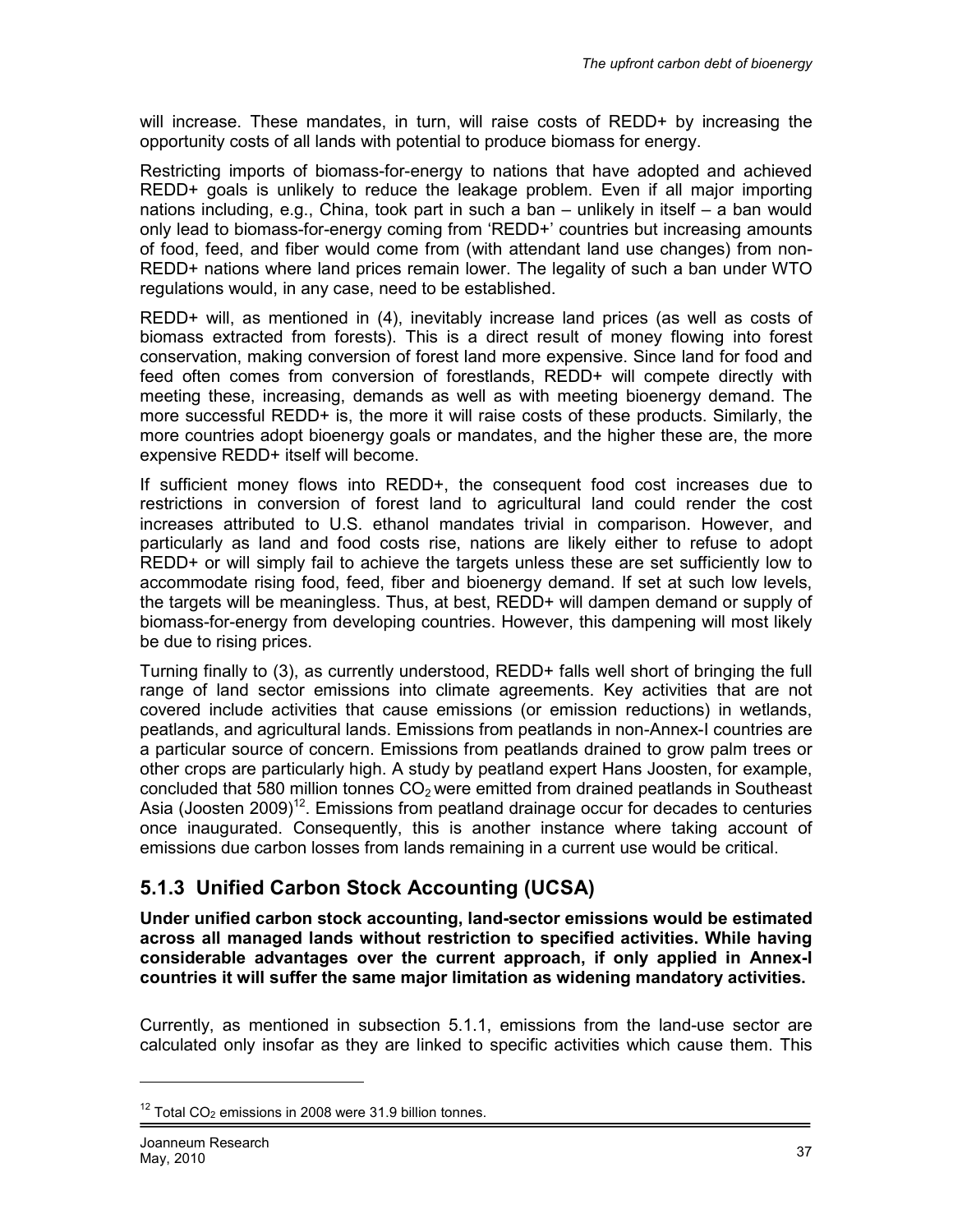activity-based approach was, to a large extent, the result of the late acceptance of land use in the KP. The decision to allow reductions in emissions from land use to contribute to targets was made after targets had been set based only on emissions from other sectors. Due to the widely differing contributions that nations could expect from their land bases, it was agreed that only emissions and removals due to specified human activities were to be included. As a result, unlike all other emissions sources, the land sector is not listed as a Sector/Source in Annex A of the KP.

An alternative to the current activity-based accounting system would be to estimate, and include in accounting, all stock changes on managed lands without regard to the activity resulting in the emissions. Under this approach, carbon stock changes would be treated in the same manner regardless of whether they result from a land use or a management change. In effect, Articles 3.3 and 3.4 of the KP would be removed and the land sector would become a sector source as is the case for all other emission sources (UNFCCC 2008b). This approach is referred to hereafter as unified carbon stock accounting.

There is currently wide resistance to unified carbon stock accounting. However, it has a number of important advantages that, in the long run, might outweigh current resistance. From a bioenergy perspective, the most important advantage is that it would automatically, with one agreement, close the areal gaps in Annex-I countries. Other advantages include its relative simplicity and its high compatibility with atmospheric accounting (see section 5.3). Resistance seems to be grounded in the understandable reluctance to change from the current system as well as in the difficulties in, or rather range of uncertainties among, making estimates of emissions from the full use of land management and change options. That is, there is, for example, considerably greater ability to measure emissions due to deforestation than to do so for emissions due to draining wetlands or re-wetting them or to some agricultural land management changes.

UCSA simplifies accounting of land-sector emissions in a variety of ways. First it removes the need to define what constitutes specified human-induced activities such as deforestation or reforestation. Similarly it removes the need to define land categories such as forest land or wetland. All of these definitions have proved difficult and have led to the anomaly that what qualifies as deforestation in one nation does not qualify in another. Since IPCC Inventory guidelines are designed to provide for complete accounting of carbon stock changes across managed lands, the approach could be applied both in Annex-I and in developing countries. Further, a UCSA approach would provide an incentive to improve estimates of emissions from a range of sources in both Annex-I and developing countries.

UCSA would resolve the accounting gap attendant on the activity-based approach in Annex-I countries insofar as biomass originates in Annex-I countries. Emissions due to extraction of biomass can come from a very large array of activities, including activities that occur on lands remaining in the same use, and activities whose emissions are not currently included in Annex-I country accounting even within Article 3.4, e.g., peatland management. Under UCSA, emissions from all managed lands would enter the accounting system, and any land from which biomass were removed for bioenergy would automatically qualify as managed land. Thus, as long as the biomass originated in Annex-I countries, the reductions in carbon stocks would appear in accounts in the same time frame (actually before) the emissions due to their combustion. In fact, one way to tackle the gap caused by the current assignment of zero emissions to combustion of biomass is to combine UCSA in Annex-I countries with *CN* factors for biomass originating in nations not having GHG emission obligations (see section 5.3.3).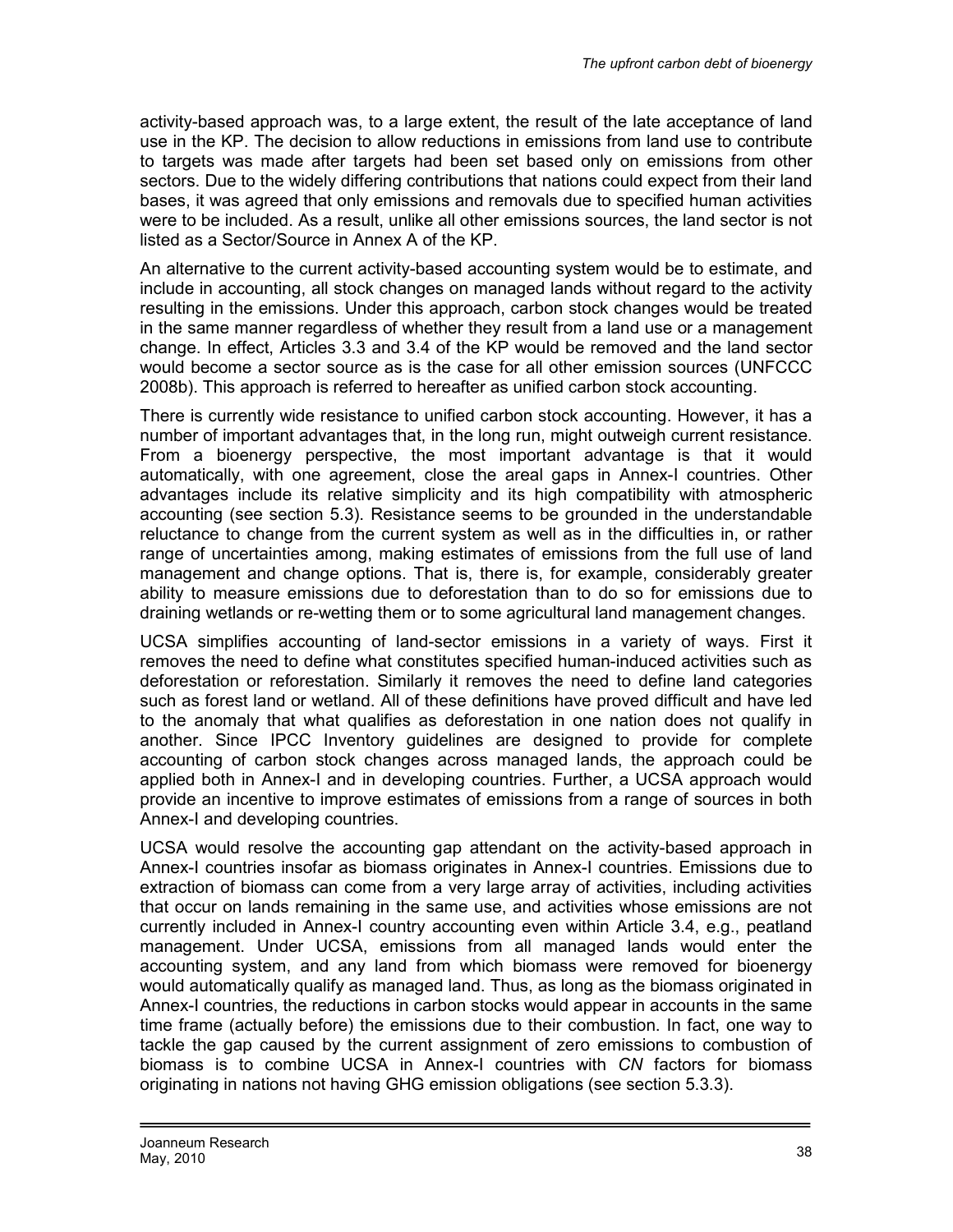### *5.2 Value-chain accounting*

**Under value-chain approaches impacts along the entire series of steps - resource extraction or cultivation, transportation, and conversion to a final product – are taken into consideration. In the context of climate mitigation, only GHG emissions along this value chain are relevant. The EU RES Directive's requirements for biofuel are an example of a value-chain approach.** 

The increasing use of biofuels by Annex-I countries has, in particular, raised questions regarding of responsibility for impacts along biofuel value chains. Impacts due to landuse and management changes, including impacts on food prices, tropical forests, and GHG emissions have been of particular concern. Increased food prices in a range of developing countries in 2007 caused food riots which were attributed in part to dedication of U.S. corn to ethanol (www.environmentalgraffiti.com/business). Commodity price increases, or the reduced availability of U.S. soy due to switching from soy to corn production, were also believed to have triggered increases in land used to produce soybeans in Brazil. Production of oils for biodiesel to meet EU demand has also led to concerns. Oils often originate from drained peatlands in Southeast Asia. In this case concern stems from the very high emissions. Peatland contain up to 1,450 tonnes of soil carbon per hectare (Biello  $2009$ ),<sup>13</sup> carbon that is oxidized when the soils are drained. Questions about the advantage, from a GHG perspective, of ethanol from biomass other than sugar cane, have resulted in pressure to include consideration of GHG emissions that occur during conversion of biomass to fuel.

Stakeholder discussions have, as a result of these concerns, sought for ways to hold Annex-I country users of biofuels responsible for a range of impacts. As evidenced by the EU Renewable Energy Directive (D on RES) prohibitions on sourcing biomass from areas with high biodiversity, in addition to GHG emissions, stakeholders have, non-GHG concerns regarding impacts at the first step of the biofuel production chain – production or extraction of the biomass. However, as far as climate is concerned, only GHG impacts are relevant, i.e. the GHG emissions resulting from production, transport, and conversion of biomass. Holding users responsible for such 'value-chain' emissions can be referred to as end-user responsibility for embodied emissions.

End-user responsibility for embodied emissions represents a significantly different approach than the one taken in the UNFCCC Guidelines and KP. As mentioned in Section 2, under these reporting and accounting systems a nation is only responsible for emissions occurring within its borders, not for emissions embodied in imports. However, as shown by Figure 1, this approach fails to hold Annex-I nations responsible for their balance-of-trade in GHG emissions. Thus, an end-user approach potentially has application far beyond biofuels.

A system in which end-uses were responsible for emissions embodied in products might have considerable advantages. The production pathways – i.e. resource extraction or cultivation, processing, and transportation paths – with the lowest overall emissions would have an advantage in the global market and would presumably gain market share. Importing countries with GHG obligations would have a 'built-in' incentive to purchase goods with low GHG-profiles. The power of purchasers to alter production practices has been demonstrated in the forest sector. Sustainable forestry initiatives operate primarily

-

<sup>&</sup>lt;sup>13</sup> Some old growth forests on wetlands in the tropics and U.S. and Canadian Pacific Northwest have, for purposes of comparison some 500 to 700 tonnes per hectare.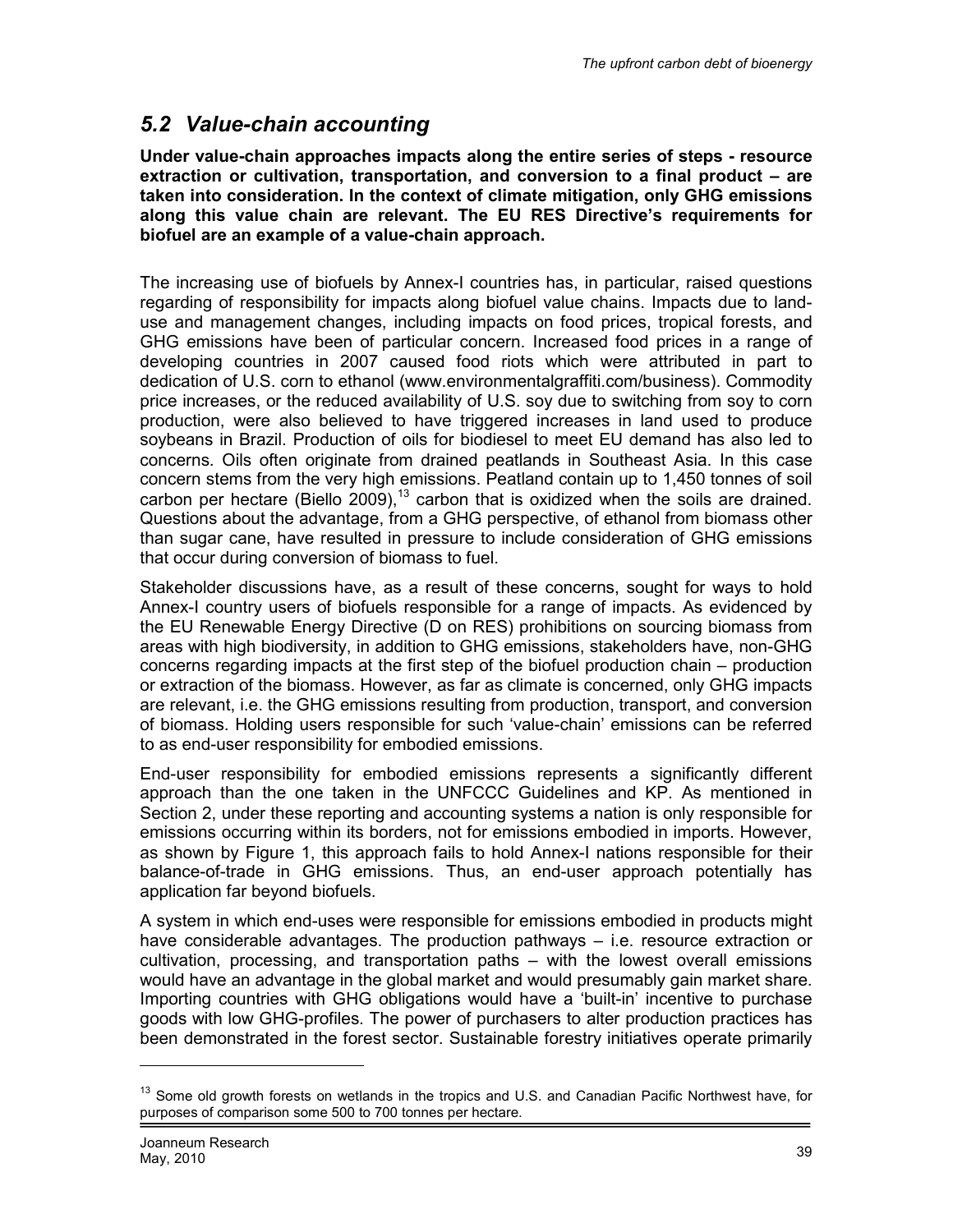through convincing purchasers to only buy wood certified as coming from sustainably managed forests, and some 90 percent of industrial forest land in the United States is now certified under the Sustainable Forestry Initiative (Richards et al. 2006). Placing responsibility for efficient or low-GHG production processes on the purchasers might prove an effective approach.

In spite of attractive features, there has been insufficient discussion of consumerresponsibility approaches in climate change discussions to enable a more in-depth evaluation of their pros and cons. The only products for which consumer-responsibility is currently required are bioenergy products. As yet these discussions are not occurring in the context of international climate agreements but only in the context of instruments such as the D on RES and a possible U.S. cap.

### **5.2.1 The EU Renewable Energy Directive (D on RES)**

**The Renewable Energy Directive's (D on RES) specifications regarding biofuels represent a value-chain approach. EU distributors of transportation fuels serve as the point for determining compliance with Directive specifications which prohibit use of lots that do not meet the specifications.** 

The Directive sets criteria with which biofuels must comply to satisfy national RES obligations. The criteria consist of a mix of prohibitions on origin of the biomass and GHG-emissions ratings which biofuels must satisfy to be eligible for use. The GHGemission ratings include emissions throughout the value chain and entities importing and distributing biofuels are responsible for ensuring that the biofuels comply with the specifications. This is thus a system that places responsibility for emissions on the country using the product, not on the country where the emissions occur. The use of prohibitions within the D on RES – including the prohibitions on biomass origin and the specification of minimum GHG emissions – distinguishes it from value-chain approaches that simply hold end-users responsible for the emissions. Approaches that, by rendering end-users responsible, increase the price of products with high-embodied GHG emissions, but do not impose restriction on them may be more acceptable under WTO regulations. See sections 5.3.2 and 5.3.3 for further discussion of such approaches.

To be eligible for compliance with the D on RES, a biofuel consignment's GHG profile must be calculated. Emissions due to cultivation of biomass, direct land-use change, conversion to a fuel, and transportation must be included. No attempt is made to include emissions due to indirect land use change at this time. Only biofuels whose GHG emission profile is at least 35% (current) to 50-60% (2017-2018) lower than the fossil fuels they replace can be used. Emissions from direct land use change must be annualized over 20 years. This is a sufficiently short time frame so that biomass grown on land converted from forests, wetlands or recently drained peatlands would generally fail to meet the criteria as long as actual emissions are used.<sup>14</sup> However, this method of calculating GHG emissions does not address the problem of emissions from extraction of biomass where lands remain in the same land use. In particular, the formula does not address emissions due to increased extraction of wood from forests already used for wood supply. As shown in Section 4, the 'value' of such biomass from the perspective of its contribution to reductions in GHG emissions within the time frame relevant to the

-

<sup>&</sup>lt;sup>14</sup> Thus from a GHG perspective, the prohibitions on biofuels whose biomass originates from such lands, are most likely redundant with the time stipulations in the GHG emission calculation.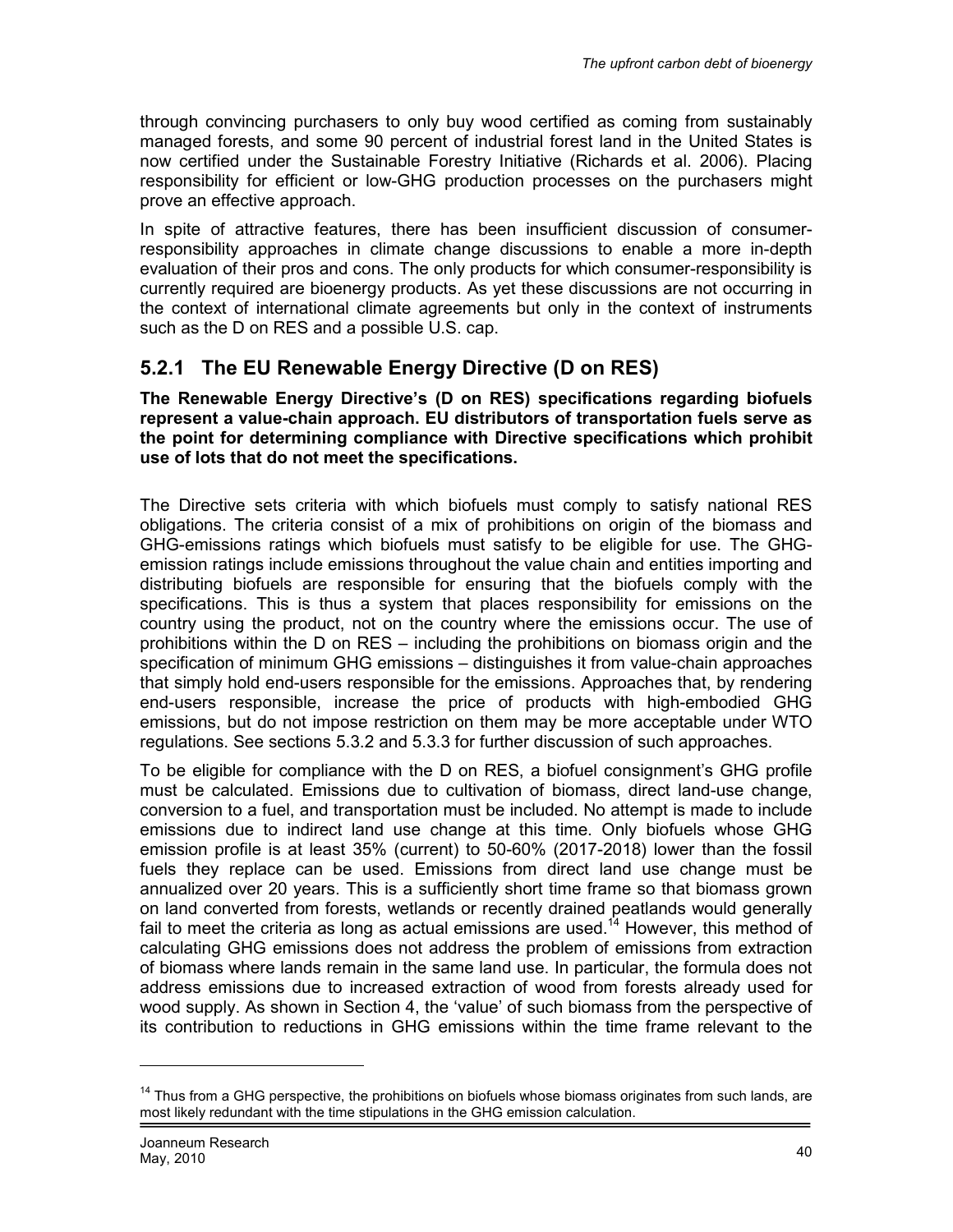RES, e.g., the 2020 targets can vary greatly. Use of wood for energy from forests already in use is more likely to occur in the case of use of biomass for heat and power than for biomass for biofuels, at least in the near- to medium-term. Consequently, the formula would need to be expanded to cover emissions from lands remaining in the same use if it were to be applied more generally.

While GHG emission reductions are only one goal of the D on RES, this paper has shown that there are significant differences, from a GHG perspective, between use of forest residues, short-rotation plantations and increased harvests from forests typical of Europe. Some sources of wood, particularly increased harvests in European forests – or forests with similar growth rates – might make no significant contribution to reducing GHG emissions within the time frame of the RES targets. Thus, to the extent that GHG emissions are a concern for the EU, calculations of the GHG profiles of biomass-usedfor-energy should reflect these differences. Particularly if guidelines are prepared covering use of biomass for energy more generally, i.e., for bioenergy pathways other than biofuels, inclusion of emissions from land remaining in the same use would be an important addition to the current approach. In effect, there is no justification, from a GHG perspective, of distinguishing between carbon losses, or emissions, that occur due to land use or land management changes.

#### **5.2.2 Sustainability Criteria**

**One of the goals of the D on RES criteria for biofuels is to ensure the sustainability of biomass production. While theoretically attractive, application of sustainability criteria can run into hurdles due to information requirements and difficulty agreeing on specifics.** 

The RES applies specifications intended to insure sustainability to specific 'lots' to fuel. It is thus a 'project-level' approach. However, it is also possible to apply sustainability criteria at the national level. Both of these options are reviewed below.

GHG sustainability in the case of biomass is, essentially, a question of maintenance of carbon stocks. Except for biomass converted to extremely recalcitrant forms (e.g., fossil fuels or recalcitrant soil carbon), biomass oxidizes sooner or later, regardless of whether humans intervene or not. Thus, maintenance of carbon stocks entails sufficient biomass growth, over some time period and spatial area, to 'make up for' biomass oxidized. Requirements for biofuels to meet sustainability criteria consequently represent imposing responsibility for regrowth of biomass, e.g. for what occurs at the first step in a biofuel's value chain – its cultivation.

It is important to note that the GHG sustainability of biomass is not the same as its *CN*. *CN* is determined in relation to a business-as-usual carbon stock scenario and represents the extent to which fossil fuel emissions are 'neutralized'<sup>15</sup> through use of biomass. Particularly in the case of woody materials, biomass can be used in various energy pathways, substituting for fossil fuels with different emission profiles. In these cases, not only the time required for regrowth – including replacement of soil carbon losses – but also the fuel for which the biomass is substituted plays a role in its effectiveness in reducing GHG emissions. Moreover, as explained in Section 4, *CN* depends largely on time horizons. Woody biomass shipments that meet GHG

 $\overline{a}$ 

<sup>&</sup>lt;sup>15</sup>Neutralized is here used to express the concept that fossil fuel emissions are balanced by removals of  $CO<sub>2</sub>$  from the atmosphere, e.g., by increases in carbon stocks.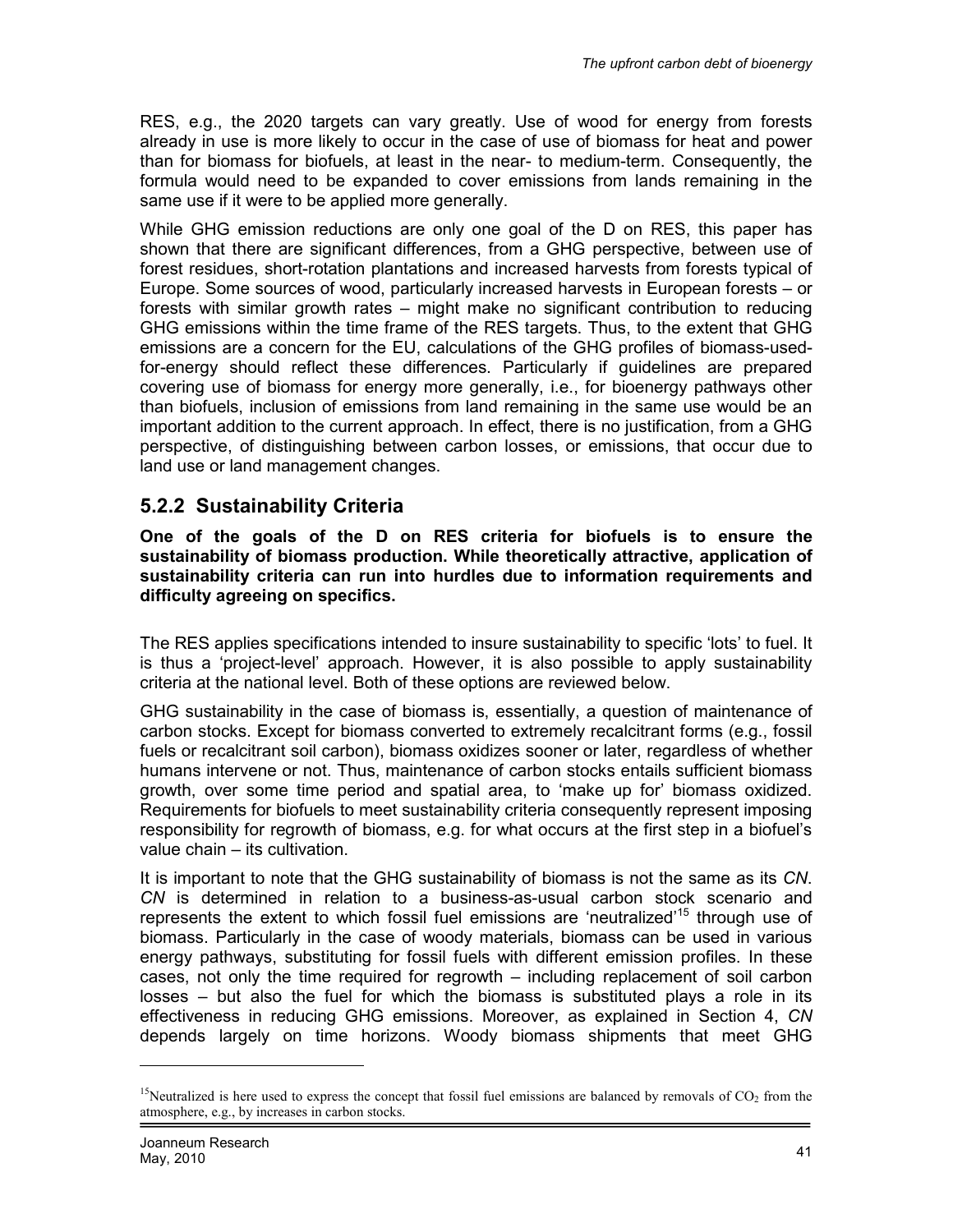sustainability and *CN* criteria for a 2050 target might not meet similar criteria for a 2020 target. Thus, even if criteria can be employed that ensure sustainability, they will fail to ensure carbon neutrality.

Determining whether or not carbon stocks have been maintained depends, as mentioned, on the spatial and time boundaries selected. Globally, as has been the case at least since 1860 (Schlamadinger and Marland 2000), there is a net loss of terrestrial carbon stocks. While this loss is among the drivers for stakeholder interest in adoption of sustainability criteria, sustainability criteria that are being proposed do not operate at the global level. The two primary 'areal' boundaries most often proposed are project-level or national-level. Each of these has pros and cons.

#### *Project-level Criteria*

Requiring sustainability at the project level is attractive from the perspective of an individual entity in the business of producing and selling biomass for energy. Such an entity can usually ensure that, within the areas over which it has control or from which it is extracting carbon stocks, regrowth, over some time period, equals extraction. There are two problems with this approach: the difficulty of establishing what will qualify as sustainable and the problem of leakage.

A very large range of plants that can be used for energy can grow under many soil, climate, and management regimes. This could render impractical establishment and verification of numerical values, such as time for regrowth – including replacement of soil carbon oxidized – which would reflect the GHG sustainability of individual biomass shipments. Possibly due to partly the difficulties of numerical approaches, 'best practice' guidelines have been suggested for determining sustainability. Such guidelines, while often including quantitative elements, e.g., rates of fertilizer application or slope angle above which erosion control measures are required, only provides 'qualitative' assessments of sustainability. A best practice approach is attractive on a number of grounds, including that it forms the basis of both EU and U.S. agricultural policy. However, selection of best practices requires considerable knowledge of local conditions. Knowledge would be needed not only in regard to practices governing production of wood and crops but also in regard to removal of residues, an area in which very little reliable data is yet available even in Annex-I countries. A best-practice approach also requires regular monitoring to ensure that the practices are being employed. However, within a system in which information is required for each lot of biomass, such monitoring is likely to take place in a more systematic way than under EU cross-compliance where less than 5 percent of farmers are checked annually (Farmer et al. 2007).

Although best-practice approaches are not yet part of the KP, REDD+ discussions have highlighted the need to address underlying causes of deforestation and degradation (UNFCCC 2006b). Addressing such causes is likely to require policy changes or national measures, i.e. Policy & Measures (P&M) approaches. While best practices can be required at the project level, they also would fit well within national-level approaches including P&M, sectoral approaches, and NAMAs. All of these are under discussion and evaluation for inclusion in international climate agreements.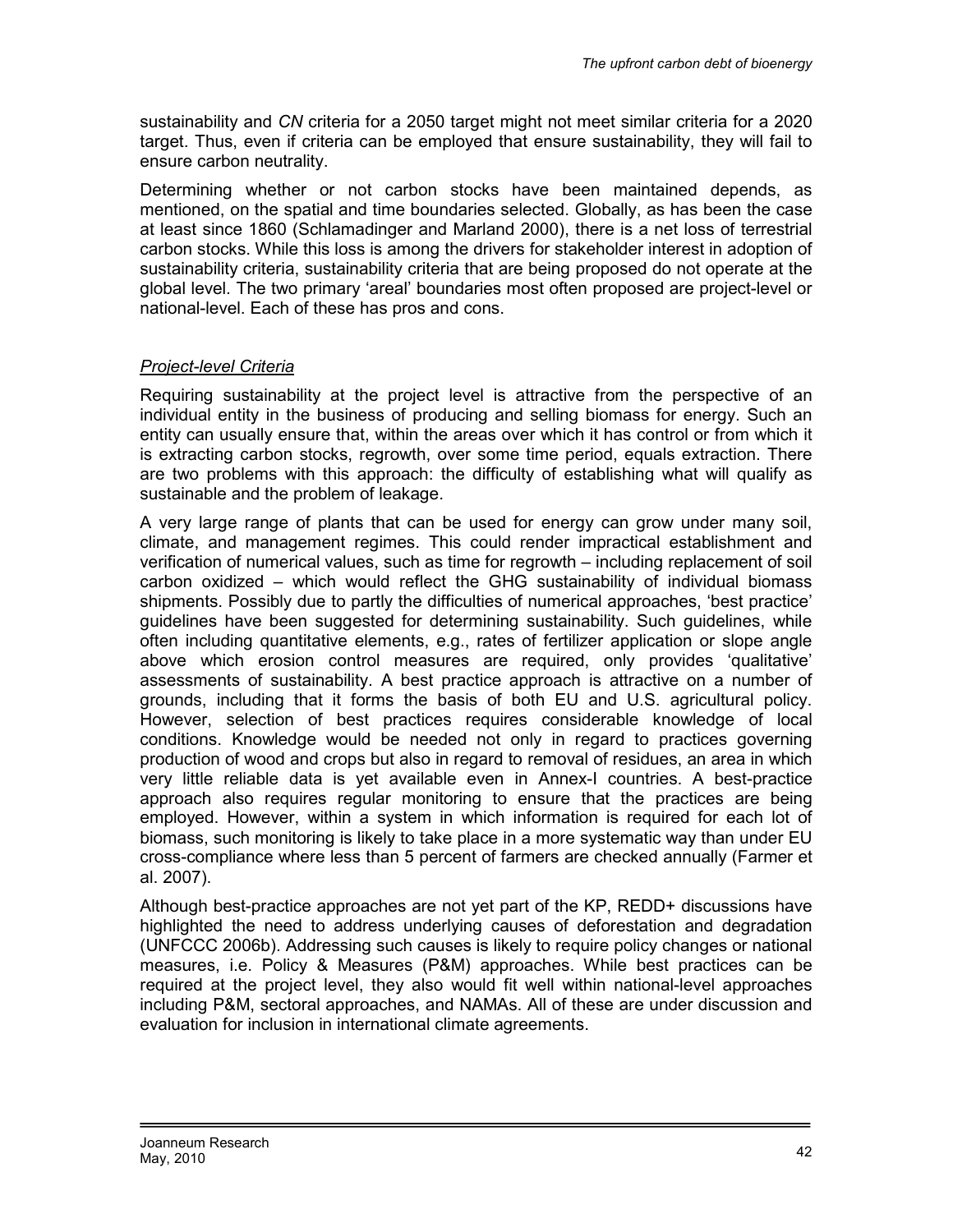#### *National-level criteria*

National-level approaches have the primary advantage of being able to address the problem of leakage within a nation<sup>16</sup>. Criteria that would insure sustainable growth in a given project area – i.e. criteria applied at the project level – do not guarantee that carbon stocks will not be drawn down elsewhere. This problem – particularly in the case of forests where conservation in one area tends to lead to harvesting elsewhere – was a factor in not accepting avoided deforestation as eligible for crediting under the Clean Development Mechanism (CDM). The CDM is a project-level approach and acceptance of a national-level approach was an important element in building support for a mechanism to address emissions from deforestation in the KP.

Leakage is equally relevant where woody biomass that would have been used for some other purpose is to be used for bioenergy. Under these circumstances, the current RES criteria will not prevent leakage. The criteria in place – those that prevent biomass-forenergy from originating in primary forests or from conversion of forests, wetlands, or peatlands – are likely to simply shift the purposes for which lands are converted. Forests that would have been converted to produce biomass for energy can, instead, be converted to agricultural land to provide food and feed. Imposing sustainability criteria at the project level can not address this problem. Thus, a national-level approach to sustainable criteria for biomass-for-energy may also be appropriate.

Measuring sustainability at the national level is attractive both from the perspective of addressing domestic leakage<sup>17</sup> and from the perspective of an importing country. An importing nation would only need to know the national situation in order to assign a *CN* factor to imports. This would be equivalent, for example, to use of national averages to determine the GHG emissions of imported electricity or to determine the improvement over current emission rates represented by a new power generation station. However, as suggested above, land-uses are interchangeable and biomass-for energy is only one source of reductions in carbon stocks. In fact, in many developing nations the vast majority of carbon stock draw-down is to obtain land to meet internal food security or food export goals. Such draw-down is occurring on a considerable scale.

In the past decade, globally the area harvested for crops increased by some 70 million hectares while forest and pastureland decreased by over 100 million hectares (http://faostat.fao.org; http://www.fpl.fs.fed.us/documnts/pdf2000/young00a.pdf). Over the past decade world population increased by some 770 million and caloric intake per person is rising at some 0.35 percent per year. Demand for timber products has also increased in step with increasing population (http://faostat.fao.org.). It is thus reasonable to conclude that land use changes, and the resultant carbon stock reductions in many developing countries, are primarily a result of these drivers, not biofuel demand. Under these conditions, it can be questioned whether use of a national factor representing the carbon stock balance of a country to determine whether biomass-for-energy qualifies as sustainable is appropriate. The contribution of bioenergy demand to carbon stock reductions may be minor compared to other demands affecting land use. If the biomass for bioenergy comes from short rotation plantations established on lands that would not be used for agriculture it would in fact be contributing to carbon-stock increases.

-

 $16$  A mechanism that addresses leakage within a nation is currently considered adequate because under the KP Annex-I nations are only held accountable for emissions within their borders.

<sup>&</sup>lt;sup>17</sup> Since currently GHG emission obligations are confined to those occurring within national boundaries, proposed requirements to account for leakage are also confined to national boundaries.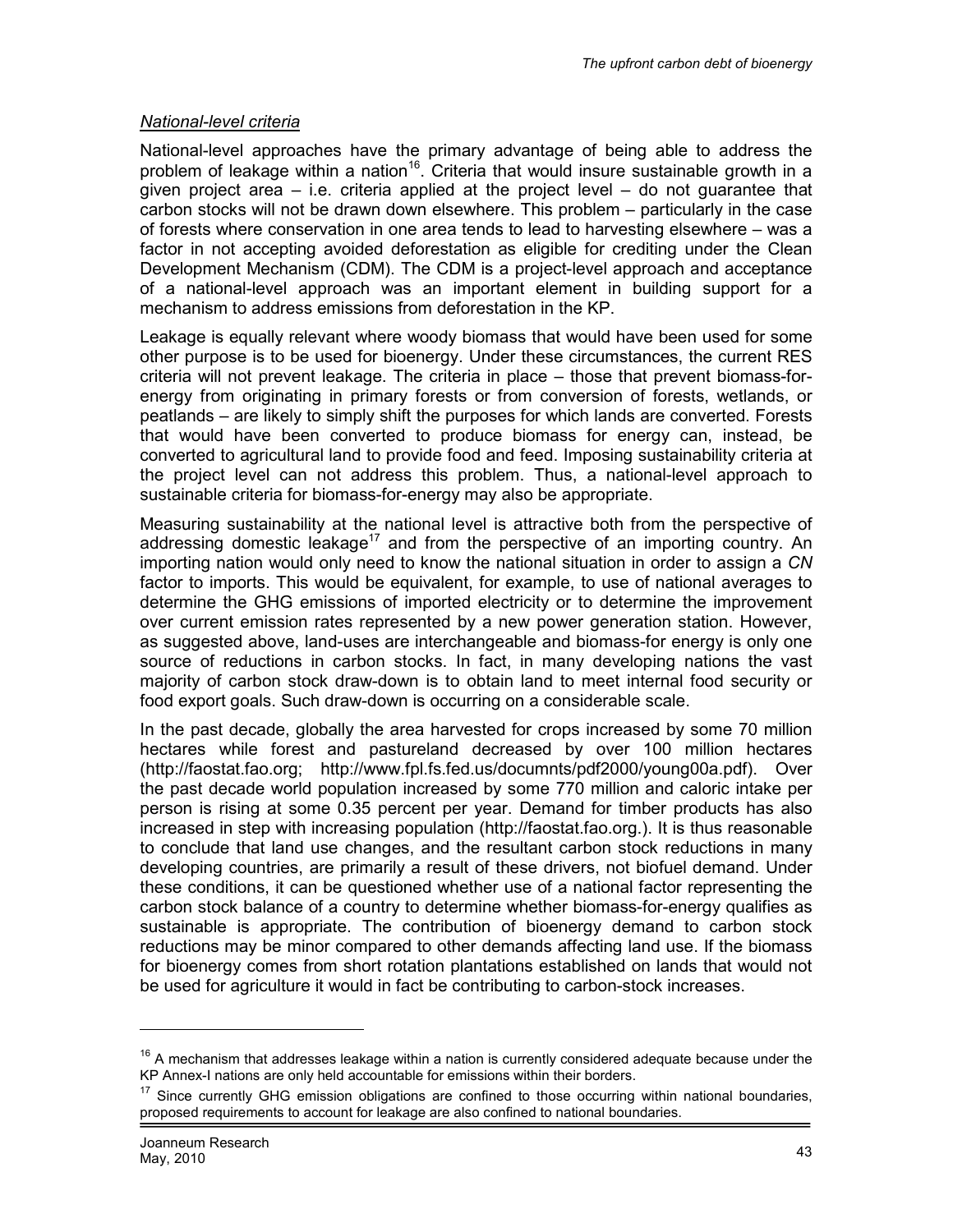## *5.3 Point-of-use Accounting (PoU)*

**Under point-of-use accounting, emissions due to combustion of biomass would be assigned a non-zero multiplier (i.e., emission factor). Under conditions where not all nations cap emissions in all sectors, point-of-use accounting is likely to provide better incentives and dis-incentives than other systems.** 

Just as inclusion of land use as a Sector/Source, i.e., UCSA, would bring the land-use sector into accord with how all other sectors are treated, assigning emissions from combustion of biomass their full  $CO<sub>2</sub>$  value when determining target compliance would bring emissions from use of biomass-for-energy into line with other energy-sector emission sources. In the form usually proposed, combustion of biomass would result in emissions based on an emission factor close to that of lignite coal, e.g. 2.47 kg CO<sub>2</sub> toe<sup>-1</sup> (Hong and Slatick 1994). The resulting emissions would be counted in a GHG target in the same manner as emissions from combustion of coal, petroleum products, natural gas, and waste materials. After reviewing this approach, two alternative ways to calculate emission factors at point-of-use are reviewed: calculating net value-chain emissions not covered by caps and use of *CN* factors. While not currently being discussed in climate negotiations, the attention to problems that have arisen due to the 'zero emission' approach raised by recent papers, e.g., Searching et al. 2009 and DeCicco 2009, is likely to reopen the question of whether the 'zero' emission factor assigned to biomass approach should be abandoned.

Under an approach that assigns emissions to combustion of biomass, removals of  $CO<sub>2</sub>$ from the atmosphere by plants can continue to be tallied in the land-use sector. However, carbon stock losses due to use of biomass for energy would no longer be counted in the land-use sector. Under simple point-of-use, all biomass emissions and removals are counted where they occur. Under point-of-use plus, removals of  $CO<sub>2</sub>$  that are reported to end-users get credited in the energy sector, reducing the emission obligation for energy users. If *CN* factors are used, the time-pattern of both losses and removals is reflected in the factor.

### **5.3.1 Point-of-use**

**Under circumstances where many nations do not adopt emission caps, point-ofuse accounting provides a straight-forward way to avoid undue encouragement of the use of biomass for energy. It can also provide advantages to countries which export more biomass for energy or wood products than they use domestically.** 

The pros and cons of accounting for biomass emissions and removals where they occur (referred to in the literature as the atmospheric flow approach in the context of harvested wood products) versus accounting for changes in carbon stocks (carbon stock approach) were investigated by a group of experts in 1997 (Apps et al. 1997). As long as a global perspective is adopted (i.e., stock changes are accounted for globally) and a long enough time horizon is contemplated, both approaches yield accurate accounts of emissions due to biomass oxidation and growth. This group of experts recommended use of the carbon stock change approach both on grounds of simplicity and because it seemed to result in a more desirable incentive system. They also recognized that selection between these two approaches determines in whose account emissions and removals would appear. At least partly due to their recommendation, the stock change approach was adopted. It is important to bear in mind that the recommendations were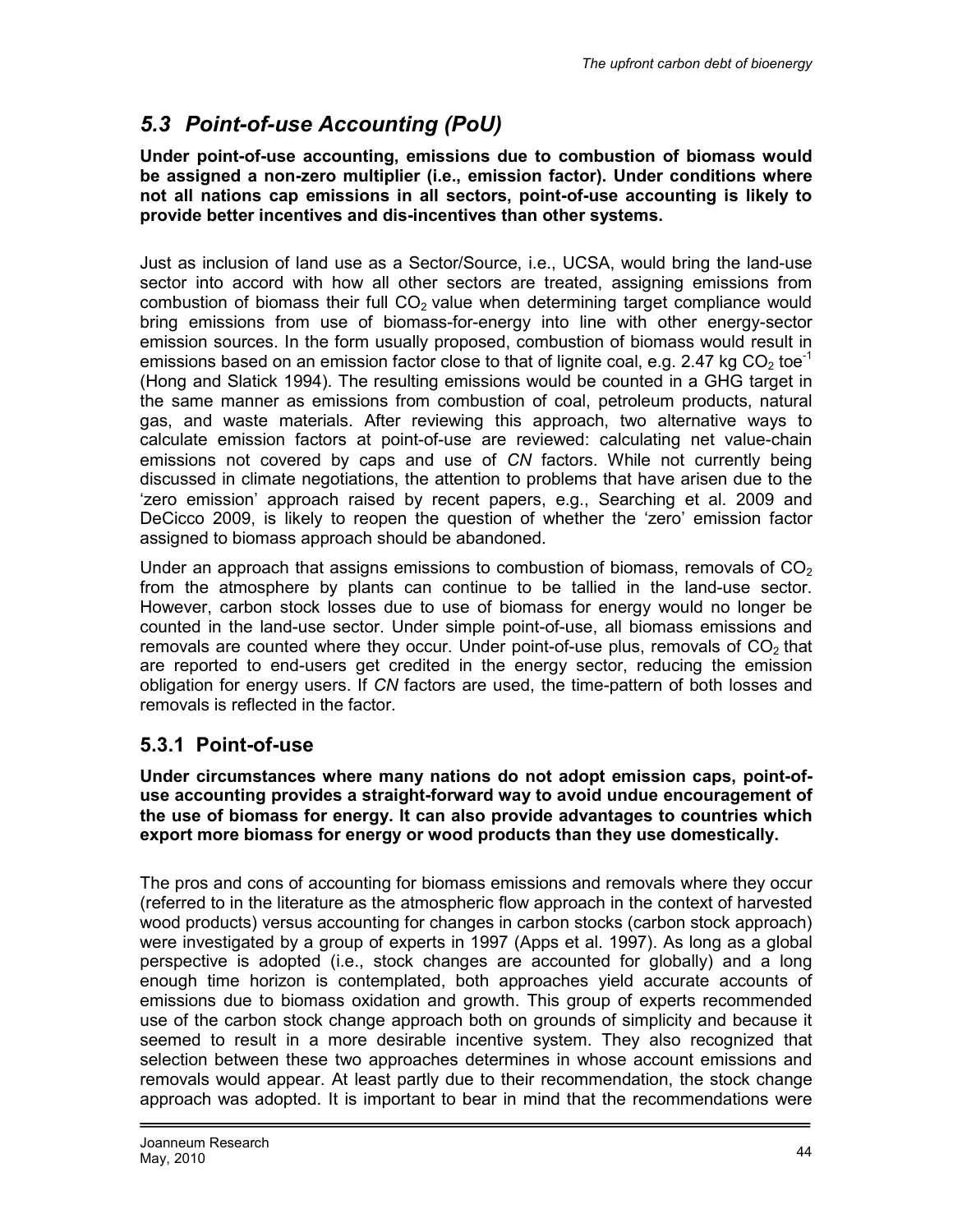based on global accounting i.e., the assumption shared by the IPCC Reporting Guidelines.

Both the Searchinger and DeCicco papers focus on the real-world situation which has emerged since 1997. Under global accounting, Apps et al. showed that the stock-change approach would discourage deforestation, which was seen as one of the advantages of the stock-change system. However, since accounting does not, and in the foreseeable future will not, take place globally, the incentive system functions contrary to expectations. Since deforestation is primarily occurring in nations where accounting is not required, the system is failing to discourage it. Since, in addition, under the carbonstock system no emissions are assigned at the point of combustion, the carbon-stock system encourages nations with accounting obligations to import and use of biomass to replace fossil-fuels. In contrast, the point-of-use as also recognized by Apps et al., discourages bioenergy use. Under partial accounting this may be preferable to a system that not only fails to discourage deforestation but actually incentivizes it by encouraging bioenergy use.

Moving to a point-of-use system would have both benefits and drawbacks. First, approach would have benefits for non Annex-I countries which grow more biomass than they use domestically. If point-of-use were adopted in conjunction with crediting in the land-use sector, developing nations could receive credits for the total amount of the biomass grown less the portion they use domestically. Loss of carbon stocks, and attendant emission, due to biomass exported would be the responsibility of the nation in which the biomass was combusted or otherwise oxidized. Thus, the system would represent a partial move toward user responsibility for emissions attendant on use of bioenergy. It is not a complete system because emissions due to processing, conversion, and transport outside of Annex-I countries would not be covered.

There are some consequences of adoption of a point-of-use approach about which little is yet known. In particular more information is needed regarding the distribution of benefits and losses. Point-of-use accounting would have impacts on international trade in biomass, but modelling will be necessary to determine, for instance, whether there would be negative impacts on EU nations currently exporting significant amounts of wood. Considerations are that point-of-use accounting would encourage reuse of wood but also sale of wood to other countries both for bioenergy and as waste after its final use to avoid responsibility for emissions due to oxidation. Again, the GHG balance of these effects is unknown.

Apps et al. pointed out one problem with a point-of-use approach. No system accounts, or envisions accounting, for  $CO<sub>2</sub>$  respired by people or animals. Thus, in the case of biomass used for food and feed – including in the case of food and feed exported from non-Annex-I to Annex-I nations – credits would accrue even for annual sequestration resulting from plant growth but the emissions due to its oxidation in the digestiverespiratory cycle would not be counted. Thus, statistics on food and feed consumption would need to be used to correct for this imbalance.

One drawback of a point-of-use system is that it does not, by itself, distinguish between biomass whose conversion and transportation emissions are high or low. That is, it only accounts for carbon stock losses. Insofar as conversion, processing, and transportation occur in nations without caps, these emissions would continue to lie outside of the accounting system. Further, the emissions due to combustion of a tonne of wood will be the same regardless of whether the wood is residues, from short-rotation plantations, from deforestation, or from increased harvests in forests already used for wood. In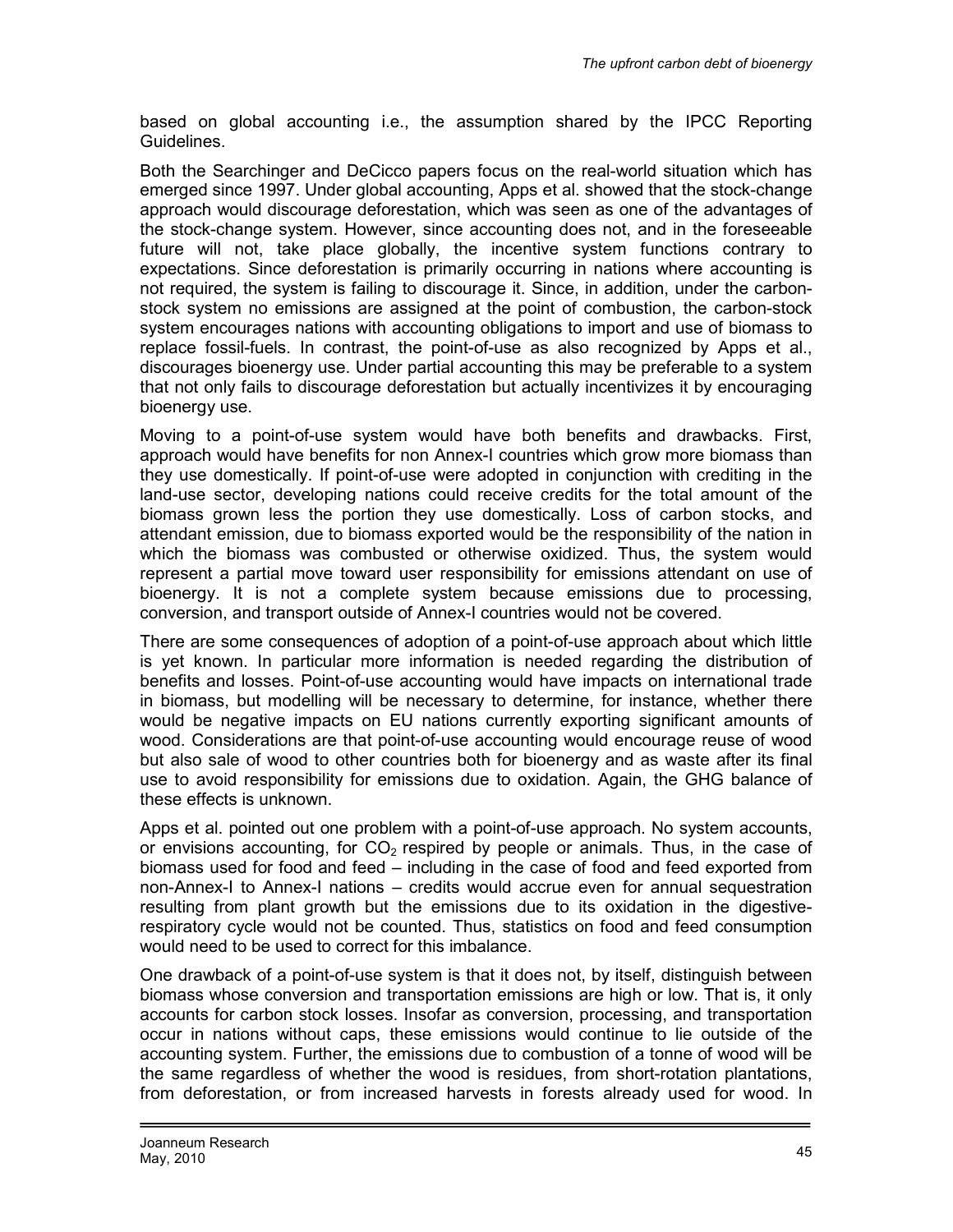effect, there is no direct link between the user of biomass and source of carbon stock or other value-chain emissions. Thus, individual users of bioenergy – e.g., power plants or fuel blenders or distributors – have no incentive to select biomass with low embodied emissions or short regrowth cycle. The alternatives in the following two sections address these problems.

#### **5.3.2 Point-of-use-plus**

**DeCicco (2009) proposes a system in which assignment of emissions to biomass used for energy is combined with tracking the emissions occurring along its value chain that occur in non-capped sectors or nations. One of his primary objectives is to create a system in which the emission cap on fossil fuels serves as the incentive to lower the GHG emission profiles of biofuels.** 

DeCicco (2009) proposes a system that combines:

- 1. An obligation on fuel distributors to submit permits to emit (allowances) based on the carbon content and use of biofuels.
- 2. The opportunity to use a lower emission factor to calculate obligations if it can be justified by net removals (removals minus GHG emissions) along the entire value chain.

For example, a distributor of biodiesel would calculate his obligation on the basis of 77  $qCO<sub>2</sub>$  MJ<sup>-1</sup> distributed. Reductions in this factor are allowed to the extent justified by net removals of  $CO<sub>2</sub>$ . Net removal calculations must take into account GHG emissions at all steps along the value chain in addition to the carbon sequestered by plant growth. Emissions due to cultivation, land use change<sup>18</sup>, conversion or other processing and transportation must be calculated. However, only those GHG emissions not covered by caps enter into reducing the emission factor.

DeCicco's paper is focused on transportation fuels but the system he proposes would be applicable to any bioenergy pathway. He starts by pointing out that under cap-and-trade systems some fuel-related emissions fail to be counted because "markets cross the boundaries of capped and uncapped sectors both domestically and internationally." He mentions that missed emissions include not only many biofuel-related emissions but also fossil fuel production and refining emissions insofar as these occur in developing countries. His proposal is directed at encouraging accounting, under a cap, for the all uncapped emissions and emission reductions along the biofuel value chain. His system encourages rather than requires such accounting because he proposes that the submission of value-chain information be voluntary.

DeCicco's exclusive use of uncapped emission and sequestration emission sources to adjust the emission factor avoids double counting of both emissions and removals. Table 6 below illustrates how this works. In this example it is assumed that the agricultural sector is not part of a cap-and-trade system, so with respect to obligations under that cap, sequestration and emissions in agriculture play no role. However, fossil fuels, including both those used in transportation and electricity are capped, as well as most of the emission due to production of fertilizer. Thus, from the original credit (737 x 10<sup>3</sup>)

 $18$  DeCicco does not provide information on how emissions due to land use change would be calculated. He does suggest a fund to purchase forestland to address indirect land use change. Since this is a form of REDD+, this is not further addressed here.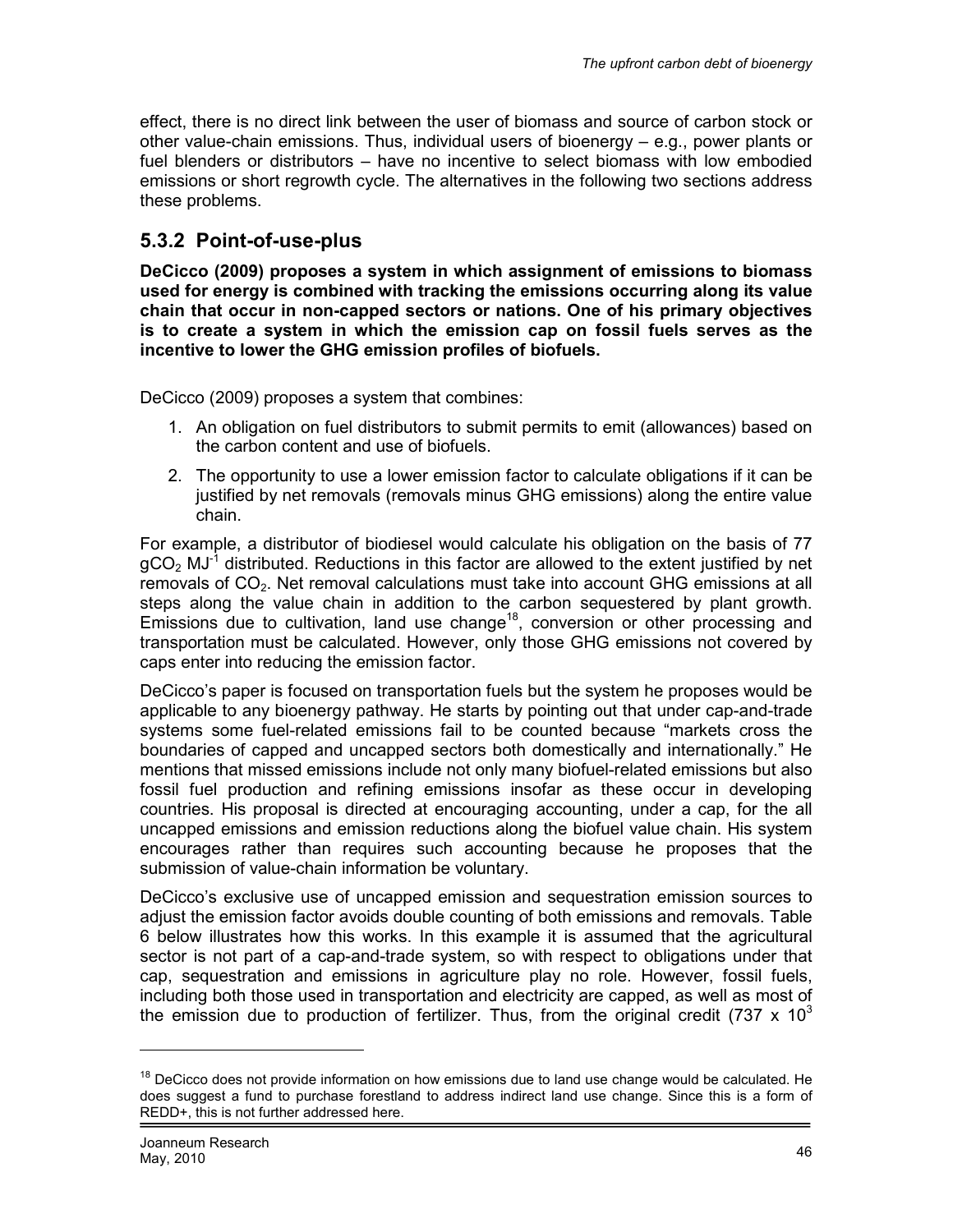tonnes), after accounting for uncapped emissions, 637 x 10<sup>3</sup> credits remain at the first step in the value chain or  $31.2$  kg  $CO<sub>2</sub>$  per bushel.

| Table 6: Example of credits for corn from some farm |  |  |
|-----------------------------------------------------|--|--|
|-----------------------------------------------------|--|--|

| ltem                        |         | 10 $\degree$ tonnes CO <sub>2</sub> -eq. |  |
|-----------------------------|---------|------------------------------------------|--|
|                             | all     | uncapped                                 |  |
| $CO2$ absorbed              | (737.0) | (737.0)                                  |  |
| <b>Conservation tillage</b> | (12.7)  | (12.7)                                   |  |
| Fertilizer production       | 22.6    | 3.8                                      |  |
| Diesel fuel                 | 10.0    |                                          |  |
| Propane                     | 3.9     |                                          |  |
| Electricity                 | 4.0     |                                          |  |
| $N2O$ emissions             | 97.6    | 97.6                                     |  |
| Direct land-use             | 10.5    | 10.5                                     |  |
| <b>Totals</b>               | (601.1) | (637.8)                                  |  |
| kg $CO2$ -eq. per bushel    | (29.4)  | (31.2)                                   |  |

Source: DeCicco, 2009.

Uncapped emissions from the conversion as well as from transportation, to the extent that this occurs in nations without caps, are further deducted. Table 7 shows the results for corn processed in a nation with caps on fossil fuels.

#### **Table 7: GHG emission balance after refining**

| $\overline{\phantom{a}}$ Item               | $103$ tonnes $CO2$ -eq. |          |
|---------------------------------------------|-------------------------|----------|
|                                             | all                     | uncapped |
| Corn feedstock                              | (637.8)                 | (637.8)  |
| Electricity                                 | 24.9                    |          |
| Natural gas                                 | 90.2                    |          |
| $CO2$ from fermentation                     | 240.5                   | 240.5    |
| <b>Totals</b>                               | (282.2)                 | (397.3)  |
| kg CO <sub>2</sub> e MJ <sup>-1</sup> (LHV) | (63.0)                  | (88.8)   |

Source: DeCicco, 2009.

As shown, the net credits are converted into grams per MJ. In a final step, emissions due to use of biomass for ethanol at the rate of 71.5 gCO<sub>2</sub> MJ<sup>-1</sup> are subtracted, leaving a credit of 17.3 gCO<sub>2</sub> MJ<sup>-1</sup>. Credits equal to 17.3 gCO<sub>2</sub> MJ<sup>-1</sup> in the ethanol he has purchased (i.e., 80.2 MJ gallon<sup>-1</sup>) can then be used to reduce the fuel distributor's obligation for petroleum products he sells.

Since in DeCicco's system the submission of value-chain information is voluntary, only pathways where there would be a net credit would submit the information. However, a system could require submission of value-chain information.

DeCicco considers that this system has the following advantages:

- $\checkmark$  The cap itself functions to drive emission reductions along the entire chain. This occurs because distributors will offer higher prices for lower GHG-pathways as it reduces the number of allowances they need to submit.
- $\checkmark$  Biofuels suffer no market disadvantage compared to other fuels under the cap.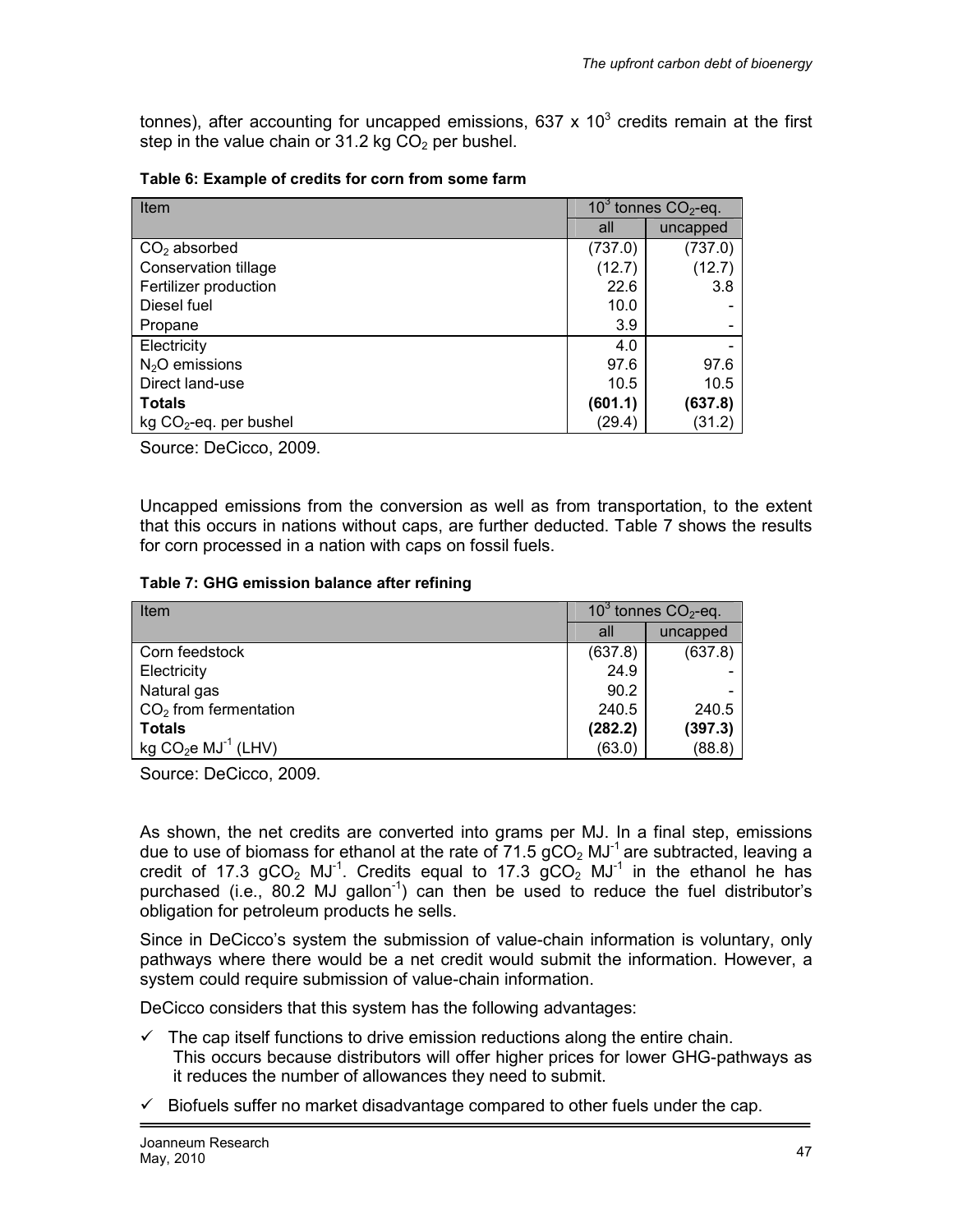This is because biofuels 'non-reduced' emission factor is equivalent to their carbon content, on an energy equivalent basis, to the fuels they substitute.

- $\checkmark$  The rating system proposed avoids the need for full life-cycle analysis or information about multiple feedstock-fuel pathways. Information is only needed on GHG emissions throughout the value chain that are not accounted for elsewhere.
- $\checkmark$  There is no need to distinguish between acceptable or unacceptable fuels or pathways.

The system basically adds to the point-of-use approach an incentive to lower the GHG consequence of use of bioenergy. Since the system is voluntary it only closes the gap created by lack of caps in developing countries and lack of accounting across all managed lands in Annex-I countries to the extent that bioenergy pathways result in credits. However, if it were mandatory and if emissions due to indirect land use change were included, it would close the areal gap. Details of how carbon stock losses due to land use and management change were to be calculated would determine its completeness and impacts in relations to achievement of targets.

### **5.3.3 Mandatory** *CN* **factors**

**Use of a** *CN* **factor in Directives on renewable bioenergy could align bioenergy with its GHG consequences with respect to specified targets.** *CN* **factors could also be used to calculate biomass emissions within the EU-ETS, thus removing the undesirable effects of lack of coordination between the two systems.** 

A *CN* factor incorporates all emissions due to changes in carbon stocks. Moreover, it compares the biomass emissions to emissions resulting from combustion of fossil-fuels in a time-relevant manner. Thus, use of *CN* factors by bioenergy users could, in principal, address both the areal gaps and timing issues that have emerged as a result of the combination of the use of a 'zero emissions' factor at the point of biomass combustion under the KP and EU-ETS with the lack of accounting for emissions due to land use change both in some instances in Annex-I countries and to the lack of emission obligations in developing countries. A *CN* approach also includes the following elements not included in the D on RES approach:

- Emissions from land remaining in the same use
- The relative advantage over fossil fuels at any specified point in time

Currently neither *CN* factors nor the D on RES calculations incorporate emissions due to indirect land use change. If, or when, credible methodologies to estimate these become available, either approach could do so.

Under the current bioenergy accounting systems of the KP and EU-ETS, emission reductions appear in calculations determining target compliance well beyond those supported by the *CN* factors of the biomass. The compliance regime registers a 100 percent reduction in emissions compared to use of fossil fuels to produce the same amount of energy. As shown in Section 4, in the case of woody biomass, 100 percent reductions could occur only for certain types of biomass, namely from new plantations, or only occur in the case of fairly long time horizons. Where wood is used to replace petroleum or natural gas, emissions can actually be higher than they would be if the fossil fuel were used, at least in the short or medium term. Since *CN* factors calculate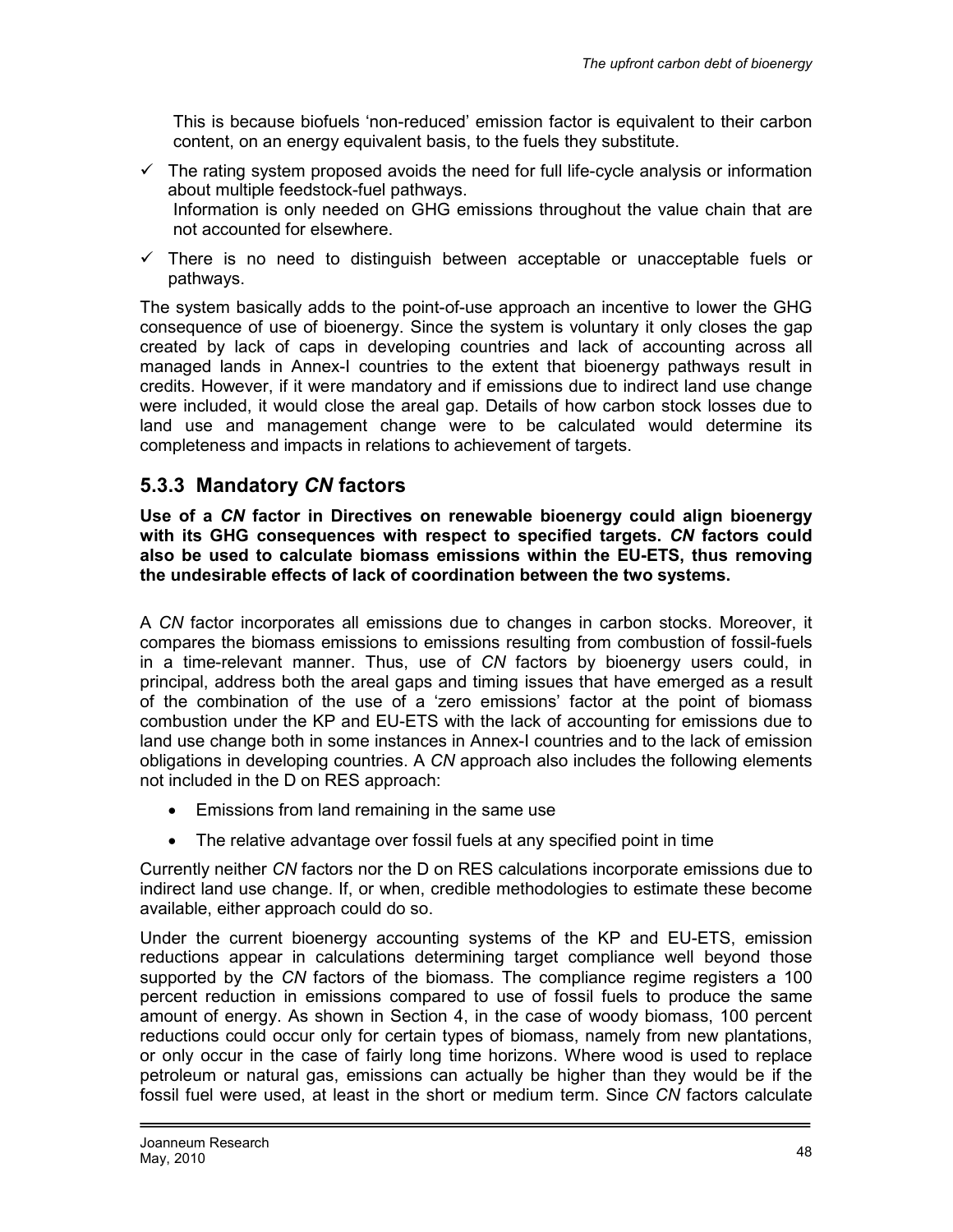the relative emission savings for all sources of biomass, use of *CN*-factor labelled biomass – together with mandatory use of the factor to determine emissions that need to be covered by allowances – would provide a straightforward way to calculate emission benefits relative to use of fossil fuels. This could then be translated into a bioenergy user's allowance obligation. A user of bioenergy with a *CN* of 0.8, for example, would need to submit 20 allowances per 100 tonnes of  $CO<sub>2</sub>$  emitted.

As explained in Section 4, biomass removed for energy today will have a different *CN* factor in relation to a 2020 or 2030 target than biomass removed in 2018 or 2028. To address this problem within a *CN*-based system, one might use average *CN* factors over the time between the present and a selected target date for distinct sources of biomass. This would require reaching agreement on both the target date and what constituted a distinct biomass source. One problem that might arise, even if a single target date were agreed on within the EU, is that the acceptability of the date might be contested internationally.

Use of the same target date to assess the *CN* of biomass sources from Annex-I and developing countries would raise a set of difficult issues, issues shared by the D on RES requirement to average emissions from land use change over 20 years. Annex-I nations converted their native forest in the past. Consequently they can, in many cases, produce and extract biomass from lands whose land-use-change emissions no longer enter into either a *CN* or 20-year calculation. Thus, to use the same annualization period or target date can be viewed as a reversal of the normal interpretation of the 'differentiated responsibilities' concept: Annex-I countries do not have to account for emissions that developing countries do.

Since Annex-I lands that were converted from natural forests have been producing crops and wood products for hundreds of years, the same could be expected on lands currently being converted from natural forests or peatlands in developing countries. Particularly if forests are converted to short rotation plantations, positive *CN* factors can emerge within reasonable time spans (e.g., 60-70 years). This would support allowing annualization periods longer than the 20 years allowed in the EU-RED, or more distant dates for calculating annual emissions or *CN* factors. However, since such an approach within the D on RES would enable the EU to use biomass resulting from deforestation in developing countries it likely to be highly controversial.

Stakeholders may argue that short-term annualization periods are needed because GHG emissions must be reduced in the near term. REDD+, as well as prohibitions on extraction from currently high-carbon stock lands are also supported by this argument. Another common claim is that the objective of such mechanisms is to prevent developing countries from following the undesirable development path taken by the northern hemisphere. However, GHG emissions from land use change are an increasingly small percent of total GHG emissions, currently 12 percent (Marland 2009). The percent will almost certainly continue to fall as fossil fuel emissions from China in particular escalate. Lowering GHG emissions significantly within the next 50 years can thus only be accomplished by substantial reductions in the close to 90 percent of emissions due to combustion of fossil fuels. Until stakeholders concerned with deforestation also actively support carbon capture and sequestration (CCS), the only technology known today with this capability, the sincerity of their concern for near-term reductions is open to question. Similarly, the EU has shown no inclination to itself undertake to reforest a substantial portion of its agricultural land and thus both reduce emissions and undo the damage of its development path. Until it does so, the position that retaining large percents of land in forests is an attractive way to reduce GHG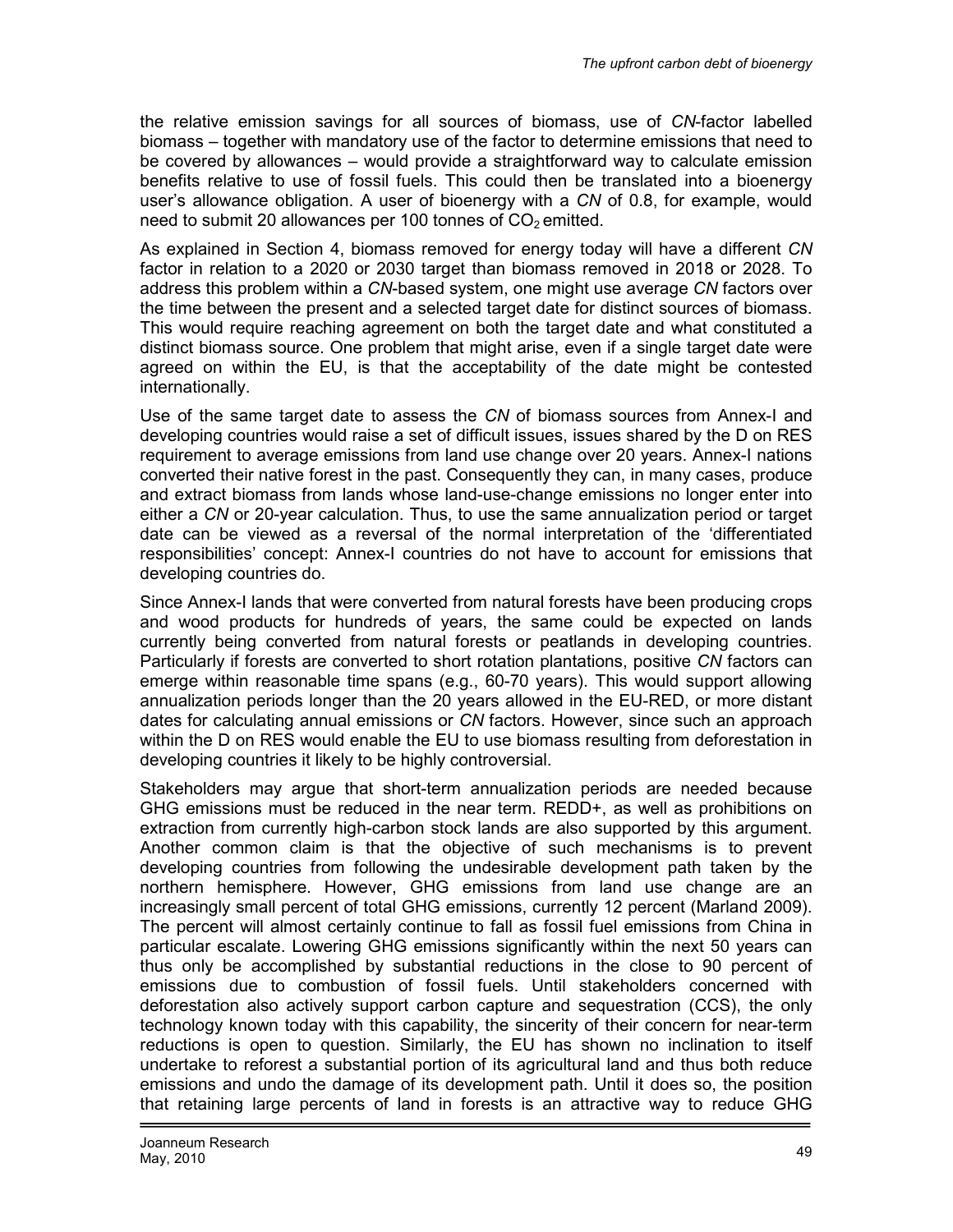emissions and avoid the negative aspects of development represents an asymmetrical standard across nations. An alternative way for stakeholders advocating retention of forests in developing countries to increase their credibility would be to focus serious effort on the most critical contributors to deforestation: the low per hectare productivity of food and inefficiency with which biomass for food is used and the lack of robust growth in the industrial and service sectors.

As noted above, a further problem is that the *CN* factor as presented above does not incorporate emissions from indirect land use change. Further work would be necessary to do this. Use of *CN* factors could however, with this exception, close the current areal gap and address the time problem attendant on the lag between emissions due to combustion of biomass and the replenishment of carbon stocks. For the timing feature to function, however, the *CN*s will have to be related to specified time horizons or target dates.

It is very likely that accounting systems will remain partial through the foreseeable future. Not all nations will cap emissions from their land use sector and many of those that do are unlikely to adopt a UCSA approach. During this period a *CN* factor based only on emissions not falling under caps may be a useful approach. *CN* factors could be calculated under both the D on RES and the EU-ETS. Under both systems bioenergy users could use whatever mix of biomass sources enabled them to most cost-effectively meet their obligations. Under the EU-ETS, bioenergy users would have to submit allowances to emit for the fraction, if any, of fossil fuel emissions not neutralized. Such a system could be implemented as soon as agreements were reached on target dates. When methodologies for calculating indirect land use change were considered sufficiently well-established, these emissions could be incorporated. However, this is a new concept that has not as yet undergone discussion and review by experts and stakeholders. Such a review process is vital to identify problems and weakness that, in this first presentation of the concept, have not come to light. The authors encourage interested parties to inaugurate and support such a review process.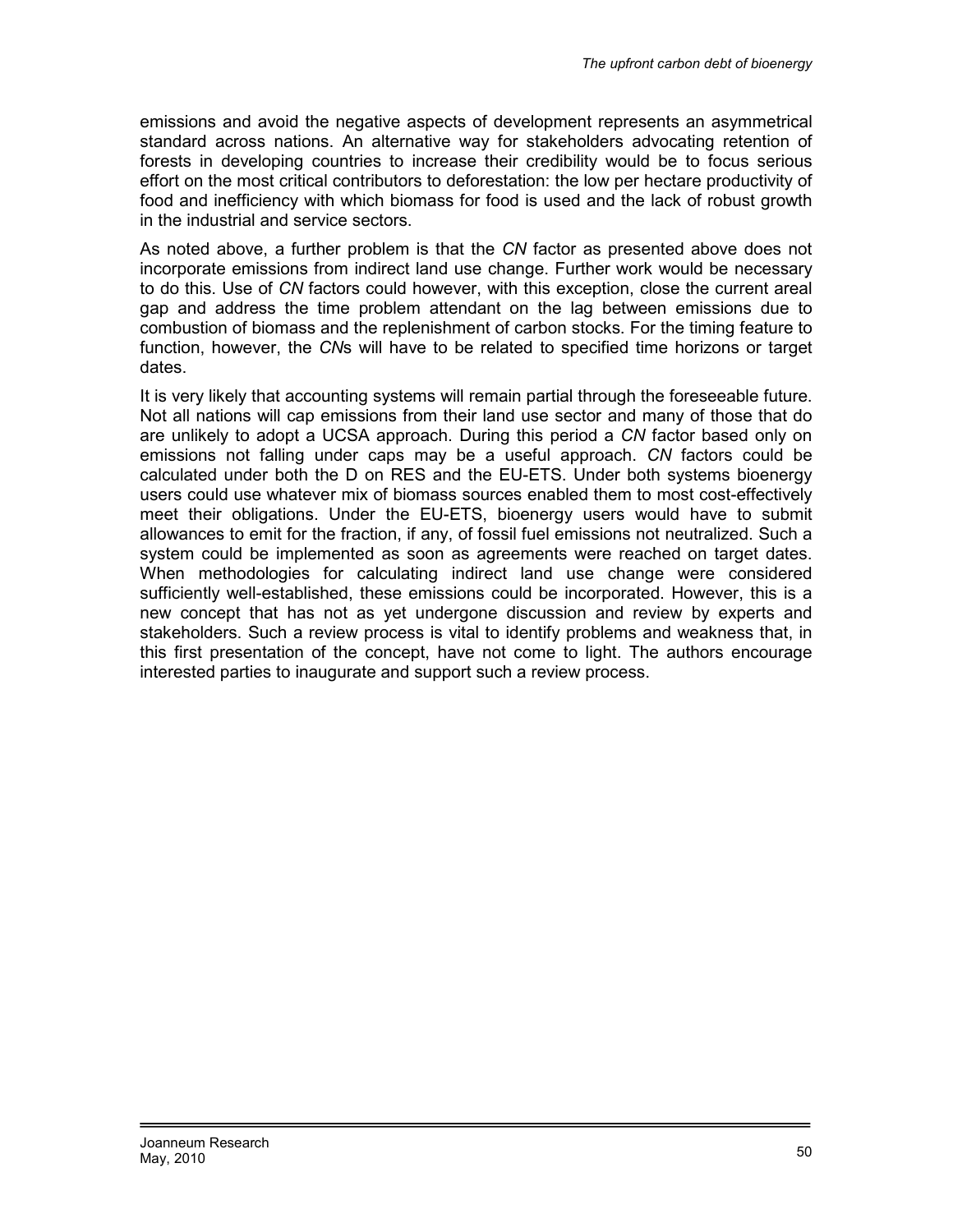| Policy option                         | All direct<br>LU<br>emissions |                              | iLUC emissions in: | non-LU<br>emissions<br>included | C.<br>stock<br>recovery<br>time | Market incentives<br><b>GHG</b><br>lower<br>to<br>pathways | Independent<br>from WTO<br>rules | Political<br><b>Readiness</b> | Cap<br>needed |
|---------------------------------------|-------------------------------|------------------------------|--------------------|---------------------------------|---------------------------------|------------------------------------------------------------|----------------------------------|-------------------------------|---------------|
|                                       |                               | Annex-I                      | Non-Annex I        |                                 |                                 |                                                            |                                  |                               |               |
| <b>Expanded Activity Approach</b>     | $\overline{\phantom{a}}$      | F.                           |                    | $\overline{\phantom{a}}$        | $\overline{\phantom{a}}$        |                                                            | ✓                                | M                             |               |
| <b>UCSA: within Annex-I countries</b> | ✓                             | $\checkmark$                 |                    |                                 | ✓                               |                                                            | ✓                                |                               |               |
| <b>UCSA: all nations</b>              | $\checkmark$                  | $\checkmark$                 | ✓                  | $\sim$                          | $\checkmark$                    | $\qquad \qquad \blacksquare$                               | $\checkmark$                     |                               |               |
| Value-chain (basic)                   | ✓                             | F                            | F                  | <b>TP</b>                       |                                 | ✓                                                          | ✓                                | H                             |               |
| EU directive on RES<br>$\bullet$      |                               | F                            | F                  | <b>TP</b>                       |                                 |                                                            |                                  | H                             |               |
| Sustainability criteria<br>$\bullet$  |                               |                              |                    |                                 |                                 |                                                            |                                  |                               |               |
| - Project level                       |                               | F                            | F                  | <b>TP</b>                       |                                 |                                                            |                                  | H                             |               |
| - National level                      | ✓                             | ✓                            | F                  | <b>TP</b>                       |                                 |                                                            |                                  | H                             |               |
| Point-of-use Accounting               | $\overline{\phantom{a}}$      | $\qquad \qquad \blacksquare$ |                    | $\mathsf{C}$                    |                                 |                                                            | ✓                                | ?                             |               |
| Point of use Plus (voluntary)         | $\checkmark$                  | F                            | F                  | <b>CTP</b>                      |                                 | $\checkmark$                                               | ✓                                | ?                             | ✓             |
| Point of use Plus (mandatory)         | $\checkmark$                  | F                            | F                  | <b>CTP</b>                      |                                 | ✓                                                          | ✓                                | ?                             |               |
| Mandatory CN factors                  | ✓                             | F                            | F                  | <b>CTP</b>                      | ✓                               | ✓                                                          | ✓                                | ?                             |               |

#### **Table 8 Summary of the policy options to address emissions from the use of biomass for energy**

 $\checkmark$  yes, includes; or meets criteria

- no, does not include; fails to meet criteria

F: Future (i.e., when a credible method is available)

C, T, P: Combustion, Transport, Processing emissions

WTO: World Trade Organization

H, M, L: high, medium, low (high: already employed, medium: politically realistic in the near- to mid-term, low: unlikely to be politically accepted in the near term)

LU: land use

iLUC: indirect land use change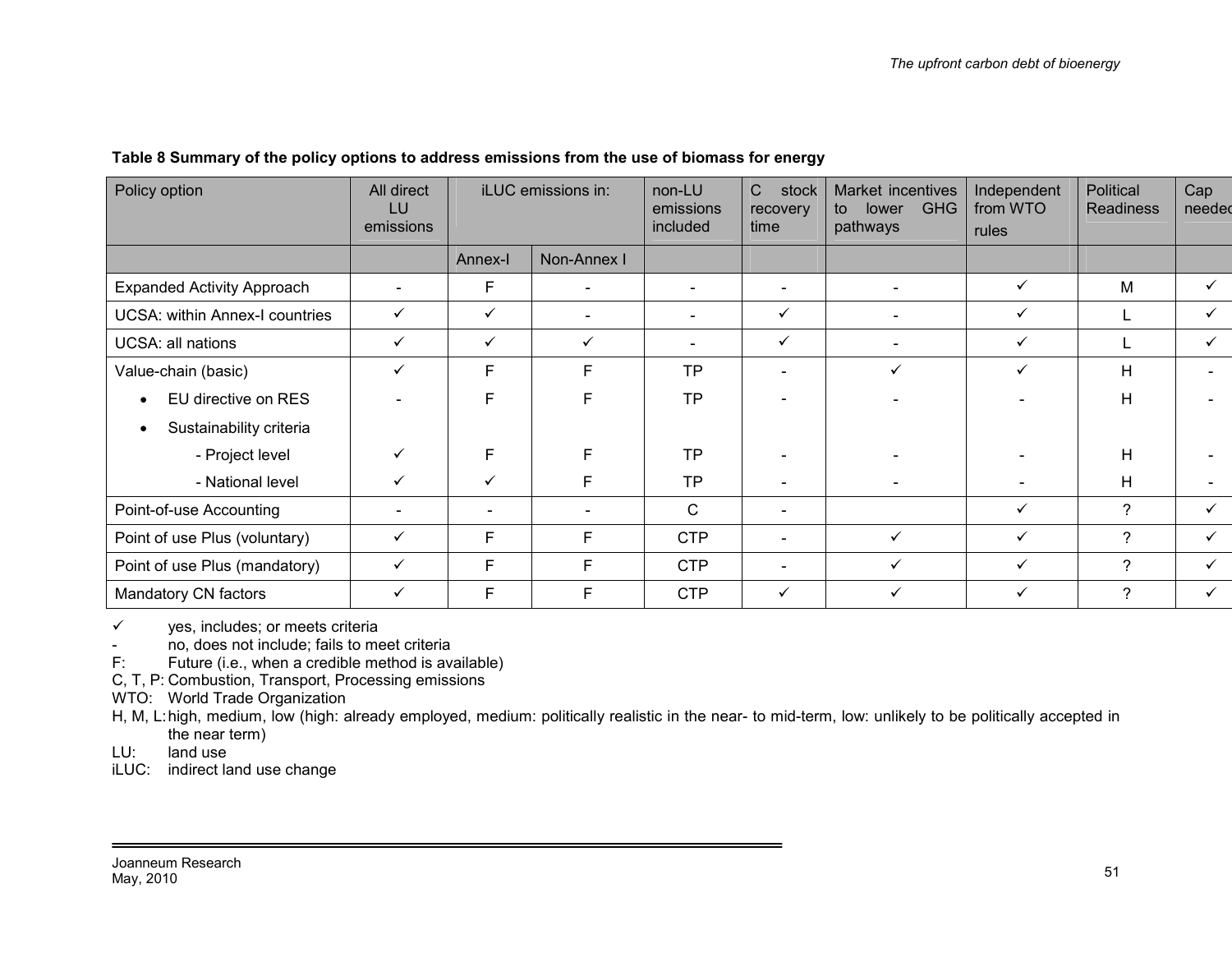## **6 References**

Apps M, Karajalainen T, Marland G, Schlamadinger B, 1997. Accounting System Considerations:  $CO<sub>2</sub>$  from Forests, Forest Products, and Land-Use Change. www.ieabioenergy-task38.org.

Bauen A, Berndes G, Junginger M, Londo M, Vuille F, 2009. Bioenergy – A sustainable and reliable energy source. IEA Bioenergy. 107 pp.

Biello D, 2009. Peat and Repeat: Can Major Carbon Sinks Be Restored by Rewetting the World's Drained Bogs? Scientific American. http://www.scientificamerican.com.

COM, 2010. Report from the Commission to the Council and the European Parliament on Sustainability requirements for the use of solid and gaseous biomass sources in Electricity, Heating and Cooling.

DeCicco J, 2009. Addressing Bioful GHG Emissions in the Context of a Fossil-Based Carbon Cap. School of Natural Resources and Environment. University of Michigan. http://www.snre.umich.edu.

EC, 2008. Europe's energy position - present and future. Market Observatory for Energy, Report 2008. Luxembourg, 2008, 65 pp.

EC, 2009. Directive 2009/28/EC of the European Parliament and of the Council of 23 April 2009. http://eur-lex.europa.eu/LexUriServ/LexUriServ.

EEA, 2006. How much bioenergy can Europe produce without harming the environment? EEA report, N.7/2006. 67 pp.

EEA, 2008. Maximising the environmental benefits of Europe's bioenergy potential. EEA Technical Report. N. 10/2008. 94 pp.

FAO 2006. Global Forest Resource Assessment 2005. Rome. 320 pp.

Farmer M, Swales V, Kristensen I, Nitsch H, and Poux X, 2007. Cross Compliance: Practice. **Lessons Lessons** and **Recommendations.** www.ieep.eu/publications/pdfs/crosscompliance/cc\_network\_D24.pdf.

Guo LB, Gifford RM, 2002. Soil carbon stocks and land use change: a meta analysis. Global Change Biology 8: 345–360.

Hong BD and Slatick ER, 1994. Carbon Dioxide Emission Factors for Coal. http://www.eia.doe.gov/cneaf/coal/quarterly/co2\_article/co2.html.

Howes P, McCubbin I, Landy M, Glenn E, 2007. Biomass and Biofuels – A European Competitive and Innovative Edge. Policy Department Economic and Scientific Policy. IP/A/ITRE/FWC/2006-087/Lot4/C1/SC1. 98 pp.

IPCC 2006. 2006 IPCC Guidelines for National Greenhouse Gas Inventories. Volume 4. Agriculture, Forestry and Other Land Uses. Prepared by the National Greenhouse Gas Inventory Programme, Eggleston H.S., Buendia L., Miwa K., Ngara T. and Tanabe K. (eds). Published: IGES, Japan.

IPCC, 1996. Revised 1996 IPCC Guidelines for National Greenhouse Gas Inventories. http://www.ipcc-nggip.iges.or.jp/public/gl/invs1.html.

Joosten H, 2009. The Global Peatland CO<sub>2</sub> Picture. www.wetlands.org.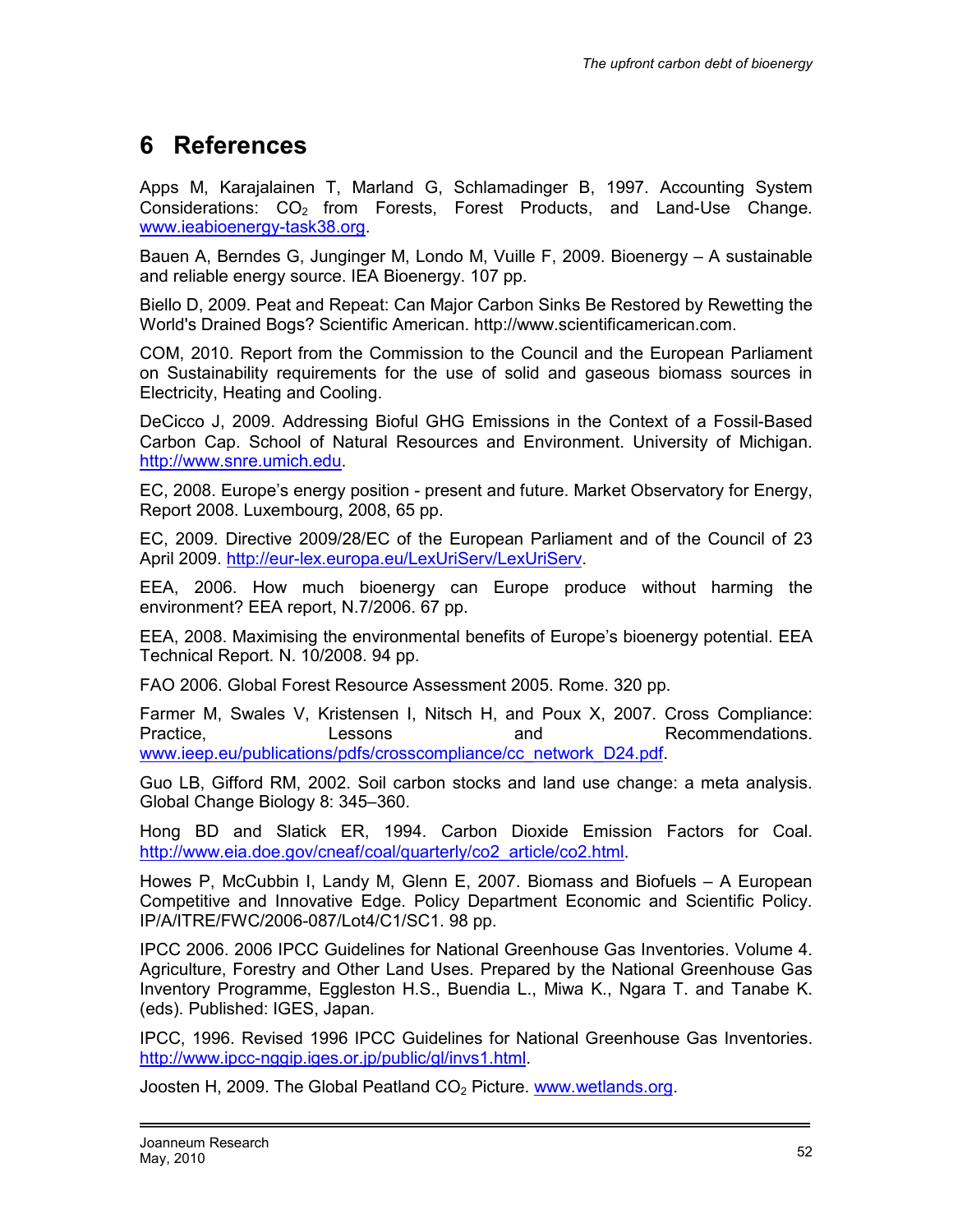Marland G, 2009. Carbon Budget 2008. Presentation. Howard H. Baker Jr. Center on Public Policy, University of Tennessee. http://www.globalcarbonproject.org/carbonbudget/08/files/GCP2009\_CarbonBudget2008 .pdf.

MCPFE, 2007. State of Europe's forests 2007 – The MCPFE Report on sustainable forest management in Europe. MCPFE, UNECE and FAO, Warsaw. 247 pp.

Nabuurs GJ, Pussinen A, van Brusselen J, Schelhaas MJ, 2006. Future harvesting pressure on European forests. European Journal of Forest Research.

Nabuurs GJ, Thürig E, Heidema N, Armolaitis K, Biber P, Cienciala E, Kaufmann E, Mäkipää R, Nilsen P, Petritsch R, Pristova T, Rock J, Schelhaas MJ, Sievanen R, Somogyi Z, Vallet P, 2008. Hotspots of the European carbon cycle. Forest Ecology and Management 256: 194-200.

Palosuo T, Wihersaaari M, Liski J, 2001. Net Greenhouse Gas Emissions due to energy use of forest residues –Impacts of soil carbon balance. Woody biomass as an energy source – Challenges in Europe. EFI proceedings no 39, 2001.

Peters G, 2009. Presentation. Global Carbon Project Executive Committee meeting. Beijing, June, 2009.

Ragwitz M, Schade W, Breitschopf B, Walz R, Helfrich N, Rathmann M, Resch G, Panzer C, Faber T, Haas R, Nathani C, Holzhey M, Konstantinaviciute I, Zagamé P, Fougeyrollas A, Le Hir B, 2009. EmployRES - The impact of renewable energy policy on economic growth and employment in the European Union. Final Report, Contract no. TREN/D1/474/2006, 208 pp.

Resch G, Faber T, Ragwitz M, Held A, Panzer C, Haas R, 2008. 20% RES by 2020 – a balanced scenario to meet Europe's renewable energy target. Futures-e, Contract no. EIE/06/143/SI2.444285, Vienna 2008, 41 pp.

Richards K, Sampson RN, and Brown S, 2006. Agricultural & Forestlands: U.S. Carbon Policy Strategies. Pew Center on Global Climate Change. Arlington. www.pewclimate.org.

Schlamadinger B and Marland G, 1996. The role of forest and bioenergy strategies in the global carbon cycle. Biomass and Bioenergy 10 (5/6): 275-300.

Schlamadinger B and Marland G, 2000. Land use & Global climate change. Pew Center on Global Climate Change, Arlington, VA. www.pewcenter.org.

Schlamadinger B and Spitzer J, 1994.  $CO<sub>2</sub>$  mitigation through bioenergy from forestry substituting fossil energy. In: Biomass for energy, environment, agriculture and industry. Proceedings of the  $8<sup>th</sup>$  European Biomass Conference. Vienna, Austria, 3-5 October 1994, Volume 1. Ed. Chartier P., Beenackers A.A.C.M., Grassi G., pp. 310-321.

Schlamadinger B, Canella L, Marland G, Spitzer J, 1997. Bioenergy Strategies and the Global Carbon Cycle. Strasbourg, 1997. Sci. Geol. Bull. 50 (1-4): 157-182.

Schlamadinger B, Spitzer J, Kohlmaier GH, Lüdeke M, 1995. Carbon balance of bioenergy from logging residues. Bioamss and Bioenery 8 (4): 221-234.

Schwaiger H., Bird N., 2010. Integration of albedo effects caused by land use change into the climate balance: Should we still account in greenhouse gas units?. Forest Ecology and Management: in press.